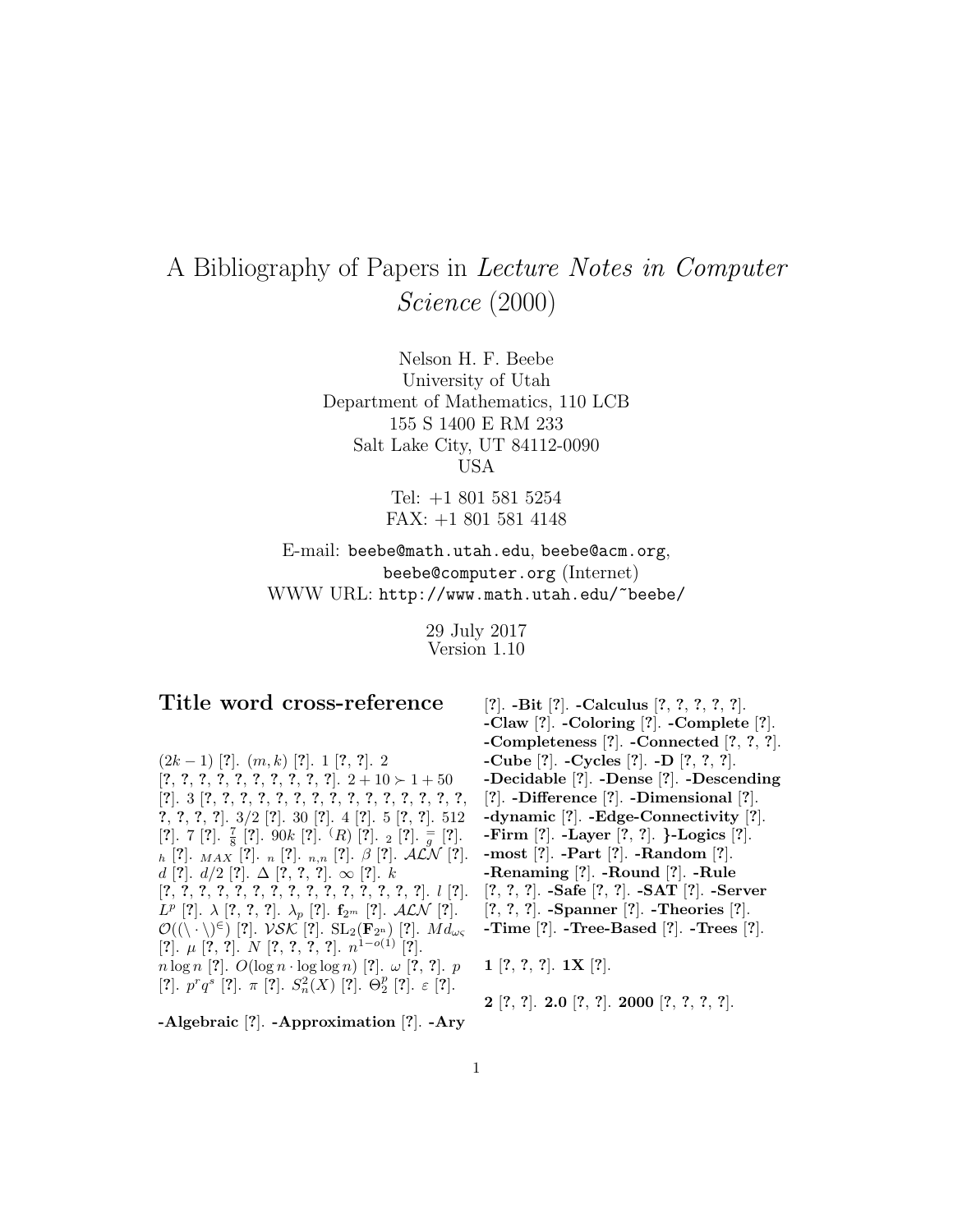**3APL** [**?**]. **3GPP** [**?**].

**4000-Series** [**?**].

**5200** [**?**].

**6.4** [**?**].

**9796** [**?**, **?**]. **9796-1** [**?**, **?**]. **'99** [**?**, **?**].

**=** [**?**].

**A5** [**?**]. **A5/1** [**?**]. **Abduction** [**?**, **?**, **?**]. **Abductive** [**?**, **?**, **?**]. **Ability** [**?**]. **Able** [**?**]. **Abrupt** [**?**]. **Absence** [**?**]. **Abstract** [**?**, **?**, **?**, **?**, **?**, **?**, **?**, **?**, **?**, **?**, **?**, **?**, **?**, **?**, **?**, **?**, **?**, **?**, **?**, **?**, **?**, **?**, **?**, **?**, **?**, **?**, **?**, **?**, **?**]. **Abstracted** [**?**]. **Abstracting** [**?**]. **Abstraction** [**?**, **?**, **?**, **?**, **?**, **?**, **?**, **?**, **?**, **?**, **?**, **?**, **?**, **?**]. **Abstraction-Based** [**?**]. **Abstractions** [**?**, **?**, **?**, **?**, **?**, **?**]. **Abuse** [**?**]. **Abuse-Free** [**?**]. **Academic** [**?**, **?**]. **Accelerated** [**?**]. **Acceptance** [**?**]. **Access** [**?**, **?**, **?**, **?**, **?**, **?**, **?**, **?**, **?**, **?**, **?**, **?**, **?**, **?**, **?**, **?**, **?**]. **Access-Based** [**?**]. **Accessibility** [**?**]. **Accessing** [**?**]. **Accommodating** [**?**, **?**]. **According** [**?**]. **Accretion** [**?**, **?**]. **ACCT** [**?**]. **Accuracy** [**?**, **?**, **?**, **?**, **?**]. **Accurate** [**?**, **?**, **?**]. **ACE** [**?**]. **Achievable** [**?**]. **Achievements** [**?**]. **Achieving** [**?**]. **ACID** [**?**]. **Acknowledgement** [**?**]. **Acknowledgement-Based** [**?**]. **ACL2** [**?**]. **ACORN** [**?**]. **Acoustic** [**?**, **?**, **?**]. **Acquisition** [**?**, **?**, **?**]. **ACSys** [**?**]. **Action** [**?**, **?**, **?**, **?**, **?**, **?**, **?**]. **Action-Rules** [**?**]. **Actions** [**?**, **?**, **?**]. **Activating** [**?**]. **Activation** [**?**]. **Activations** [**?**]. **Active** [**?**, **?**, **?**, **?**, **?**, **?**, **?**, **?**, **?**, **?**, **?**, **?**, **?**, **?**, **?**]. **ActiveXML** [**?**]. **Activities** [**?**]. **Activity** [**?**, **?**, **?**, **?**, **?**, **?**, **?**]. **Actor** [**?**]. **Acts** [**?**]. **Acyclicity** [**?**]. **Ad** [**?**, **?**, **?**, **?**, **?**]. **Ad-Hoc** [**?**, **?**]. **Adaptable** [**?**]. **Adaptation** [**?**, **?**, **?**, **?**, **?**, **?**, **?**, **?**]. **Adaptative** [**?**]. **Adapted** [**?**, **?**]. **Adapting** [**?**, **?**, **?**, **?**, **?**].

**Adaptive** [**?**, **?**, **?**, **?**, **?**, **?**, **?**, **?**, **?**, **?**, **?**, **?**, **?**, **?**, **?**, **?**, **?**, **?**, **?**, **?**, **?**, **?**, **?**, **?**, **?**, **?**, **?**, **?**, **?**, **?**, **?**, **?**, **?**, **?**, **?**, **?**, **?**, **?**, **?**, **?**, **?**, **?**, **?**, **?**, **?**, **?**, **?**, **?**, **?**, **?**, **?**, **?**, **?**, **?**, **?**, **?**, **?**, **?**, **?**, **?**, **?**, **?**, **?**, **?**, **?**]. **Adaptively** [**?**]. **Adaptivity** [**?**, **?**, **?**, **?**, **?**]. **Adder** [**?**]. **Adding** [**?**]. **Addition** [**?**, **?**]. **Additional** [**?**, **?**]. **Additive** [**?**]. **Addressable** [**?**]. **Adequacy** [**?**]. **Adjacency** [**?**]. **Adjustable** [**?**]. **Adjustment** [**?**, **?**, **?**, **?**]. **Administration** [**?**]. **Admissible** [**?**]. **Admission** [**?**]. **Admit** [**?**]. **Admitting** [**?**]. **Adoption** [**?**]. **Advance** [**?**]. **Advanced** [**?**, **?**, **?**, **?**, **?**, **?**, **?**, **?**, **?**]. **Advances** [**?**, **?**]. **Advantage** [**?**]. **Advantages** [**?**, **?**]. **Adversaries** [**?**, **?**, **?**]. **Adversary** [**?**]. **Advice** [**?**]. **Aerial** [**?**, **?**, **?**]. **Affective** [**?**]. **Affects** [**?**]. **Affine** [**?**]. **Again** [**?**]. **against** [**?**, **?**, **?**, **?**, **?**, **?**, **?**, **?**, **?**, **?**, **?**]. **Age** [**?**, **?**]. **Agency** [**?**, **?**]. **Agent** [**?**, **?**, **?**, **?**, **?**, **?**, **?**, **?**, **?**, **?**, **?**, **?**, **?**, **?**, **?**, **?**, **?**, **?**, **?**, **?**, **?**, **?**, **?**, **?**, **?**, **?**, **?**, **?**, **?**, **?**, **?**, **?**, **?**, **?**, **?**, **?**, **?**, **?**, **?**, **?**, **?**, **?**, **?**, **?**, **?**, **?**, **?**]. **Agent-Based** [**?**, **?**, **?**, **?**, **?**, **?**]. **Agent-Inspired** [**?**]. **Agent-Led** [**?**]. **Agent-Mediated** [**?**]. **Agents** [**?**, **?**, **?**, **?**, **?**, **?**, **?**, **?**, **?**, **?**, **?**, **?**, **?**, **?**, **?**, **?**, **?**, **?**, **?**, **?**, **?**, **?**, **?**, **?**, **?**, **?**, **?**, **?**, **?**, **?**, **?**, **?**, **?**, **?**, **?**, **?**]. **agglomerations** [**?**]. **Aggregate** [**?**]. **Aggregates** [**?**, **?**]. **Aggregating** [**?**]. **Aggregation** [**?**, **?**, **?**, **?**, **?**]. **Aggregation-then-Distribution** [**?**]. **Aging** [**?**]. **Agrawala** [**?**]. **Agreement** [**?**, **?**, **?**, **?**]. **AHMED** [**?**]. **Aid** [**?**, **?**, **?**]. **Aids** [**?**]. **Air** [**?**, **?**]. **Aircraft** [**?**]. **Airy** [**?**]. **Algebra** [**?**, **?**, **?**, **?**, **?**, **?**, **?**, **?**, **?**, **?**, **?**, **?**, **?**, **?**, **?**, **?**, **?**, **?**]. **Algebra-Related** [**?**]. **Algebraic** [**?**, **?**, **?**, **?**, **?**, **?**, **?**, **?**, **?**, **?**, **?**, **?**]. **Algebras** [**?**, **?**, **?**]. **Algerian** [**?**]. **Algorithm** [**?**, **?**, **?**, **?**, **?**, **?**, **?**, **?**, **?**, **?**, **?**, **?**, **?**, **?**, **?**, **?**, **?**, **?**, **?**, **?**, **?**, **?**, **?**, **?**, **?**, **?**, **?**, **?**, **?**, **?**, **?**, **?**, **?**, **?**, **?**, **?**, **?**, **?**, **?**, **?**, **?**, **?**, **?**, **?**, **?**, **?**, **?**, **?**, **?**, **?**, **?**, **?**, **?**, **?**, **?**, **?**, **?**, **?**, **?**, **?**, **?**, **?**, **?**, **?**, **?**, **?**, **?**, **?**].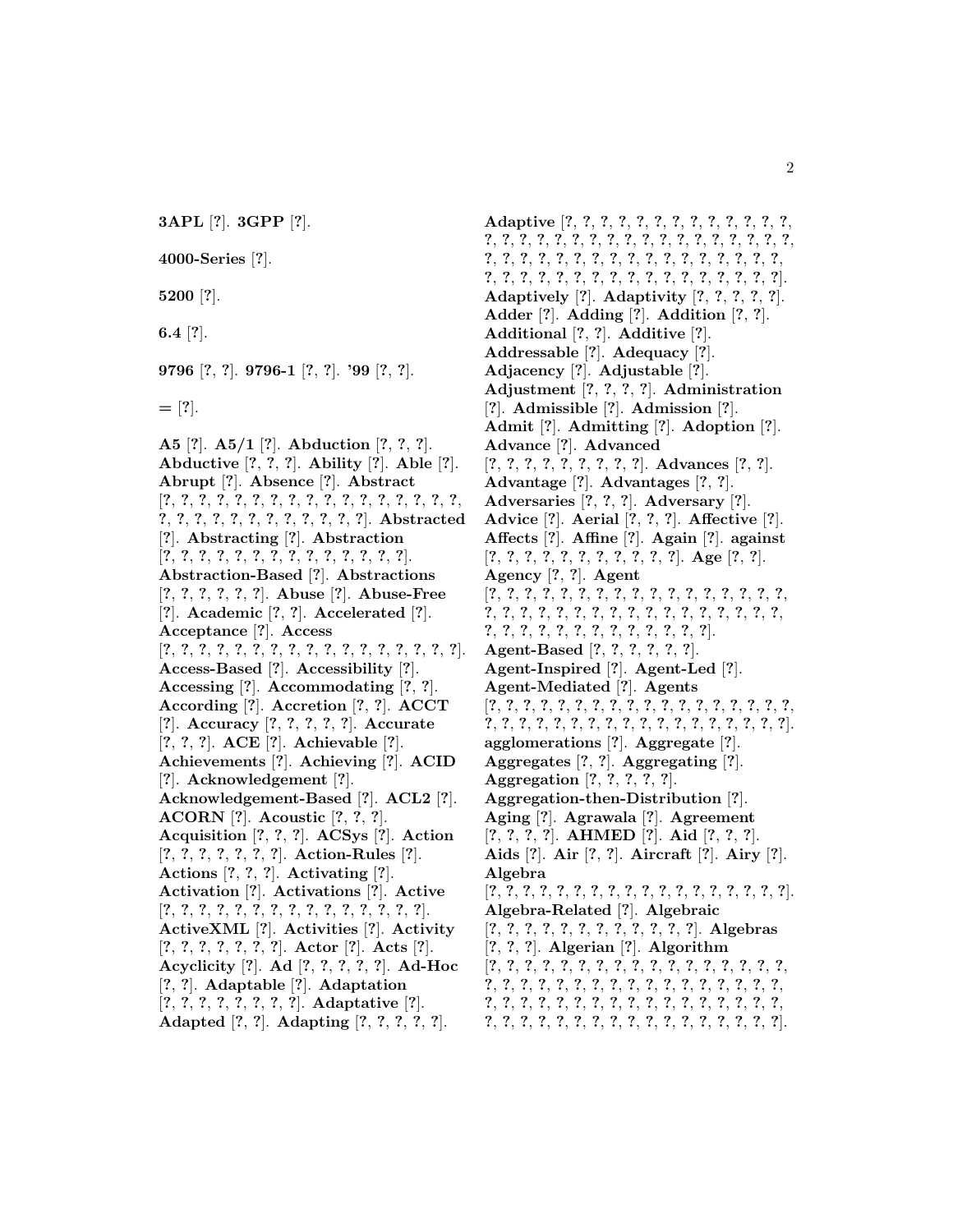**Algorithm-Based** [**?**]. **Algorithmic** [**?**, **?**, **?**, **?**, **?**]. **Algorithms** [**?**, **?**, **?**, **?**, **?**, **?**, **?**, **?**, **?**, **?**, **?**, **?**, **?**, **?**, **?**, **?**, **?**, **?**, **?**, **?**, **?**, **?**, **?**, **?**, **?**, **?**, **?**, **?**, **?**, **?**, **?**, **?**, **?**, **?**, **?**, **?**, **?**, **?**, **?**, **?**, **?**, **?**, **?**, **?**, **?**, **?**, **?**, **?**, **?**, **?**, **?**, **?**, **?**, **?**, **?**, **?**, **?**, **?**, **?**, **?**, **?**, **?**, **?**, **?**, **?**, **?**, **?**, **?**, **?**, **?**, **?**, **?**, **?**, **?**, **?**, **?**, **?**, **?**, **?**, **?**]. **Algorithms-Based** [**?**]. **Alias** [**?**]. **Alife** [**?**]. **Alignment** [**?**, **?**, **?**, **?**]. **Alive** [**?**]. **All-Optical** [**?**, **?**]. **All-or-Nothing** [**?**, **?**]. **All-Pairs** [**?**]. **All-Ported** [**?**]. **Allen** [**?**]. **Allocated** [**?**]. **Allocation** [**?**, **?**, **?**, **?**, **?**, **?**, **?**, **?**, **?**]. **Allophone** [**?**, **?**]. **Allophone-** [**?**]. **Almost** [**?**, **?**, **?**, **?**]. **Almost-Polynomial** [**?**]. **Alparon** [**?**]. **Alpha** [**?**]. **Alpha-Beta** [**?**]. **Alternating** [**?**, **?**, **?**]. **Alternation** [**?**, **?**]. **Alternation-Free** [**?**]. **Alternative** [**?**, **?**]. **Altimeter** [**?**]. **Ambients** [**?**, **?**, **?**, **?**, **?**]. **Ambiguity** [**?**]. **Ambiguous** [**?**]. **Ambiguously** [**?**]. **AMD** [**?**]. **American** [**?**, **?**, **?**]. **among** [**?**, **?**, **?**, **?**, **?**, **?**]. **Analogous** [**?**]. **Analyser** [**?**]. **Analyses** [**?**]. **Analysing** [**?**, **?**, **?**, **?**, **?**]. **Analysis** [**?**, **?**, **?**, **?**, **?**, **?**, **?**, **?**, **?**, **?**, **?**, **?**, **?**, **?**, **?**, **?**, **?**, **?**, **?**, **?**, **?**, **?**, **?**, **?**, **?**, **?**, **?**, **?**, **?**, **?**, **?**, **?**, **?**, **?**, **?**, **?**, **?**, **?**, **?**, **?**, **?**, **?**, **?**, **?**, **?**, **?**, **?**, **?**, **?**, **?**, **?**, **?**, **?**, **?**, **?**, **?**, **?**, **?**, **?**, **?**, **?**, **?**, **?**, **?**, **?**, **?**, **?**, **?**, **?**, **?**, **?**, **?**, **?**, **?**, **?**, **?**, **?**, **?**, **?**, **?**, **?**, **?**, **?**, **?**, **?**, **?**, **?**, **?**, **?**, **?**, **?**, **?**, **?**, **?**, **?**, **?**, **?**, **?**]. **Analysis** [**?**, **?**]. **Analytic** [**?**]. **Analytical** [**?**]. **Analyze** [**?**]. **Analyzes** [**?**]. **Analyzing** [**?**, **?**, **?**, **?**]. **Anaphora** [**?**, **?**, **?**, **?**, **?**]. **Anaphoric** [**?**]. **Anatomy** [**?**]. **Ancestors** [**?**]. **Ancient** [**?**]. **Andes** [**?**, **?**]. **Angled** [**?**]. **Animalwatch** [**?**]. **Animated** [**?**]. **Animation** [**?**, **?**, **?**]. **Animations** [**?**]. **Annealing** [**?**, **?**, **?**]. **Annealing-Based** [**?**]. **Annotated** [**?**, **?**, **?**]. **Annotating** [**?**]. **Annotation** [**?**, **?**, **?**, **?**, **?**, **?**]. **Anonymity** [**?**]. **Anonymous** [**?**, **?**, **?**, **?**, **?**, **?**]. **Answer** [**?**]. **Answering** [**?**, **?**]. **Answers** [**?**]. **Ant** [**?**]. **Antecedents** [**?**]. **Anticipatory** [**?**, **?**]. **Antwerp** [**?**]. **Any** [**?**, **?**, **?**]. **Anytime** [**?**]. **AOI** [**?**]. **API** [**?**, **?**]. **Apoptosis** [**?**].

**Appearance** [**?**]. **Applet** [**?**, **?**]. **Applet/Application** [**?**]. **Application** [**?**, **?**, **?**, **?**, **?**, **?**, **?**, **?**, **?**, **?**, **?**, **?**, **?**, **?**, **?**, **?**, **?**, **?**, **?**, **?**, **?**, **?**, **?**, **?**, **?**, **?**, **?**, **?**, **?**, **?**, **?**, **?**, **?**, **?**, **?**, **?**, **?**, **?**, **?**, **?**, **?**, **?**]. **Application-Specific** [**?**]. **Applications** [**?**, **?**, **?**, **?**, **?**, **?**, **?**, **?**, **?**, **?**, **?**, **?**, **?**, **?**, **?**, **?**, **?**, **?**, **?**, **?**, **?**, **?**, **?**, **?**, **?**, **?**, **?**, **?**, **?**, **?**, **?**, **?**, **?**, **?**, **?**, **?**, **?**, **?**, **?**, **?**, **?**, **?**, **?**, **?**, **?**, **?**, **?**, **?**, **?**, **?**, **?**, **?**, **?**, **?**, **?**]. **Applied** [**?**, **?**, **?**, **?**, **?**]. **Applying** [**?**, **?**, **?**, **?**, **?**, **?**, **?**, **?**, **?**, **?**, **?**, **?**, **?**, **?**, **?**]. **Approach** [**?**, **?**, **?**, **?**, **?**, **?**, **?**, **?**, **?**, **?**, **?**, **?**, **?**, **?**, **?**, **?**, **?**, **?**, **?**, **?**, **?**, **?**, **?**, **?**, **?**, **?**, **?**, **?**, **?**, **?**, **?**, **?**, **?**, **?**, **?**, **?**, **?**, **?**, **?**, **?**, **?**, **?**, **?**, **?**, **?**, **?**, **?**, **?**, **?**, **?**, **?**, **?**, **?**, **?**, **?**, **?**, **?**, **?**, **?**, **?**, **?**, **?**, **?**, **?**, **?**, **?**, **?**, **?**, **?**, **?**, **?**, **?**, **?**, **?**, **?**, **?**, **?**, **?**, **?**, **?**, **?**, **?**, **?**, **?**, **?**, **?**, **?**, **?**, **?**, **?**, **?**, **?**, **?**, **?**, **?**, **?**, **?**, **?**]. **Approach** [**?**, **?**]. **Approaches** [**?**, **?**, **?**, **?**, **?**]. **Appropriate** [**?**, **?**]. **Appropriateness** [**?**]. **Appropriation** [**?**]. **Approximability** [**?**, **?**]. **Approximate** [**?**, **?**, **?**, **?**, **?**, **?**, **?**, **?**, **?**, **?**, **?**]. **Approximating** [**?**, **?**, **?**, **?**, **?**, **?**, **?**, **?**]. **Approximation** [**?**, **?**, **?**, **?**, **?**, **?**, **?**, **?**, **?**, **?**, **?**, **?**, **?**, **?**, **?**, **?**, **?**, **?**, **?**, **?**, **?**]. **Approximations** [**?**]. **Apriori** [**?**]. **Apriori-Based** [**?**]. **AQ15** [**?**]. **AQUA** [**?**]. **Arabic** [**?**]. **Arabization** [**?**]. **Arbitrage** [**?**, **?**]. **Arbitrage-Free** [**?**]. **Arbitrary** [**?**, **?**]. **Arbitrary-Length** [**?**, **?**]. **Arc** [**?**, **?**, **?**]. **Archaeological** [**?**]. **Architectural** [**?**]. **Architecture** [**?**, **?**, **?**, **?**, **?**, **?**, **?**, **?**, **?**, **?**, **?**, **?**, **?**, **?**, **?**, **?**, **?**, **?**, **?**, **?**, **?**, **?**, **?**, **?**, **?**, **?**, **?**, **?**, **?**, **?**, **?**, **?**, **?**]. **Architectures** [**?**, **?**, **?**, **?**, **?**, **?**, **?**, **?**, **?**, **?**, **?**]. **Archival** [**?**]. **Archive** [**?**, **?**]. **Archiving** [**?**]. **Arcs** [**?**, **?**, **?**]. **Area** [**?**, **?**, **?**, **?**]. **Area-Class** [**?**]. **Areas** [**?**, **?**]. **Arena** [**?**, **?**]. **Argument** [**?**, **?**]. **Argumentation** [**?**]. **Arguments** [**?**, **?**]. **ARIS** [**?**]. **Arithmetic** [**?**, **?**, **?**, **?**]. **Arizona** [**?**]. **ARMS** [**?**]. **Armstrong** [**?**]. **Arrangement** [**?**, **?**]. **Arrangements** [**?**, **?**, **?**]. **Array** [**?**, **?**, **?**, **?**, **?**]. **Arrays** [**?**, **?**, **?**]. **Arrival** [**?**].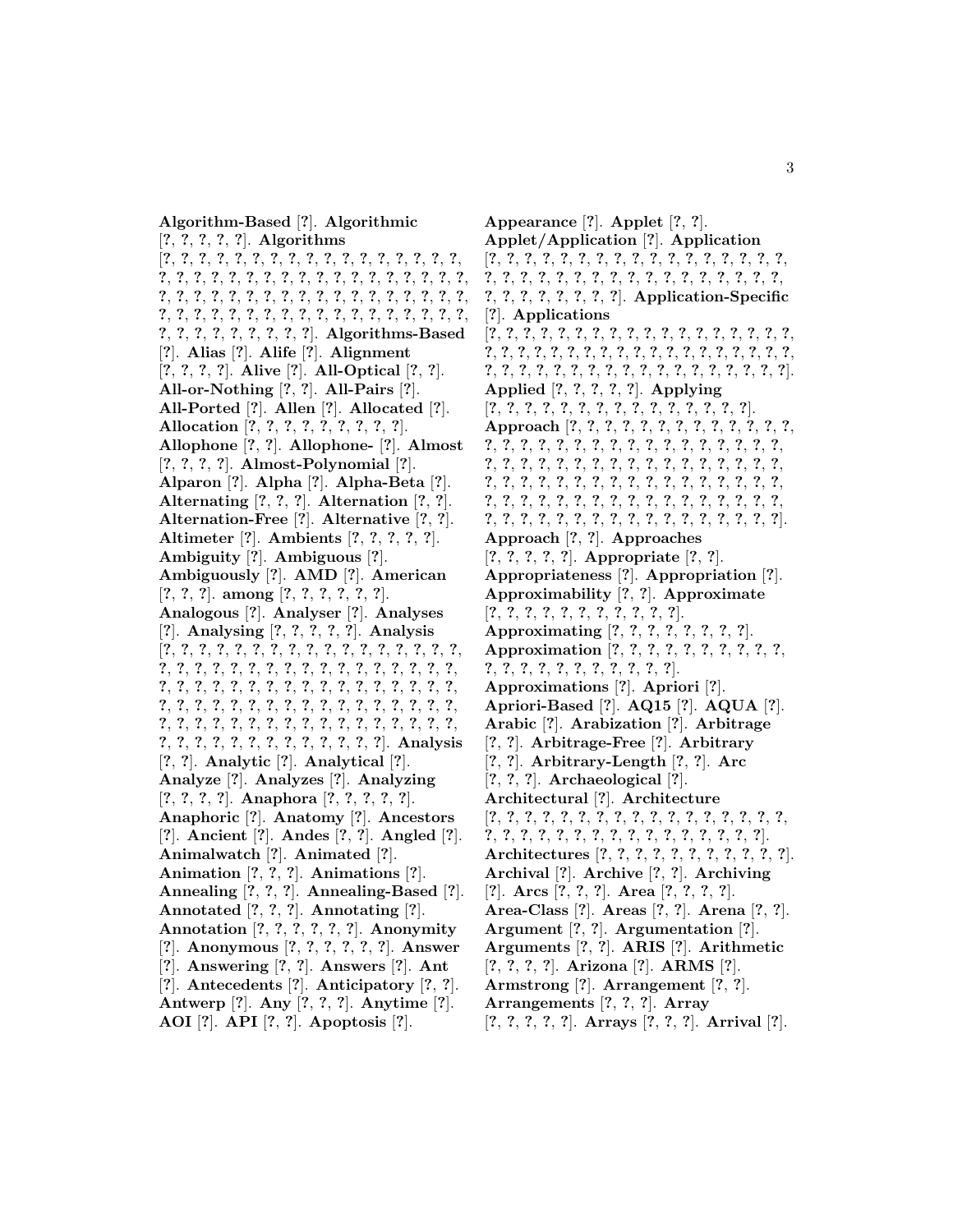**Arriving** [**?**]. **Art** [**?**, **?**]. **Arthur** [**?**]. **Articles** [**?**, **?**]. **Articulation** [**?**]. **Artificial** [**?**]. **ARTUR** [**?**]. **ARX** [**?**]. **Ary** [**?**]. **ASERC** [**?**]. **Asiacrypt** [**?**]. **Asian** [**?**]. **ASL** [**?**, **?**]. **ASM** [**?**, **?**, **?**, **?**, **?**, **?**]. **ASMs** [**?**, **?**, **?**, **?**]. **Aspect** [**?**, **?**, **?**]. **Aspect-Oriented** [**?**]. **Aspects** [**?**, **?**, **?**, **?**]. **Assess** [**?**]. **Assessed** [**?**]. **Assessment** [**?**, **?**, **?**]. **Asset** [**?**, **?**]. **Assignment** [**?**, **?**, **?**, **?**, **?**, **?**, **?**]. **Assist** [**?**]. **Assistant** [**?**]. **Assisted** [**?**]. **Assisting** [**?**]. **Associated** [**?**]. **Association** [**?**, **?**, **?**, **?**, **?**, **?**, **?**, **?**, **?**, **?**, **?**, **?**, **?**, **?**, **?**, **?**, **?**, **?**, **?**, **?**, **?**]. **Associations** [**?**]. **Associative** [**?**, **?**, **?**]. **Associative-Commutative** [**?**]. **Assumption** [**?**]. **Assumptions** [**?**, **?**]. **Assurance** [**?**]. **Asteroidal** [**?**]. **Astrophysical** [**?**]. **Asymmetric** [**?**, **?**, **?**]. **Asymmetries** [**?**]. **Asymptotically** [**?**]. **Asynchronous** [**?**, **?**, **?**, **?**, **?**, **?**, **?**, **?**, **?**, **?**, **?**, **?**, **?**, **?**, **?**, **?**]. **Asynchronously** [**?**]. **AT-Free** [**?**]. **Athena** [**?**]. **Athlon** [**?**]. **ATLANTIS** [**?**]. **ATM** [**?**, **?**, **?**]. **ATM-Connected** [**?**]. **ATOLL** [**?**]. **Attack** [**?**, **?**, **?**, **?**, **?**, **?**, **?**, **?**]. **Attacking** [**?**]. **Attacks** [**?**, **?**, **?**, **?**, **?**, **?**, **?**, **?**, **?**, **?**]. **Attraction** [**?**]. **Attribute** [**?**, **?**, **?**]. **Attribute-Efficient** [**?**]. **Attribute-Oriented** [**?**]. **Attributes** [**?**, **?**, **?**, **?**]. **Auction** [**?**, **?**]. **Auctioning** [**?**]. **Auctions** [**?**]. **Audio** [**?**]. **Audiovisual** [**?**]. **Audit** [**?**, **?**, **?**]. **Augmentation** [**?**, **?**, **?**, **?**]. **Augmented** [**?**, **?**]. **Augmenting** [**?**, **?**]. **Aural** [**?**]. **Authenticated** [**?**, **?**, **?**, **?**, **?**]. **Authentication** [**?**, **?**, **?**]. **Author** [**?**, **?**, **?**, **?**, **?**, **?**, **?**, **?**, **?**, **?**, **?**, **?**, **?**, **?**, **?**, **?**, **?**, **?**, **?**, **?**, **?**, **?**, **?**, **?**, **?**, **?**, **?**, **?**, **?**, **?**, **?**, **?**, **?**, **?**, **?**, **?**, **?**, **?**, **?**, **?**, **?**, **?**, **?**, **?**, **?**, **?**, **?**, **?**, **?**, **?**, **?**, **?**, **?**, **?**, **?**, **?**, **?**, **?**, **?**, **?**, **?**, **?**, **?**, **?**, **?**, **?**, **?**, **?**, **?**]. **Authoring** [**?**, **?**, **?**, **?**, **?**]. **Auto** [**?**, **?**]. **Auto-Associative** [**?**]. **Autoepistemic** [**?**]. **Automata** [**?**, **?**, **?**, **?**, **?**, **?**, **?**, **?**, **?**, **?**, **?**, **?**, **?**, **?**, **?**, **?**, **?**, **?**, **?**, **?**, **?**]. **Automata-Theoretic** [**?**]. **Automate** [**?**]. **Automated**

[**?**, **?**, **?**, **?**, **?**, **?**, **?**, **?**, **?**, **?**, **?**, **?**, **?**]. **Automatic** [**?**, **?**, **?**, **?**, **?**, **?**, **?**, **?**, **?**, **?**, **?**, **?**, **?**, **?**, **?**, **?**, **?**, **?**, **?**, **?**, **?**, **?**, **?**, **?**, **?**, **?**, **?**, **?**, **?**, **?**, **?**]. **Automatically** [**?**, **?**, **?**, **?**, **?**]. **Automation** [**?**]. **Automaton** [**?**]. **Automotive** [**?**]. **Autonomous** [**?**, **?**, **?**, **?**]. **Autonomy** [**?**]. **Autoreducibility** [**?**]. **Autoreducible** [**?**]. **Autoregressive** [**?**]. **Auxiliary** [**?**, **?**]. **Availability** [**?**, **?**, **?**]. **Available** [**?**]. **AVAL** [**?**]. **Avalanche** [**?**]. **Avatar** [**?**]. **Avatars** [**?**, **?**]. **Avatars98** [**?**]. **Average** [**?**, **?**, **?**]. **Average-Case** [**?**]. **Averse** [**?**]. **Avoiding** [**?**]. **Award** [**?**]. **Aware** [**?**, **?**, **?**, **?**, **?**, **?**, **?**, **?**]. **Axiomatic** [**?**, **?**]. **Axiomatisation** [**?**]. **Axiomatization** [**?**]. **Axioms** [**?**].

**B** [**?**, **?**, **?**, **?**, **?**, **?**, **?**, **?**, **?**]. **B-Method** [**?**]. **B2M** [**?**]. **Back** [**?**, **?**, **?**, **?**]. **Back-End** [**?**]. **Backend** [**?**]. **Background** [**?**]. **Backoff** [**?**, **?**]. **Backpropagation** [**?**]. **Backup** [**?**, **?**]. **Backup-Overloading** [**?**]. **Backups** [**?**]. **Bacterial** [**?**]. **Bad** [**?**]. **Bagging** [**?**, **?**]. **Balance** [**?**]. **Balancing** [**?**, **?**, **?**, **?**, **?**, **?**, **?**, **?**, **?**]. **Balinese** [**?**]. **Ball** [**?**, **?**]. **band** [**?**]. **Bands** [**?**]. **Bandwidth** [**?**, **?**, **?**, **?**]. **Bank** [**?**, **?**]. **Banking** [**?**]. **Bargaining** [**?**]. **Barriers** [**?**]. **Base** [**?**, **?**, **?**, **?**]. **Based** [**?**, **?**, **?**, **?**, **?**, **?**, **?**, **?**, **?**, **?**, **?**, **?**, **?**, **?**, **?**, **?**, **?**, **?**, **?**, **?**, **?**, **?**, **?**, **?**, **?**, **?**, **?**, **?**, **?**, **?**, **?**, **?**, **?**, **?**, **?**, **?**, **?**, **?**, **?**, **?**, **?**, **?**, **?**, **?**, **?**, **?**, **?**, **?**, **?**, **?**, **?**, **?**, **?**, **?**, **?**, **?**, **?**, **?**, **?**, **?**, **?**, **?**, **?**, **?**, **?**, **?**, **?**, **?**, **?**, **?**, **?**, **?**, **?**, **?**, **?**, **?**, **?**, **?**, **?**, **?**, **?**, **?**, **?**, **?**, **?**, **?**, **?**, **?**, **?**, **?**, **?**, **?**, **?**, **?**, **?**, **?**, **?**, **?**]. **Based** [**?**, **?**, **?**, **?**, **?**, **?**, **?**, **?**, **?**, **?**, **?**, **?**, **?**, **?**, **?**, **?**, **?**, **?**, **?**, **?**, **?**, **?**, **?**, **?**, **?**, **?**, **?**, **?**, **?**, **?**, **?**, **?**, **?**, **?**, **?**, **?**, **?**, **?**, **?**, **?**, **?**, **?**, **?**, **?**, **?**, **?**, **?**, **?**, **?**, **?**, **?**, **?**, **?**, **?**, **?**, **?**, **?**, **?**, **?**, **?**, **?**, **?**, **?**, **?**, **?**, **?**, **?**, **?**, **?**, **?**, **?**, **?**, **?**, **?**, **?**, **?**, **?**, **?**, **?**, **?**, **?**, **?**, **?**, **?**, **?**, **?**, **?**, **?**, **?**, **?**, **?**, **?**, **?**, **?**, **?**, **?**, **?**, **?**, **?**, **?**]. **Based** [**?**, **?**, **?**, **?**, **?**, **?**, **?**, **?**, **?**, **?**, **?**, **?**, **?**, **?**, **?**, **?**, **?**, **?**, **?**, **?**, **?**, **?**, **?**, **?**, **?**, **?**, **?**, **?**, **?**, **?**, **?**, **?**, **?**, **?**, **?**, **?**, **?**, **?**, **?**, **?**, **?**, **?**, **?**, **?**, **?**, **?**, **?**, **?**, **?**]. **Bases**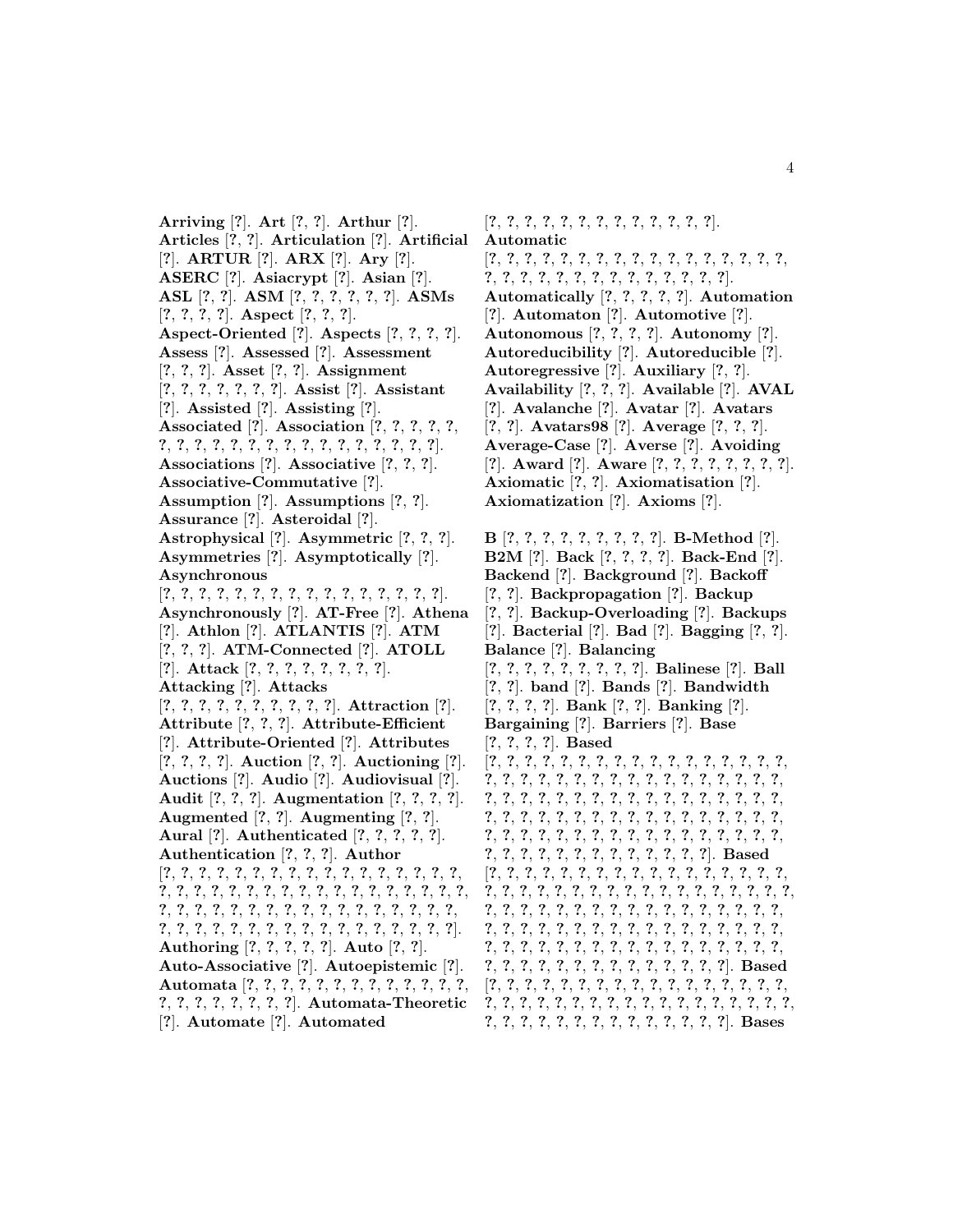[**?**, **?**, **?**, **?**, **?**, **?**, **?**]. **Basic** [**?**, **?**, **?**, **?**, **?**, **?**, **?**]. **Basins** [**?**]. **Basis** [**?**, **?**, **?**, **?**, **?**, **?**, **?**]. **Basket** [**?**]. **Batch** [**?**]. **Batches** [**?**]. **Battlespace** [**?**]. **Bayes** [**?**, **?**]. **Bayesian** [**?**, **?**, **?**, **?**, **?**, **?**, **?**, **?**, **?**, **?**, **?**, **?**, **?**, **?**, **?**, **?**]. **BDDs** [**?**]. **Been** [**?**]. **Bees** [**?**]. **Before** [**?**, **?**, **?**]. **Behavior** [**?**, **?**, **?**, **?**, **?**, **?**, **?**, **?**]. **Behavioral** [**?**, **?**]. **Behaviors** [**?**, **?**, **?**]. **Behaviour** [**?**, **?**, **?**, **?**]. **Behavioural** [**?**, **?**]. **Being** [**?**]. **Beings** [**?**]. **Belarussian** [**?**]. **Belief** [**?**, **?**, **?**, **?**, **?**]. **Below** [**?**]. **Benchmark** [**?**, **?**, **?**]. **Benchmarking** [**?**]. **Bend** [**?**]. **Bend-Optimal** [**?**]. **Bends** [**?**]. **Benefits** [**?**]. **Beowulf** [**?**, **?**]. **Beowulf-Class** [**?**]. **Best** [**?**, **?**]. **Best-Effort** [**?**]. **Beta** [**?**]. **Better** [**?**, **?**, **?**, **?**, **?**, **?**]. **Between** [**?**, **?**, **?**, **?**, **?**, **?**, **?**, **?**, **?**, **?**, **?**, **?**, **?**, **?**, **?**, **?**, **?**, **?**, **?**, **?**, **?**, **?**]. **Beyond** [**?**, **?**, **?**, **?**]. **Bias** [**?**, **?**, **?**]. **Biased** [**?**]. **Bibliographic** [**?**, **?**]. **Bibliography** [**?**]. **Biconnected** [**?**]. **Bidirectional** [**?**, **?**]. **Bilingual** [**?**, **?**, **?**]. **Bin** [**?**, **?**, **?**, **?**, **?**]. **Binary** [**?**, **?**, **?**, **?**, **?**, **?**, **?**, **?**, **?**, **?**, **?**]. **Binders** [**?**, **?**]. **Binding** [**?**, **?**, **?**]. **Binding-Time** [**?**, **?**]. **Bio** [**?**]. **Bio-Inspired** [**?**]. **Biochemical** [**?**]. **Bioinformatics** [**?**]. **Biological** [**?**]. **Biology** [**?**]. **Biomass** [**?**]. **Biomechanical** [**?**]. **Biometric** [**?**]. **BioSP3** [**?**]. **BIP** [**?**]. **BIP-Myrinet** [**?**]. **Bipartite** [**?**]. **Birth** [**?**]. **Bisection** [**?**]. **Bisimilarity** [**?**, **?**, **?**]. **Bisimulation** [**?**, **?**, **?**, **?**, **?**, **?**, **?**]. **Bisimulations** [**?**]. **Bit** [**?**, **?**, **?**, **?**]. **Bit-Complexity** [**?**]. **Bivariate** [**?**]. **Black** [**?**, **?**]. **BLIF** [**?**]. **Blind** [**?**]. **Block** [**?**, **?**, **?**, **?**, **?**, **?**, **?**]. **Block-Structured** [**?**]. **Blocked** [**?**]. **Blocking** [**?**]. **Blocks** [**?**]. **Blue** [**?**, **?**]. **Bluetooth** [**?**]. **BMIN** [**?**]. **BMIN-Based** [**?**]. **Body** [**?**, **?**]. **Book** [**?**]. **Books** [**?**]. **Bookshelf** [**?**]. **Boolean** [**?**, **?**, **?**, **?**, **?**, **?**, **?**, **?**, **?**, **?**, **?**, **?**]. **Boost** [**?**]. **Boosting** [**?**, **?**, **?**, **?**, **?**, **?**, **?**]. **Bootstrap** [**?**]. **Bootstrapping** [**?**]. **Border** [**?**]. **Border-Block** [**?**]. **Bound** [**?**, **?**, **?**, **?**, **?**, **?**].

**Boundaries** [**?**]. **Boundary** [**?**, **?**]. **Bounded** [**?**, **?**, **?**, **?**, **?**, **?**, **?**, **?**, **?**, **?**]. **Bounded-Width** [**?**]. **Bounding** [**?**]. **Bounding-Schemas** [**?**]. **Bounds** [**?**, **?**, **?**, **?**, **?**, **?**, **?**, **?**, **?**, **?**, **?**, **?**, **?**]. **Box** [**?**, **?**]. **Boxes** [**?**, **?**, **?**]. **BP** [**?**]. **Braid** [**?**]. **Brain** [**?**]. **Branch** [**?**]. **Branch-and-Bound** [**?**]. **Branching** [**?**, **?**, **?**, **?**]. **Branching-Time** [**?**]. **Brazil** [**?**]. **Break** [**?**]. **Breaking** [**?**, **?**]. **Breaks** [**?**]. **Breathing** [**?**]. **Brewka** [**?**]. **Bridges** [**?**]. **Bridging** [**?**]. **Brief** [**?**]. **Bringing** [**?**]. **Bristol** [**?**]. **Broad** [**?**]. **Broad-Coverage** [**?**]. **Broadband** [**?**]. **Broadcast** [**?**, **?**, **?**, **?**, **?**, **?**, **?**]. **Broadcast-Based** [**?**]. **Broadcasting** [**?**, **?**, **?**, **?**]. **Broader** [**?**]. **Browsing** [**?**, **?**, **?**]. **Brute** [**?**]. **Brute-Force** [**?**]. **BS** [**?**]. **BSP** [**?**]. **B¨uchi** [**?**, **?**]. **Budget** [**?**]. **Buffers** [**?**]. **Build** [**?**, **?**]. **Building** [**?**, **?**, **?**, **?**, **?**, **?**, **?**, **?**, **?**, **?**, **?**, **?**, **?**, **?**, **?**, **?**, **?**, **?**, **?**, **?**]. **Bulk** [**?**]. **Bundle** [**?**, **?**, **?**]. **Bus** [**?**, **?**, **?**, **?**]. **Buses** [**?**]. **Business** [**?**, **?**, **?**, **?**, **?**, **?**, **?**, **?**, **?**, **?**, **?**, **?**, **?**]. **Bytecode** [**?**]. **Byzantine** [**?**].

**C** [**?**, **?**, **?**, **?**, **?**]. **C4.5** [**?**, **?**, **?**]. **Cache** [**?**, **?**, **?**, **?**]. **Caches** [**?**]. **Caching** [**?**, **?**, **?**, **?**, **?**, **?**]. **CAD** [**?**]. **Cadaver** [**?**]. **Calculating** [**?**]. **Calculation** [**?**]. **Calculi** [**?**, **?**, **?**, **?**, **?**]. **Calculus** [**?**, **?**, **?**, **?**, **?**, **?**, **?**, **?**, **?**, **?**, **?**, **?**, **?**, **?**, **?**, **?**, **?**, **?**, **?**, **?**, **?**, **?**, **?**, **?**, **?**, **?**, **?**, **?**, **?**]. **Calendar** [**?**]. **Calibration** [**?**]. **California** [**?**]. **Call** [**?**, **?**, **?**]. **Call-Scheduling** [**?**]. **Calligraphy** [**?**]. **Calls** [**?**]. **CALLware** [**?**]. **Campaign** [**?**]. **Can** [**?**, **?**, **?**, **?**, **?**, **?**]. **Canada** [**?**]. **Cancer** [**?**, **?**]. **Canonical** [**?**]. **CAP7** [**?**]. **Capabilities** [**?**, **?**]. **Capacities** [**?**]. **Capacity** [**?**]. **Caption** [**?**, **?**]. **Capture** [**?**]. **Capturing** [**?**, **?**]. **Car** [**?**]. **Card** [**?**, **?**, **?**]. **Cards** [**?**, **?**]. **Care** [**?**]. **CARIN** [**?**]. **CARIN-** [**?**]. **Carlo** [**?**, **?**, **?**]. **Carrying** [**?**, **?**]. **Cartographic** [**?**, **?**]. **Cascade** [**?**, **?**]. **Cascaded** [**?**]. **Case**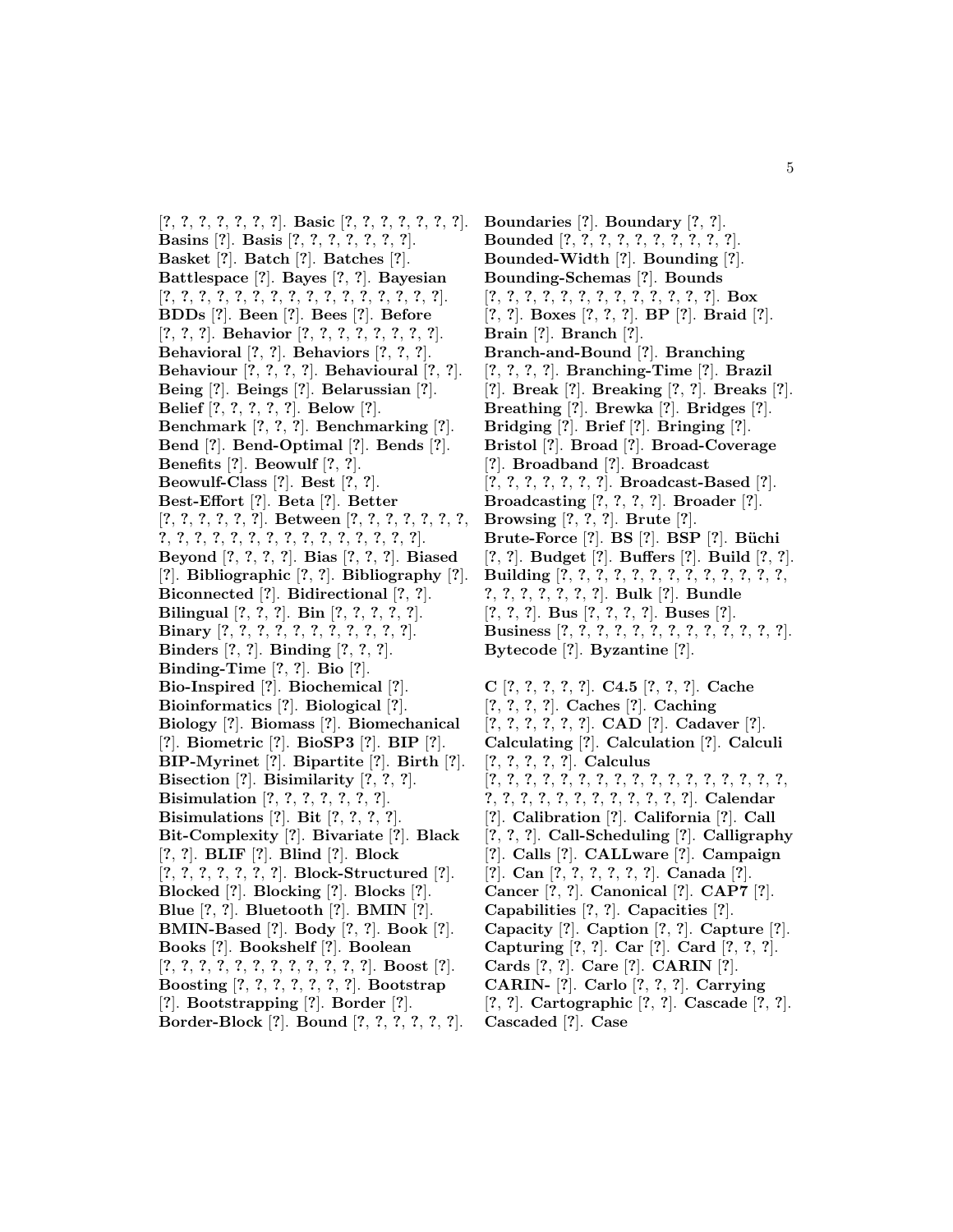[**?**, **?**, **?**, **?**, **?**, **?**, **?**, **?**, **?**, **?**, **?**, **?**, **?**, **?**, **?**, **?**, **?**, **?**, **?**, **?**, **?**, **?**, **?**, **?**, **?**, **?**, **?**, **?**, **?**, **?**, **?**, **?**, **?**, **?**, **?**]. **Case-Base** [**?**]. **Case-Based** [**?**, **?**, **?**, **?**]. **Cases** [**?**]. **Cash** [**?**, **?**, **?**, **?**]. **CASL** [**?**]. **CASL-CHART** [**?**]. **Casting** [**?**]. **Catalan** [**?**]. **Catalogs** [**?**]. **Catalogues** [**?**]. **Catalytic** [**?**]. **Categorical** [**?**, **?**, **?**, **?**, **?**]. **Categories** [**?**, **?**]. **Categorization** [**?**, **?**, **?**, **?**]. **Category** [**?**, **?**]. **Causal** [**?**, **?**, **?**, **?**]. **Causality** [**?**, **?**]. **Causative** [**?**]. **Cause** [**?**]. **Cause-Effect** [**?**]. **CBC** [**?**]. **ccNUMA** [**?**]. **CCS** [**?**]. **CD** [**?**]. **CDL** [**?**]. **cDNA** [**?**]. **CEDAR** [**?**]. **Cell** [**?**, **?**]. **Cell-Edge** [**?**]. **Cellular** [**?**, **?**, **?**, **?**, **?**, **?**, **?**]. **CEM** [**?**]. **Center** [**?**, **?**, **?**, **?**, **?**]. **Centered** [**?**]. **Centering** [**?**]. **Centering-Based** [**?**]. **Central** [**?**]. **Centrality** [**?**]. **Centralizer** [**?**]. **Centric** [**?**]. **Centroid** [**?**]. **Centroid-Based** [**?**]. **Century** [**?**]. **CEPRA** [**?**]. **CEPRA-1X** [**?**]. **Cepstral** [**?**]. **Certain** [**?**]. **Certainty** [**?**]. **Certainty-Factor-Like** [**?**]. **Certification** [**?**, **?**]. **Certifications** [**?**]. **Certified** [**?**]. **Certifying** [**?**]. **CFD** [**?**, **?**]. **Chaffing** [**?**]. **Chain** [**?**, **?**, **?**]. **Chaining** [**?**]. **Chairperson** [**?**]. **Chairperson-Controlled** [**?**]. **Challenge** [**?**, **?**, **?**]. **Challenges** [**?**, **?**, **?**, **?**, **?**, **?**, **?**, **?**, **?**, **?**]. **Change** [**?**, **?**, **?**, **?**, **?**, **?**, **?**, **?**, **?**]. **Change-Point** [**?**]. **Changepoint** [**?**]. **Changing** [**?**]. **Channel** [**?**, **?**, **?**]. **Characterisation** [**?**]. **Characteristic** [**?**, **?**, **?**]. **Characteristics** [**?**, **?**, **?**, **?**, **?**, **?**]. **Characterization** [**?**, **?**, **?**, **?**, **?**, **?**, **?**]. **Characterizations** [**?**, **?**]. **Characterized** [**?**]. **Characterizing** [**?**, **?**, **?**]. **Characters** [**?**, **?**, **?**]. **Chart** [**?**, **?**, **?**]. **Charts** [**?**]. **Chat** [**?**]. **Check** [**?**]. **Checker** [**?**, **?**, **?**, **?**]. **Checking** [**?**, **?**, **?**, **?**, **?**, **?**, **?**, **?**, **?**, **?**, **?**, **?**, **?**, **?**, **?**, **?**, **?**, **?**, **?**, **?**, **?**, **?**, **?**, **?**, **?**, **?**, **?**, **?**, **?**, **?**, **?**]. **Checkpointing** [**?**]. **Checksums** [**?**]. **Chemical** [**?**]. **Chess** [**?**]. **Chi** [**?**, **?**]. **Children** [**?**, **?**]. **Chimerism** [**?**]. **China**

[**?**, **?**]. **Chinese** [**?**, **?**, **?**, **?**, **?**, **?**]. **Chip** [**?**, **?**, **?**, **?**]. **Chip-to-Chip** [**?**]. **Chips** [**?**]. **Choice** [**?**, **?**, **?**, **?**, **?**]. **Choices** [**?**, **?**]. **CHOROCHRONOS** [**?**]. **Chosen** [**?**, **?**, **?**, **?**]. **Chosen-Ciphertext** [**?**, **?**]. **Chromatic** [**?**]. **Chunker** [**?**]. **Chunking** [**?**]. **Church** [**?**, **?**]. **CIDF** [**?**]. **Cipher** [**?**, **?**, **?**, **?**]. **Ciphers** [**?**, **?**, **?**, **?**, **?**, **?**]. **Ciphertext** [**?**, **?**, **?**]. **Ciphertexts** [**?**]. **Circuit** [**?**, **?**]. **Circuits** [**?**, **?**, **?**, **?**, **?**, **?**, **?**, **?**]. **Circulant** [**?**]. **Circular** [**?**, **?**, **?**, **?**]. **Circumscription** [**?**]. **Cirrhotic** [**?**]. **CIS** [**?**]. **Citation** [**?**]. **Cities** [**?**, **?**, **?**, **?**]. **City** [**?**, **?**, **?**, **?**, **?**, **?**, **?**, **?**, **?**, **?**, **?**, **?**]. **Class** [**?**, **?**, **?**, **?**, **?**, **?**, **?**, **?**, **?**, **?**, **?**, **?**, **?**, **?**, **?**]. **Classes** [**?**, **?**, **?**, **?**, **?**, **?**, **?**, **?**, **?**, **?**, **?**, **?**, **?**, **?**, **?**]. **Classical** [**?**, **?**, **?**, **?**, **?**, **?**, **?**]. **Classification** [**?**, **?**, **?**, **?**, **?**, **?**, **?**, **?**, **?**, **?**, **?**, **?**, **?**, **?**, **?**, **?**, **?**, **?**, **?**, **?**, **?**, **?**, **?**, **?**, **?**, **?**, **?**, **?**, **?**, **?**, **?**, **?**]. **Classifier** [**?**, **?**, **?**, **?**, **?**, **?**, **?**, **?**, **?**, **?**, **?**, **?**, **?**, **?**, **?**, **?**, **?**, **?**, **?**, **?**, **?**, **?**, **?**, **?**, **?**, **?**]. **Classifiers** [**?**, **?**, **?**, **?**, **?**, **?**, **?**, **?**, **?**, **?**, **?**, **?**, **?**, **?**, **?**]. **Classify** [**?**]. **Classifying** [**?**, **?**]. **Classroom** [**?**, **?**]. **clausal** [**?**, **?**]. **Clause** [**?**, **?**]. **Claw** [**?**]. **CLB'** [**?**]. **Clementine** [**?**]. **Clich´es** [**?**]. **Client** [**?**, **?**, **?**]. **Client-Server** [**?**, **?**]. **Clients** [**?**]. **Climbing** [**?**]. **CLIMS** [**?**]. **Clinical** [**?**, **?**, **?**, **?**, **?**]. **CLIP** [**?**]. **Clippings** [**?**]. **Clique** [**?**, **?**, **?**]. **Clique-Width** [**?**, **?**]. **Cliques** [**?**, **?**]. **Clix** [**?**]. **Clock** [**?**]. **Cloned** [**?**]. **Closed** [**?**, **?**, **?**, **?**, **?**, **?**]. **Closed-Loop** [**?**]. **Closest** [**?**]. **Closure** [**?**, **?**, **?**, **?**]. **Clothes** [**?**]. **Clothing** [**?**]. **CLP** [**?**, **?**, **?**]. **Cluster** [**?**, **?**, **?**, **?**, **?**, **?**, **?**, **?**, **?**, **?**, **?**]. **Clustered** [**?**, **?**]. **Clustering** [**?**, **?**, **?**, **?**, **?**, **?**, **?**, **?**, **?**, **?**, **?**, **?**, **?**, **?**, **?**, **?**, **?**, **?**, **?**, **?**, **?**, **?**, **?**, **?**, **?**, **?**, **?**, **?**, **?**]. **ClusterNet** [**?**]. **Clusters** [**?**, **?**, **?**, **?**, **?**, **?**, **?**, **?**, **?**, **?**]. **CM** [**?**]. **CNF** [**?**]. **CNF-Satisfiability** [**?**]. **CNN** [**?**]. **Co** [**?**, **?**, **?**, **?**]. **Co-allocation** [**?**]. **Co-evolutionary** [**?**]. **Co-inductive**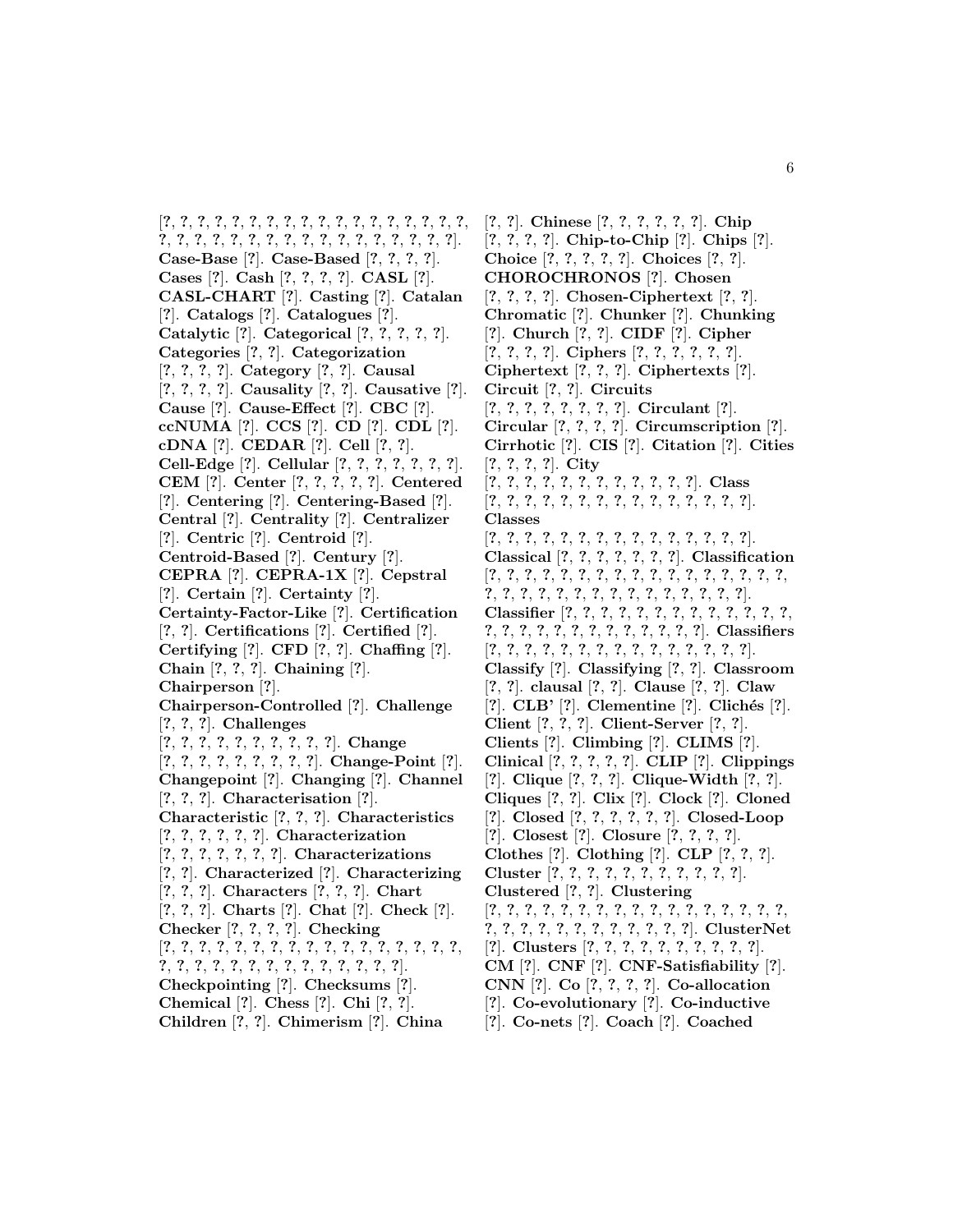[**?**, **?**]. **Coaching** [**?**]. **Coalition** [**?**]. **Coalition-Resistant** [**?**]. **Coarse** [**?**, **?**, **?**, **?**, **?**]. **Coarse-Grain** [**?**]. **Cockfights** [**?**]. **Code** [**?**, **?**, **?**, **?**, **?**, **?**, **?**, **?**, **?**, **?**, **?**, **?**, **?**, **?**, **?**]. **Coder** [**?**]. **Codes** [**?**, **?**, **?**, **?**, **?**, **?**, **?**, **?**]. **Coding** [**?**, **?**, **?**, **?**]. **Coefficients** [**?**, **?**]. **Cognitions** [**?**]. **Cognitive** [**?**, **?**, **?**, **?**, **?**, **?**, **?**, **?**, **?**, **?**, **?**]. **Coherence** [**?**, **?**, **?**]. **Coherent** [**?**]. **Cohesive** [**?**]. **Collaboration** [**?**, **?**, **?**]. **Collaborative** [**?**, **?**, **?**, **?**, **?**, **?**, **?**, **?**, **?**, **?**, **?**, **?**, **?**, **?**, **?**]. **Collection** [**?**, **?**, **?**, **?**, **?**, **?**]. **Collections** [**?**, **?**, **?**, **?**, **?**]. **Collective** [**?**, **?**, **?**, **?**, **?**, **?**, **?**, **?**]. **collision** [**?**]. **Collocation** [**?**]. **Collocations** [**?**]. **Colony** [**?**]. **Color** [**?**, **?**, **?**]. **Colored** [**?**, **?**]. **Coloring** [**?**, **?**, **?**, **?**, **?**, **?**]. **Colors** [**?**]. **Colossus** [**?**]. **Colour** [**?**, **?**, **?**]. **Coloured** [**?**, **?**, **?**, **?**]. **Combination** [**?**, **?**, **?**, **?**, **?**, **?**, **?**, **?**, **?**, **?**]. **Combinations** [**?**]. **Combinatorial** [**?**, **?**]. **Combinators** [**?**, **?**]. **Combined** [**?**, **?**, **?**]. **Combining** [**?**, **?**, **?**, **?**, **?**, **?**, **?**, **?**, **?**, **?**, **?**, **?**, **?**, **?**, **?**, **?**, **?**, **?**, **?**, **?**, **?**, **?**, **?**, **?**]. **Comics** [**?**]. **Commerce** [**?**, **?**, **?**, **?**, **?**, **?**, **?**, **?**, **?**]. **Commercial** [**?**]. **Commercially** [**?**]. **Commit** [**?**]. **Commit/Isolation** [**?**]. **Commitment** [**?**, **?**]. **Commitments** [**?**]. **Committal** [**?**]. **Committed** [**?**]. **committing** [**?**]. **Common** [**?**, **?**, **?**, **?**, **?**]. **CommonKADS** [**?**, **?**]. **Communicate** [**?**, **?**]. **Communication** [**?**, **?**, **?**, **?**, **?**, **?**, **?**, **?**, **?**, **?**, **?**, **?**, **?**, **?**, **?**, **?**, **?**, **?**, **?**, **?**, **?**, **?**, **?**, **?**, **?**, **?**, **?**, **?**, **?**, **?**, **?**, **?**]. **Communication-Based** [**?**]. **Communication-Intensive** [**?**]. **Communications** [**?**, **?**, **?**, **?**, **?**]. **Communicative** [**?**, **?**]. **Communities** [**?**]. **Community** [**?**, **?**, **?**, **?**, **?**, **?**, **?**, **?**, **?**, **?**]. **Commutative** [**?**]. **Compact** [**?**, **?**]. **Compaction** [**?**, **?**]. **Companion** [**?**]. **Company** [**?**]. **Comparative** [**?**, **?**, **?**, **?**, **?**, **?**, **?**]. **Compare** [**?**].

**Comparing** [**?**, **?**, **?**]. **Comparison** [**?**, **?**, **?**, **?**, **?**, **?**, **?**, **?**, **?**, **?**, **?**, **?**, **?**, **?**, **?**, **?**]. **Compatible** [**?**]. **Competence** [**?**]. **Competing** [**?**, **?**]. **Competition** [**?**]. **Competitive** [**?**, **?**, **?**, **?**]. **Compilation** [**?**, **?**, **?**, **?**]. **Compile** [**?**, **?**]. **Compile-Time** [**?**]. **Compiled** [**?**]. **Compiler** [**?**, **?**, **?**, **?**, **?**, **?**, **?**, **?**, **?**, **?**]. **Compiler-Directed** [**?**]. **Compilers** [**?**, **?**, **?**]. **Compiling** [**?**, **?**, **?**, **?**, **?**]. **Complete** [**?**, **?**, **?**, **?**, **?**, **?**, **?**, **?**, **?**, **?**, **?**, **?**, **?**, **?**, **?**]. **Completeness** [**?**, **?**, **?**, **?**, **?**, **?**, **?**, **?**, **?**, **?**, **?**, **?**, **?**, **?**, **?**, **?**]. **Completion** [**?**, **?**, **?**]. **Complex** [**?**, **?**, **?**, **?**, **?**, **?**, **?**, **?**]. **Complexes** [**?**]. **Complexities** [**?**]. **Complexity** [**?**, **?**, **?**, **?**, **?**, **?**, **?**, **?**, **?**, **?**, **?**, **?**, **?**, **?**, **?**, **?**, **?**, **?**, **?**, **?**, **?**, **?**, **?**, **?**, **?**, **?**, **?**, **?**, **?**, **?**, **?**, **?**, **?**, **?**, **?**, **?**, **?**, **?**, **?**, **?**, **?**]. **Compliant** [**?**, **?**, **?**]. **Component** [**?**, **?**, **?**, **?**, **?**, **?**, **?**, **?**, **?**, **?**, **?**, **?**, **?**, **?**, **?**, **?**, **?**, **?**, **?**, **?**]. **Component-Based** [**?**, **?**, **?**, **?**, **?**, **?**, **?**]. **Component-Oriented** [**?**]. **Components** [**?**, **?**, **?**, **?**, **?**, **?**, **?**, **?**, **?**, **?**, **?**]. **Composed** [**?**, **?**]. **Composing** [**?**, **?**]. **Composite** [**?**, **?**]. **Composition** [**?**, **?**, **?**, **?**, **?**, **?**, **?**]. **Compositional** [**?**, **?**, **?**, **?**, **?**, **?**, **?**, **?**, **?**, **?**, **?**, **?**]. **Compound** [**?**, **?**, **?**, **?**, **?**, **?**]. **Comprehensive** [**?**]. **Compressed** [**?**, **?**]. **Compression** [**?**, **?**, **?**]. **Computable** [**?**, **?**, **?**]. **Computation** [**?**, **?**, **?**, **?**, **?**, **?**, **?**, **?**, **?**, **?**, **?**, **?**, **?**, **?**, **?**, **?**, **?**, **?**, **?**, **?**, **?**, **?**, **?**, **?**, **?**, **?**, **?**]. **Computational** [**?**, **?**, **?**, **?**, **?**, **?**, **?**, **?**, **?**, **?**, **?**, **?**, **?**, **?**, **?**, **?**, **?**, **?**, **?**, **?**, **?**, **?**, **?**, **?**, **?**, **?**]. **Computationally** [**?**]. **Computations** [**?**, **?**, **?**, **?**, **?**, **?**, **?**, **?**]. **Compute** [**?**]. **Computer** [**?**, **?**, **?**, **?**, **?**, **?**, **?**, **?**, **?**, **?**, **?**, **?**, **?**, **?**, **?**]. **Computer-Assisted** [**?**]. **Computer-Mediated** [**?**]. **Computer-Vision** [**?**]. **Computerized** [**?**]. **Computers** [**?**, **?**, **?**, **?**, **?**, **?**, **?**]. **Computing** [**?**, **?**, **?**, **?**, **?**, **?**, **?**, **?**, **?**, **?**, **?**, **?**, **?**, **?**, **?**, **?**, **?**,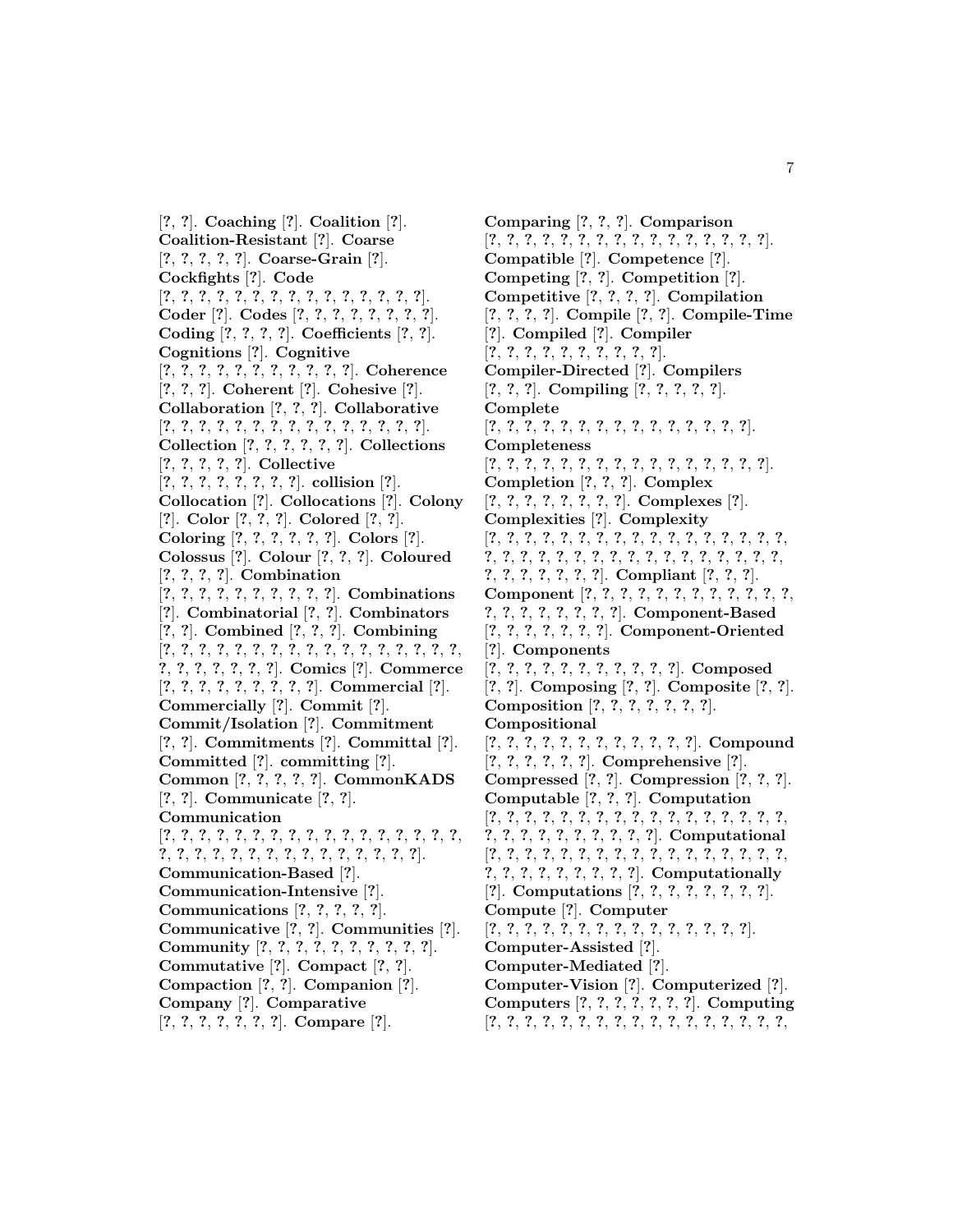**?**, **?**, **?**, **?**, **?**, **?**, **?**, **?**, **?**, **?**, **?**, **?**, **?**, **?**, **?**, **?**, **?**, **?**, **?**, **?**, **?**, **?**, **?**, **?**, **?**, **?**, **?**, **?**, **?**]. **Concealing** [**?**]. **Concept** [**?**, **?**, **?**, **?**, **?**, **?**, **?**, **?**]. **Concepts** [**?**, **?**, **?**, **?**, **?**]. **Conceptual** [**?**, **?**, **?**, **?**, **?**, **?**, **?**, **?**, **?**, **?**, **?**]. **Concerned** [**?**]. **Concise** [**?**]. **Conclusioned** [**?**]. **Concordancing** [**?**]. **Concrete** [**?**]. **Concurrency** [**?**, **?**, **?**, **?**, **?**]. **Concurrent** [**?**, **?**, **?**, **?**, **?**, **?**, **?**, **?**, **?**, **?**, **?**, **?**, **?**, **?**, **?**, **?**, **?**, **?**]. **Conditional** [**?**, **?**, **?**, **?**]. **Conditions** [**?**, **?**, **?**]. **Conduct** [**?**]. **Conference** [**?**]. **Conferences** [**?**, **?**]. **Confidence** [**?**]. **Configurable** [**?**, **?**, **?**]. **Configuration** [**?**, **?**, **?**, **?**, **?**, **?**]. **Confirmation** [**?**, **?**]. **Confirmer** [**?**]. **Conflict** [**?**, **?**]. **Conflict-Free** [**?**]. **Conflicting** [**?**]. **Conflicts** [**?**]. **Congestion** [**?**, **?**]. **Congestion-Free** [**?**]. **Congruence** [**?**, **?**, **?**]. **Congruences** [**?**, **?**]. **Congruent** [**?**]. **Conjecture** [**?**]. **Conjunction** [**?**]. **Conjunctive** [**?**]. **Connected** [**?**, **?**, **?**, **?**, **?**, **?**, **?**, **?**, **?**, **?**, **?**, **?**, **?**]. **Connection** [**?**, **?**, **?**, **?**, **?**]. **Connection-Polynomials** [**?**]. **Connectionist** [**?**]. **Connections** [**?**]. **Connective** [**?**]. **Connectivity** [**?**, **?**, **?**, **?**, **?**]. **Conquer** [**?**]. **Conquest** [**?**]. **Consecutive** [**?**]. **Consensus** [**?**, **?**, **?**, **?**]. **Considerations** [**?**, **?**, **?**]. **Considering** [**?**]. **Consistency** [**?**, **?**, **?**, **?**, **?**, **?**, **?**, **?**, **?**, **?**, **?**, **?**, **?**]. **Consistent** [**?**]. **Conspiracy** [**?**]. **Conspiracy-** [**?**]. **Constant** [**?**]. **Constant-Time** [**?**]. **Constitution** [**?**]. **Constrained** [**?**, **?**, **?**, **?**, **?**, **?**, **?**, **?**, **?**, **?**]. **Constraining** [**?**]. **Constraint** [**?**, **?**, **?**, **?**, **?**, **?**, **?**, **?**, **?**, **?**, **?**, **?**, **?**, **?**, **?**, **?**, **?**, **?**, **?**, **?**, **?**, **?**, **?**, **?**, **?**, **?**, **?**, **?**, **?**, **?**, **?**]. **Constraint-Based** [**?**, **?**, **?**, **?**]. **Constraint-Graph** [**?**]. **Constraints** [**?**, **?**, **?**, **?**, **?**, **?**, **?**, **?**, **?**, **?**, **?**, **?**, **?**, **?**, **?**, **?**, **?**, **?**, **?**, **?**]. **Construct** [**?**]. **Constructing** [**?**, **?**, **?**, **?**, **?**]. **Construction** [**?**, **?**, **?**, **?**, **?**, **?**, **?**, **?**, **?**, **?**, **?**, **?**, **?**].

**Constructions** [**?**, **?**, **?**, **?**, **?**]. **Constructive** [**?**, **?**, **?**]. **Constructor** [**?**, **?**]. **Constructs** [**?**, **?**, **?**]. **Consumer** [**?**]. **Consuming** [**?**]. **Containers** [**?**]. **Containing** [**?**]. **Containment** [**?**]. **Contemplating** [**?**]. **Contemporary** [**?**]. **Content** [**?**, **?**, **?**, **?**, **?**, **?**, **?**, **?**, **?**, **?**, **?**, **?**, **?**, **?**, **?**, **?**, **?**, **?**, **?**, **?**]. **Content-Based** [**?**, **?**, **?**, **?**]. **Contention** [**?**]. **Contents** [**?**, **?**, **?**]. **Contest** [**?**]. **Context** [**?**, **?**, **?**, **?**, **?**, **?**, **?**, **?**, **?**, **?**, **?**, **?**, **?**]. **Context-Aware** [**?**]. **Context-Based** [**?**]. **Context-Dependent** [**?**]. **ConTexts** [**?**]. **Contextual** [**?**, **?**, **?**, **?**, **?**]. **Continuations** [**?**, **?**, **?**]. **Continuous** [**?**, **?**, **?**, **?**, **?**, **?**]. **Continuous-Valued** [**?**]. **Contract** [**?**]. **Contraction** [**?**]. **Contribution** [**?**, **?**]. **Control** [**?**, **?**, **?**, **?**, **?**, **?**, **?**, **?**, **?**, **?**, **?**, **?**, **?**, **?**, **?**, **?**, **?**, **?**, **?**, **?**, **?**, **?**, **?**, **?**, **?**, **?**, **?**, **?**]. **Control-Flow** [**?**]. **Controlled** [**?**, **?**, **?**]. **Controllers** [**?**, **?**]. **Controlling** [**?**]. **Convergence** [**?**]. **Convergent** [**?**]. **Conversational** [**?**]. **Conversion** [**?**, **?**]. **Converting** [**?**]. **Convex** [**?**, **?**, **?**, **?**, **?**, **?**]. **Conveying** [**?**]. **Cooperating** [**?**, **?**]. **Cooperation** [**?**, **?**]. **Cooperative** [**?**, **?**, **?**, **?**, **?**, **?**]. **Coordination** [**?**, **?**, **?**, **?**, **?**, **?**, **?**]. **Coordinatized** [**?**]. **Cope** [**?**]. **Coping** [**?**]. **Copying** [**?**]. **Coq** [**?**, **?**, **?**]. **CORBA** [**?**, **?**, **?**, **?**, **?**, **?**, **?**, **?**, **?**]. **CORBA-Based** [**?**]. **CORC** [**?**]. **Core** [**?**, **?**, **?**, **?**]. **Corners** [**?**]. **Coronary** [**?**, **?**]. **Corpora** [**?**, **?**, **?**, **?**, **?**, **?**, **?**]. **Corporate** [**?**, **?**]. **Corpus** [**?**, **?**, **?**]. **Correct** [**?**]. **Correcting** [**?**, **?**, **?**]. **Correction** [**?**, **?**]. **Correctness** [**?**, **?**, **?**, **?**, **?**]. **Correlated** [**?**, **?**]. **Correlation** [**?**, **?**, **?**, **?**, **?**, **?**, **?**, **?**]. **Correlation-Immunity** [**?**]. **Correspondence** [**?**, **?**, **?**]. **Corridor** [**?**]. **Corruption** [**?**]. **Cost** [**?**, **?**, **?**, **?**, **?**]. **Cost-Effective** [**?**]. **Costs** [**?**, **?**]. **COTONS** [**?**]. **COTS** [**?**]. **Counter** [**?**, **?**, **?**]. **Counterarguments** [**?**]. **Countermeasures** [**?**]. **Counters** [**?**]. **Counting** [**?**, **?**, **?**]. **Course** [**?**, **?**]. **Courses**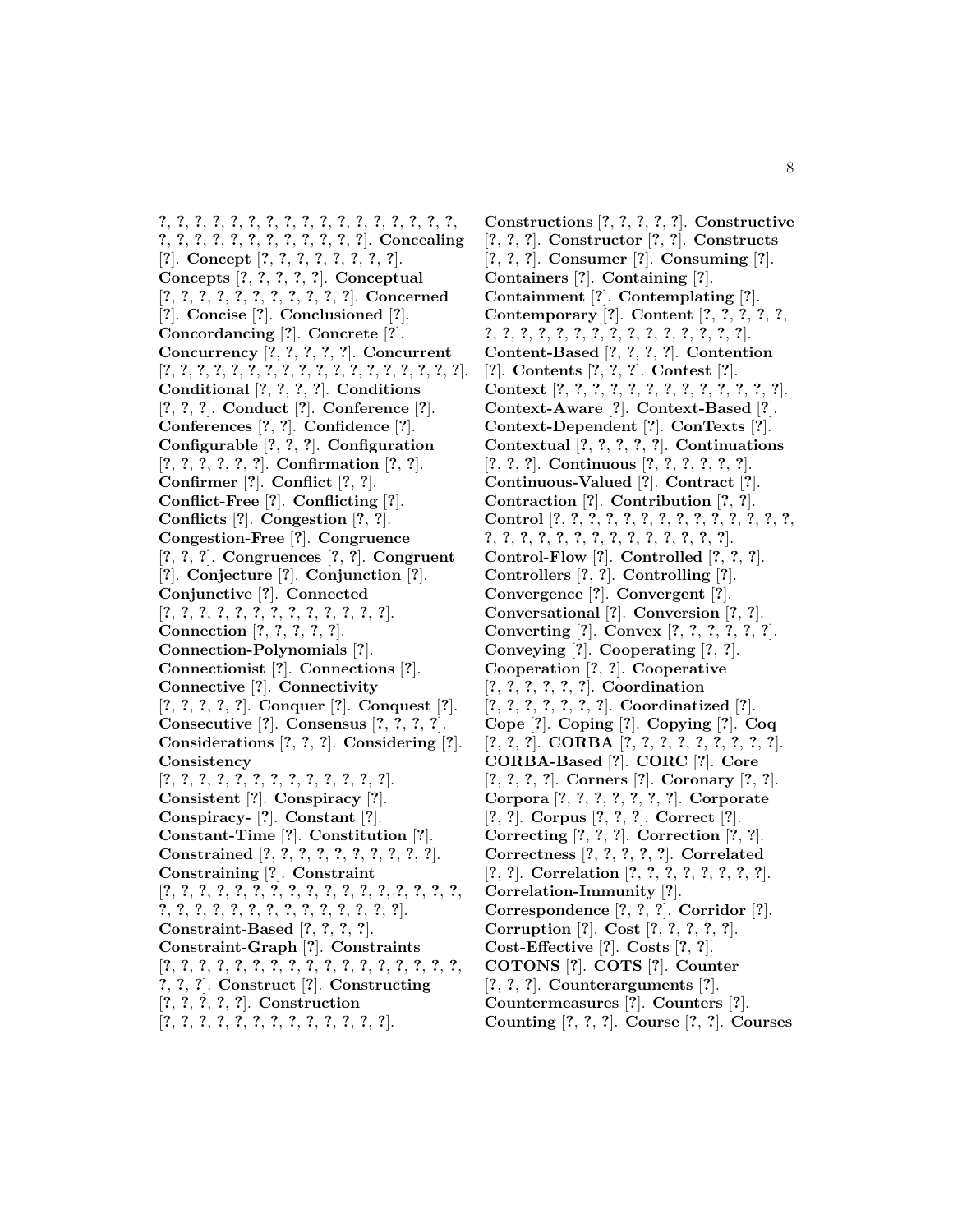[**?**, **?**, **?**, **?**, **?**, **?**]. **Courseware** [**?**, **?**]. **Covariances** [**?**]. **Cover** [**?**, **?**, **?**, **?**, **?**, **?**, **?**, **?**]. **Coverability** [**?**]. **Coverage** [**?**]. **Covering** [**?**, **?**]. **Cox** [**?**]. **Cox-Rower** [**?**]. **CPU** [**?**, **?**]. **Crack** [**?**]. **Cray** [**?**]. **Create** [**?**, **?**]. **Created** [**?**]. **Creating** [**?**]. **Creation** [**?**, **?**, **?**, **?**, **?**, **?**]. **Creative** [**?**, **?**]. **Creatures** [**?**]. **Credible** [**?**]. **Credulous** [**?**]. **Crew** [**?**]. **Crisp** [**?**]. **Criteria** [**?**, **?**, **?**, **?**, **?**]. **Critical** [**?**, **?**, **?**, **?**]. **Critique** [**?**]. **Croatian** [**?**]. **Cropping** [**?**]. **Cross** [**?**, **?**, **?**, **?**]. **Cross-Language** [**?**]. **Cross-Validation** [**?**]. **Crossed** [**?**]. **Crossing** [**?**, **?**, **?**, **?**, **?**]. **Crossings** [**?**]. **Crowds** [**?**]. **Cryptanalysis** [**?**, **?**, **?**, **?**, **?**, **?**, **?**, **?**, **?**, **?**]. **Cryptanalytic** [**?**]. **Cryptographic** [**?**, **?**, **?**, **?**, **?**, **?**, **?**]. **Cryptographically** [**?**]. **Cryptography** [**?**, **?**, **?**, **?**, **?**]. **Cryptologic** [**?**]. **Cryptosystem** [**?**, **?**, **?**, **?**]. **Cryptosystems** [**?**, **?**, **?**, **?**, **?**, **?**]. **CRYPTREC** [**?**]. **CSCL** [**?**]. **CSCW** [**?**, **?**]. **CSP** [**?**, **?**, **?**]. **CSPs** [**?**]. **CTL** [**?**]. **Cube** [**?**, **?**, **?**, **?**, **?**]. **Cube-Free** [**?**]. **Cubic** [**?**]. **Cues** [**?**]. **Cup** [**?**]. **Curbing** [**?**]. **Current** [**?**, **?**, **?**]. **Curriculum** [**?**, **?**]. **Curve** [**?**, **?**, **?**, **?**]. **Curves** [**?**, **?**, **?**, **?**, **?**, **?**]. **Cusp** [**?**]. **Customer** [**?**, **?**]. **Customizable** [**?**]. **Customization** [**?**]. **Cut** [**?**]. **CViz** [**?**]. **Cyber** [**?**, **?**, **?**]. **Cyber-Welcome** [**?**]. **Cybertext** [**?**]. **Cycle** [**?**, **?**, **?**]. **Cycle-Constraints** [**?**]. **Cycles** [**?**, **?**, **?**]. **Cyclic** [**?**]. **Cylindrical** [**?**]. **Czech** [**?**, **?**, **?**, **?**, **?**, **?**, **?**, **?**, **?**].

## **D**

[**?**, **?**, **?**, **?**, **?**, **?**, **?**, **?**, **?**, **?**, **?**, **?**, **?**, **?**, **?**, **?**, **?**, **?**]. **D-String** [**?**]. **D/** [**?**]. **Daemon** [**?**]. **Daffodil** [**?**]. **DAG** [**?**, **?**]. **DAGs** [**?**]. **DANFOSS** [**?**]. **Danish** [**?**]. **DARPA** [**?**]. **darwinian** [**?**]. **Data** [**?**, **?**, **?**, **?**, **?**, **?**, **?**, **?**, **?**, **?**, **?**, **?**, **?**, **?**, **?**, **?**, **?**, **?**, **?**, **?**, **?**, **?**, **?**, **?**, **?**, **?**, **?**, **?**, **?**, **?**, **?**, **?**, **?**, **?**, **?**, **?**, **?**, **?**, **?**, **?**, **?**, **?**, **?**, **?**, **?**, **?**, **?**, **?**, **?**, **?**, **?**, **?**, **?**, **?**, **?**, **?**, **?**, **?**, **?**, **?**, **?**, **?**, **?**, **?**, **?**, **?**, **?**, **?**,

**?**, **?**, **?**, **?**, **?**, **?**, **?**, **?**, **?**, **?**, **?**, **?**, **?**, **?**, **?**, **?**, **?**, **?**, **?**, **?**, **?**, **?**, **?**, **?**, **?**, **?**, **?**, **?**, **?**, **?**]. **Data** [**?**, **?**, **?**, **?**, **?**, **?**, **?**, **?**, **?**, **?**, **?**, **?**, **?**, **?**, **?**, **?**, **?**, **?**, **?**, **?**, **?**, **?**, **?**, **?**, **?**, **?**, **?**, **?**, **?**, **?**, **?**, **?**, **?**, **?**, **?**, **?**, **?**, **?**, **?**, **?**, **?**]. **Data-Clustering** [**?**]. **Data-Driven** [**?**, **?**, **?**]. **Data-Independence** [**?**]. **Data-Mining** [**?**]. **Data-Parallel** [**?**]. **Database** [**?**, **?**, **?**, **?**, **?**, **?**, **?**, **?**, **?**, **?**, **?**, **?**, **?**, **?**, **?**, **?**, **?**, **?**, **?**, **?**, **?**, **?**, **?**, **?**, **?**, **?**, **?**, **?**, **?**, **?**, **?**, **?**, **?**, **?**, **?**, **?**]. **Databases** [**?**, **?**, **?**, **?**, **?**, **?**, **?**, **?**, **?**, **?**, **?**, **?**, **?**, **?**, **?**, **?**, **?**, **?**, **?**, **?**, **?**, **?**, **?**, **?**, **?**, **?**, **?**, **?**, **?**, **?**, **?**, **?**, **?**, **?**, **?**, **?**, **?**, **?**]. **Dataflow** [**?**]. **Datalog** [**?**]. **Dataset** [**?**, **?**]. **Datasets** [**?**, **?**]. **Datatype** [**?**]. **Datatypes** [**?**]. **Dataweb** [**?**]. **Davis** [**?**, **?**]. **DB2** [**?**, **?**]. **DBMS** [**?**]. **DC** [**?**]. **DC-Based** [**?**]. **DCAS** [**?**]. **DCAS-Based** [**?**]. **DCN** [**?**]. **DCT** [**?**, **?**]. **Dead** [**?**]. **Deadlock** [**?**, **?**]. **Deadlock-Free** [**?**]. **Deal** [**?**, **?**]. **Dealer** [**?**]. **Dealers** [**?**]. **Dealing** [**?**]. **DEBORA** [**?**]. **Debugging** [**?**]. **Decade** [**?**]. **Decentralized** [**?**]. **Decidability** [**?**, **?**, **?**, **?**, **?**]. **Decidable** [**?**, **?**, **?**, **?**, **?**, **?**, **?**, **?**, **?**, **?**]. **Decide** [**?**]. **Deciding** [**?**, **?**, **?**]. **Decimation** [**?**]. **Decision** [**?**, **?**, **?**, **?**, **?**, **?**, **?**, **?**, **?**, **?**, **?**, **?**, **?**, **?**, **?**, **?**, **?**, **?**, **?**]. **Decision-Theoretic** [**?**]. **Declarative** [**?**, **?**, **?**, **?**, **?**, **?**, **?**, **?**, **?**]. **Declustering** [**?**]. **Decomate** [**?**]. **Decomposable** [**?**]. **Decomposition** [**?**, **?**, **?**, **?**, **?**, **?**, **?**]. **Decomposition-Based** [**?**]. **Decompositions** [**?**]. **Deconvolution** [**?**]. **Decorrelation** [**?**]. **Dedicated** [**?**]. **Deduction** [**?**, **?**, **?**, **?**, **?**, **?**]. **Deductions** [**?**]. **Deductive** [**?**, **?**, **?**, **?**]. **Deductive/Algorithmic** [**?**]. **Deep** [**?**]. **Deepening** [**?**]. **Default** [**?**, **?**, **?**, **?**, **?**]. **Defaults** [**?**]. **Defeasible** [**?**]. **Deficits** [**?**]. **Definability** [**?**, **?**]. **Defined** [**?**]. **Defining** [**?**, **?**]. **Definite** [**?**, **?**]. **Definition** [**?**]. **Definitions** [**?**, **?**, **?**, **?**]. **Deformable** [**?**]. **Degeneration** [**?**]. **Degree** [**?**, **?**]. **Degree-** [**?**]. **Degrees** [**?**]. **Delay** [**?**]. **Delays** [**?**].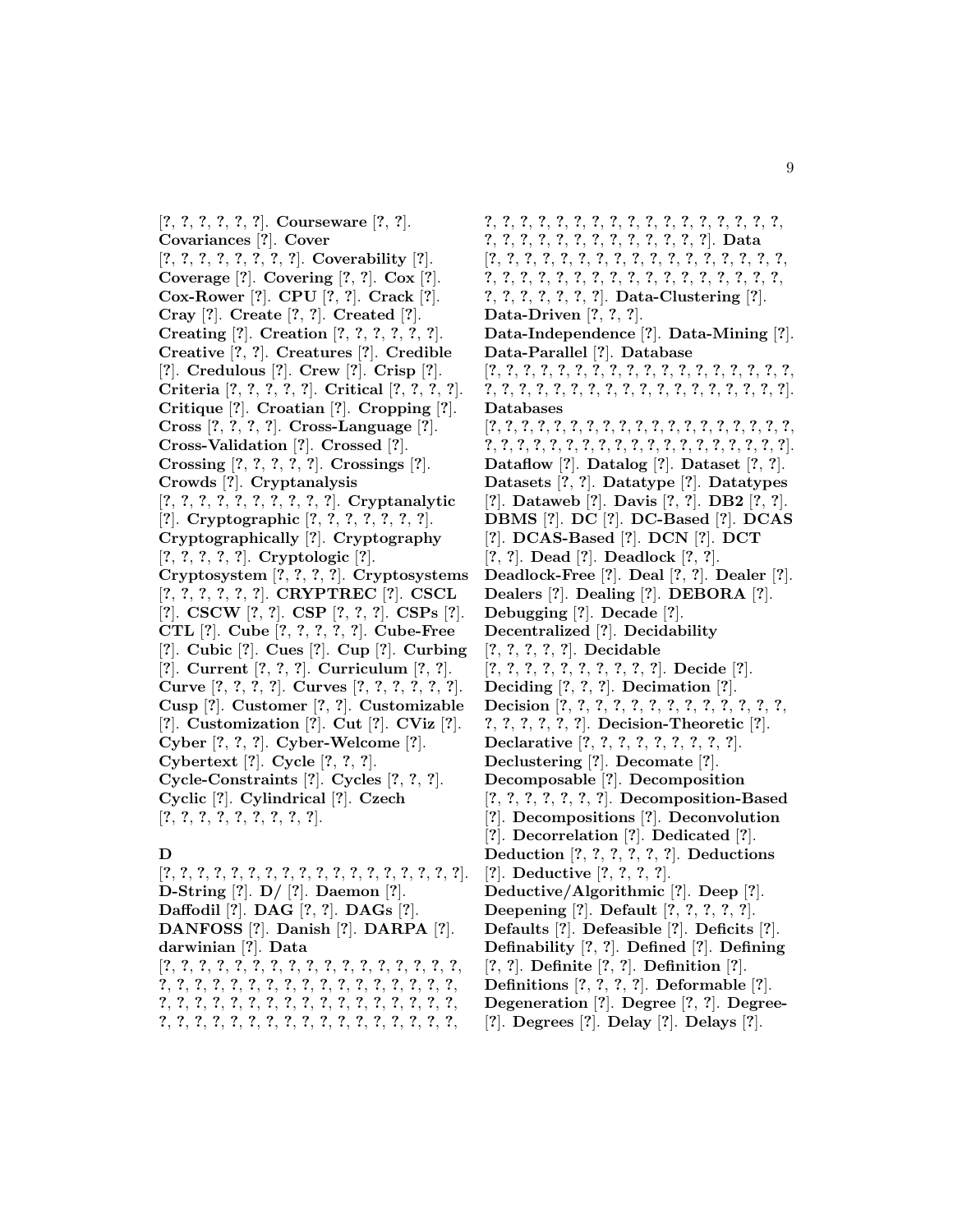**Delegation** [**?**]. **Delivering** [**?**]. **Delivery** [**?**, **?**, **?**, **?**, **?**, **?**]. **Delta** [**?**]. **Demand** [**?**, **?**, **?**, **?**, **?**]. **Demands** [**?**]. **Demographic** [**?**]. **Demonic** [**?**]. **Demonstration** [**?**, **?**]. **Demotion** [**?**]. **Deniable** [**?**]. **Denotational** [**?**, **?**]. **Dense** [**?**, **?**, **?**]. **Densely** [**?**]. **Density** [**?**, **?**]. **Dependability** [**?**, **?**]. **Dependability/Performability** [**?**]. **Dependable** [**?**, **?**]. **Dependencies** [**?**, **?**, **?**, **?**, **?**]. **Dependency** [**?**, **?**, **?**, **?**]. **Dependent** [**?**]. **Deployed** [**?**]. **Deploying** [**?**]. **Deployment** [**?**, **?**]. **Depth** [**?**, **?**, **?**, **?**]. **Depth-** [**?**]. **Deques** [**?**]. **Derandomization** [**?**]. **Derandomizing** [**?**]. **Derivation** [**?**, **?**]. **Derivatives** [**?**]. **Derive** [**?**]. **Derived** [**?**]. **Deriving** [**?**, **?**, **?**]. **Descending** [**?**]. **Descent** [**?**]. **Describe** [**?**]. **Described** [**?**, **?**]. **Describing** [**?**, **?**]. **Description** [**?**, **?**, **?**, **?**, **?**, **?**, **?**, **?**, **?**, **?**, **?**, **?**, **?**, **?**]. **Descriptions** [**?**, **?**, **?**, **?**, **?**, **?**, **?**, **?**, **?**]. **Descriptive** [**?**]. **Descriptors** [**?**, **?**, **?**]. **Design** [**?**, **?**, **?**, **?**, **?**, **?**, **?**, **?**, **?**, **?**, **?**, **?**, **?**, **?**, **?**, **?**, **?**, **?**, **?**, **?**, **?**, **?**, **?**, **?**, **?**, **?**, **?**, **?**, **?**, **?**, **?**, **?**, **?**, **?**, **?**, **?**, **?**, **?**, **?**, **?**, **?**, **?**, **?**, **?**, **?**, **?**, **?**, **?**, **?**, **?**]. **Design/Construction** [**?**]. **Designated** [**?**]. **Designers** [**?**]. **Designing** [**?**, **?**, **?**, **?**, **?**, **?**, **?**, **?**]. **Designs** [**?**]. **Desktop** [**?**]. **Detect** [**?**]. **Detecting** [**?**, **?**, **?**, **?**, **?**, **?**, **?**, **?**, **?**]. **Detection** [**?**, **?**, **?**, **?**, **?**, **?**, **?**, **?**, **?**, **?**, **?**, **?**, **?**, **?**, **?**, **?**, **?**, **?**, **?**, **?**, **?**, **?**, **?**, **?**, **?**, **?**]. **Detectors** [**?**]. **Determinants** [**?**, **?**]. **Determination** [**?**, **?**]. **Determine** [**?**]. **Determinism** [**?**]. **Deterministic** [**?**, **?**, **?**, **?**, **?**, **?**, **?**]. **Deterministically** [**?**]. **Determinization** [**?**]. **Develop** [**?**, **?**]. **Developers** [**?**]. **Developing** [**?**, **?**, **?**, **?**, **?**, **?**]. **Development** [**?**, **?**, **?**, **?**, **?**, **?**, **?**, **?**, **?**, **?**, **?**, **?**, **?**, **?**, **?**, **?**, **?**, **?**, **?**]. **Developments** [**?**, **?**]. **Device** [**?**, **?**]. **Devices** [**?**, **?**]. **DGAs** [**?**]. **Diagnosing** [**?**]. **Diagnosis** [**?**, **?**, **?**, **?**, **?**, **?**]. **Diagnostic** [**?**, **?**, **?**, **?**]. **Diagrammatic** [**?**]. **Diagrams**

[**?**, **?**, **?**, **?**, **?**, **?**, **?**, **?**]. **Dial** [**?**, **?**]. **Dial-a-Ride** [**?**, **?**]. **Dialect** [**?**]. **Dialogue** [**?**, **?**, **?**, **?**, **?**, **?**, **?**, **?**, **?**, **?**, **?**, **?**, **?**, **?**, **?**, **?**]. **Dialogue-State** [**?**]. **Dialogues** [**?**, **?**, **?**, **?**, **?**]. **Diameter** [**?**, **?**, **?**]. **Diameter-Constrained** [**?**]. **Diameters** [**?**]. **Dictionaries** [**?**]. **Dictionary** [**?**, **?**, **?**]. **Dictionary-Based** [**?**]. **Didactic** [**?**]. **Dienst** [**?**]. **Difference** [**?**, **?**, **?**, **?**, **?**]. **Difference-Lists** [**?**]. **Differences** [**?**, **?**, **?**]. **Different** [**?**, **?**, **?**, **?**, **?**, **?**, **?**, **?**, **?**, **?**, **?**]. **Differential** [**?**, **?**, **?**]. **Differentially** [**?**]. **Differentials** [**?**]. **Differentiated** [**?**]. **Differentiation** [**?**]. **Difficulty** [**?**]. **Diffie** [**?**]. **Digest** [**?**]. **Digit** [**?**]. **Digit-Reversal** [**?**]. **Digital** [**?**, **?**, **?**, **?**, **?**, **?**, **?**, **?**, **?**, **?**, **?**, **?**, **?**, **?**, **?**, **?**, **?**, **?**, **?**, **?**, **?**, **?**, **?**, **?**, **?**, **?**, **?**, **?**, **?**, **?**, **?**, **?**, **?**, **?**, **?**, **?**, **?**, **?**, **?**, **?**, **?**, **?**, **?**, **?**, **?**, **?**, **?**, **?**, **?**, **?**, **?**, **?**, **?**, **?**, **?**]. **Digitisation** [**?**]. **Dimemas** [**?**]. **Dimension** [**?**, **?**]. **Dimensional** [**?**, **?**, **?**, **?**, **?**, **?**, **?**, **?**, **?**, **?**, **?**, **?**]. **Dimensions** [**?**, **?**, **?**]. **Diphone** [**?**]. **Diphone-Based** [**?**]. **Dipolar** [**?**]. **Direct** [**?**, **?**, **?**, **?**, **?**, **?**, **?**, **?**]. **Directed** [**?**, **?**, **?**, **?**, **?**, **?**, **?**]. **Direction** [**?**, **?**]. **Directional** [**?**]. **Directions** [**?**]. **Directives** [**?**]. **Directories** [**?**]. **Directory** [**?**]. **Disambiguation** [**?**, **?**, **?**]. **Disaster** [**?**]. **Disc** [**?**]. **Discontinuous** [**?**]. **Discourse** [**?**, **?**, **?**]. **Discover** [**?**]. **Discovering** [**?**, **?**, **?**, **?**, **?**, **?**, **?**, **?**, **?**]. **Discovery** [**?**, **?**, **?**, **?**, **?**, **?**, **?**, **?**, **?**, **?**, **?**, **?**, **?**, **?**, **?**, **?**, **?**, **?**, **?**, **?**, **?**, **?**, **?**, **?**, **?**, **?**, **?**, **?**, **?**, **?**, **?**, **?**, **?**, **?**, **?**, **?**, **?**, **?**]. **Discrete** [**?**, **?**, **?**, **?**, **?**, **?**, **?**, **?**, **?**, **?**]. **Discretization** [**?**]. **Discriminant** [**?**, **?**]. **Discriminants** [**?**]. **Discrimination** [**?**]. **Discrimination-Based** [**?**]. **Discriminative** [**?**, **?**]. **Discussed** [**?**]. **Discussion** [**?**, **?**, **?**, **?**]. **Discussions** [**?**]. **Disease** [**?**, **?**]. **Disjoint** [**?**]. **Disjunctive** [**?**]. **Disjuncts** [**?**]. **Disk** [**?**, **?**, **?**]. **Disks** [**?**, **?**]. **Disordered** [**?**, **?**]. **Dispersion** [**?**]. **Display** [**?**]. **Displaying** [**?**]. **Disseminate** [**?**]. **Dissemination** [**?**, **?**]. **Dissimilarity**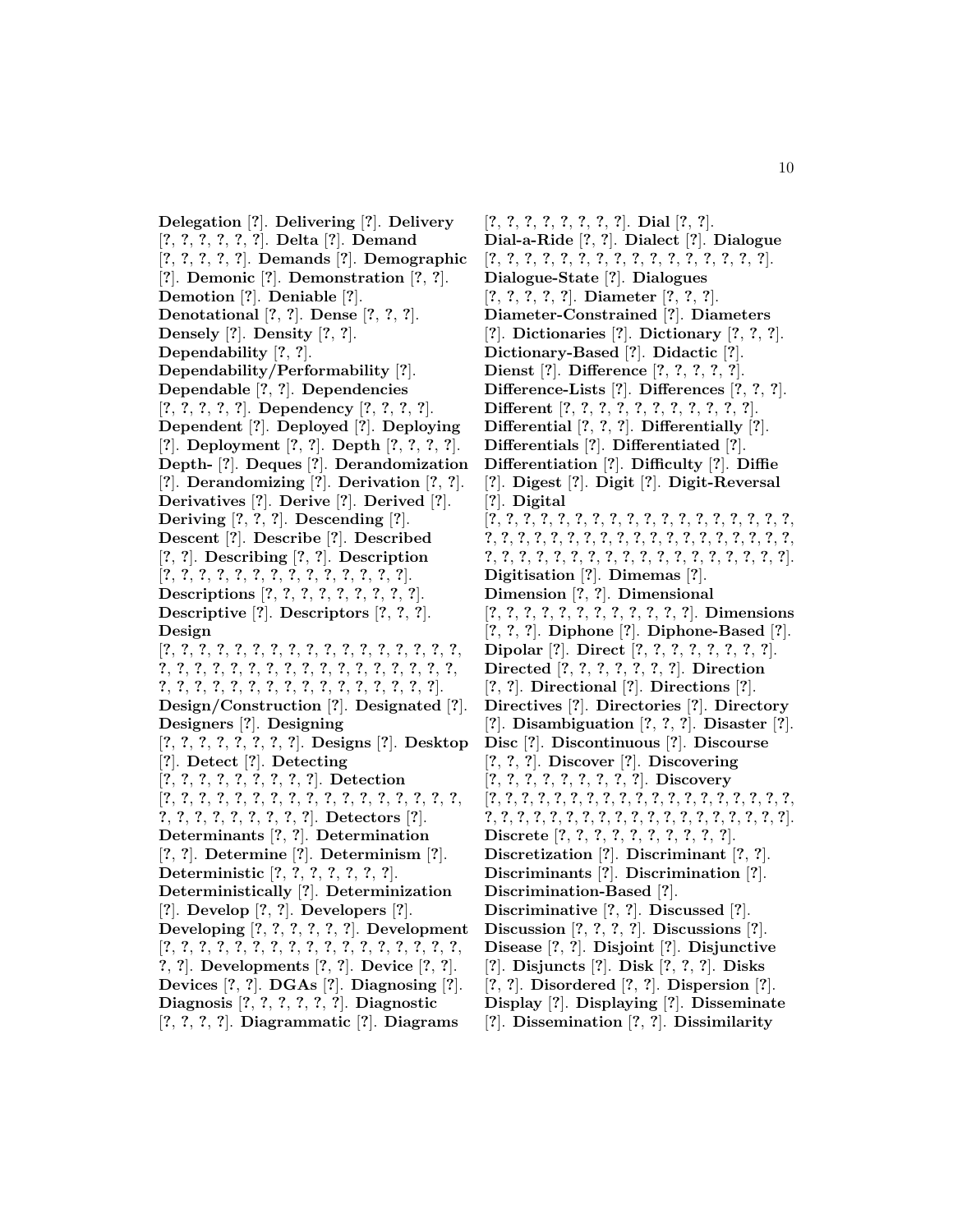[**?**, **?**]. **Distance** [**?**, **?**, **?**, **?**, **?**, **?**, **?**, **?**, **?**, **?**, **?**, **?**]. **Distance-** [**?**]. **Distance-Based** [**?**]. **Distances** [**?**, **?**]. **Distinct** [**?**]. **Distinguishing** [**?**]. **Distortions** [**?**]. **Distributed** [**?**, **?**, **?**, **?**, **?**, **?**, **?**, **?**, **?**, **?**, **?**, **?**, **?**, **?**, **?**, **?**, **?**, **?**, **?**, **?**, **?**, **?**, **?**, **?**, **?**, **?**, **?**, **?**, **?**, **?**, **?**, **?**, **?**, **?**, **?**, **?**, **?**, **?**, **?**, **?**, **?**, **?**, **?**, **?**, **?**, **?**, **?**, **?**, **?**, **?**, **?**, **?**, **?**, **?**, **?**, **?**, **?**, **?**, **?**, **?**, **?**, **?**, **?**, **?**, **?**, **?**, **?**, **?**, **?**, **?**, **?**, **?**, **?**, **?**, **?**, **?**, **?**, **?**, **?**, **?**, **?**, **?**, **?**, **?**, **?**, **?**, **?**, **?**, **?**, **?**, **?**]. **Distributed-Memory** [**?**]. **Distributed-Shared-Memory** [**?**]. **Distribution** [**?**, **?**, **?**, **?**, **?**, **?**, **?**]. **Distribution-Specific** [**?**]. **Distributions** [**?**, **?**, **?**]. **Divergences** [**?**]. **Diversity** [**?**]. **Divide** [**?**]. **Divisible** [**?**]. **DMIF** [**?**]. **DNA** [**?**, **?**, **?**]. **Do** [**?**, **?**, **?**, **?**, **?**, **?**, **?**, **?**, **?**]. **Document** [**?**, **?**, **?**, **?**, **?**, **?**, **?**, **?**, **?**, **?**, **?**, **?**, **?**, **?**]. **Documentary** [**?**, **?**]. **Documentation** [**?**, **?**]. **Documents** [**?**, **?**, **?**, **?**, **?**, **?**, **?**, **?**, **?**, **?**, **?**, **?**, **?**, **?**, **?**, **?**]. **Does** [**?**, **?**]. **Doing** [**?**]. **DOM** [**?**]. **Domain** [**?**, **?**, **?**, **?**, **?**, **?**, **?**, **?**, **?**, **?**, **?**, **?**, **?**, **?**, **?**, **?**]. **Domain-Independent** [**?**]. **Domain-Specific** [**?**, **?**]. **Domains** [**?**, **?**, **?**]. **Dominance** [**?**]. **Dominating** [**?**]. **Domination** [**?**, **?**]. **DONUT** [**?**]. **DOOD** [**?**]. **Dosage** [**?**]. **Dose** [**?**]. **Dose-Response** [**?**]. **Dot** [**?**]. **Dot-Depth** [**?**]. **Double** [**?**, **?**]. **Down** [**?**, **?**, **?**, **?**, **?**]. **Downtown** [**?**]. **Downward** [**?**]. **DPVM** [**?**]. **DRAM** [**?**]. **Drawing** [**?**, **?**, **?**, **?**, **?**, **?**, **?**, **?**, **?**, **?**]. **Drawings** [**?**, **?**, **?**, **?**, **?**, **?**, **?**, **?**, **?**, **?**, **?**, **?**, **?**, **?**, **?**]. **Drawn** [**?**]. **Dream** [**?**]. **Drive** [**?**, **?**]. **Driven** [**?**, **?**, **?**, **?**, **?**, **?**, **?**, **?**, **?**, **?**, **?**, **?**]. **Driver** [**?**]. **Driving** [**?**]. **Dropped** [**?**]. **Drug** [**?**]. **DSIR** [**?**]. **DSM** [**?**, **?**]. **DSS1** [**?**]. **DSTP** [**?**]. **DT** [**?**, **?**]. **Dual** [**?**, **?**]. **Duality** [**?**, **?**]. **Dublin** [**?**]. **Ducting** [**?**]. **Duplicate** [**?**]. **Duration** [**?**, **?**]. **During** [**?**, **?**, **?**, **?**]. **DWFS** [**?**]. **Dynamic** [**?**, **?**, **?**, **?**, **?**, **?**, **?**, **?**, **?**, **?**, **?**, **?**, **?**, **?**, **?**, **?**, **?**,

**?**, **?**, **?**, **?**, **?**, **?**, **?**, **?**, **?**, **?**, **?**, **?**, **?**, **?**, **?**, **?**, **?**, **?**, **?**, **?**, **?**, **?**, **?**, **?**, **?**, **?**, **?**, **?**, **?**, **?**, **?**]. **Dynamical** [**?**]. **Dynamically** [**?**, **?**, **?**, **?**, **?**, **?**, **?**]. **Dynamics** [**?**, **?**, **?**]. **Dynamite** [**?**]. **Dynamite/DPVM** [**?**]. **DyRecT** [**?**].

**E-Cash** [**?**, **?**]. **E-Commerce** [**?**, **?**]. **E-K**

[**?**]. **E-mail** [**?**]. **Eager** [**?**]. **Early** [**?**, **?**]. **Earth** [**?**, **?**]. **Easier** [**?**]. **Easy** [**?**, **?**, **?**]. **Easy-to-Use** [**?**]. **EC** [**?**]. **ECA** [**?**]. **ECHOES** [**?**]. **ECLiPSe** [**?**]. **Ecological** [**?**]. **Economic** [**?**, **?**, **?**]. **Economy** [**?**]. **ECSAIWeb** [**?**]. **Edge** [**?**, **?**, **?**, **?**, **?**, **?**, **?**]. **Edge-Coloring** [**?**]. **Edges** [**?**, **?**]. **Edit** [**?**]. **Editing** [**?**]. **Edition** [**?**]. **Editor** [**?**]. **Education** [**?**, **?**, **?**, **?**, **?**]. **Educational** [**?**, **?**, **?**]. **Educator** [**?**]. **Effect** [**?**, **?**, **?**, **?**, **?**]. **Effective** [**?**, **?**, **?**, **?**, **?**, **?**]. **Effectiveness** [**?**, **?**, **?**, **?**]. **Effects** [**?**, **?**, **?**, **?**]. **Efficiency** [**?**, **?**, **?**]. **Efficient** [**?**, **?**, **?**, **?**, **?**, **?**, **?**, **?**, **?**, **?**, **?**, **?**, **?**, **?**, **?**, **?**, **?**, **?**, **?**, **?**, **?**, **?**, **?**, **?**, **?**, **?**, **?**, **?**, **?**, **?**, **?**, **?**, **?**, **?**, **?**, **?**, **?**, **?**, **?**, **?**, **?**, **?**, **?**, **?**, **?**, **?**, **?**, **?**, **?**, **?**, **?**, **?**, **?**, **?**, **?**, **?**]. **Efficiently** [**?**, **?**, **?**, **?**, **?**]. **Effort** [**?**]. **Egocentric** [**?**]. **EHPC** [**?**]. **Eigen** [**?**]. **Eigen-Models** [**?**]. **Eiter** [**?**]. **Either** [**?**]. **Elastic** [**?**]. **Election** [**?**]. **Electrical** [**?**]. **Electro** [**?**]. **Electro-encephalographic** [**?**]. **Electronic** [**?**, **?**, **?**, **?**, **?**, **?**, **?**, **?**, **?**, **?**, **?**, **?**, **?**, **?**, **?**, **?**, **?**, **?**, **?**, **?**, **?**, **?**, **?**, **?**, **?**]. **Element** [**?**, **?**]. **Elementary** [**?**, **?**]. **Elements** [**?**]. **ElGamal** [**?**, **?**, **?**]. **Eliminating** [**?**]. **Elimination** [**?**, **?**, **?**, **?**, **?**]. **Ellipses** [**?**]. **Elliptic** [**?**, **?**, **?**, **?**, **?**, **?**]. **Else** [**?**, **?**]. **Email** [**?**]. **Embedded** [**?**, **?**, **?**, **?**, **?**]. **Embedded/Distributed** [**?**]. **Embedding** [**?**, **?**, **?**, **?**, **?**, **?**]. **Embeddings** [**?**, **?**, **?**]. **Embodied** [**?**]. **Emergence** [**?**]. **Emergency** [**?**, **?**]. **Emerging** [**?**, **?**, **?**]. **EMIS** [**?**]. **Emotive** [**?**]. **Empirical** [**?**, **?**, **?**, **?**, **?**, **?**]. **Employee** [**?**]. **Employing** [**?**]. **Emptiness** [**?**]. **Emulated** [**?**].

**Enabled** [**?**]. **Enables** [**?**]. **Enabling** [**?**].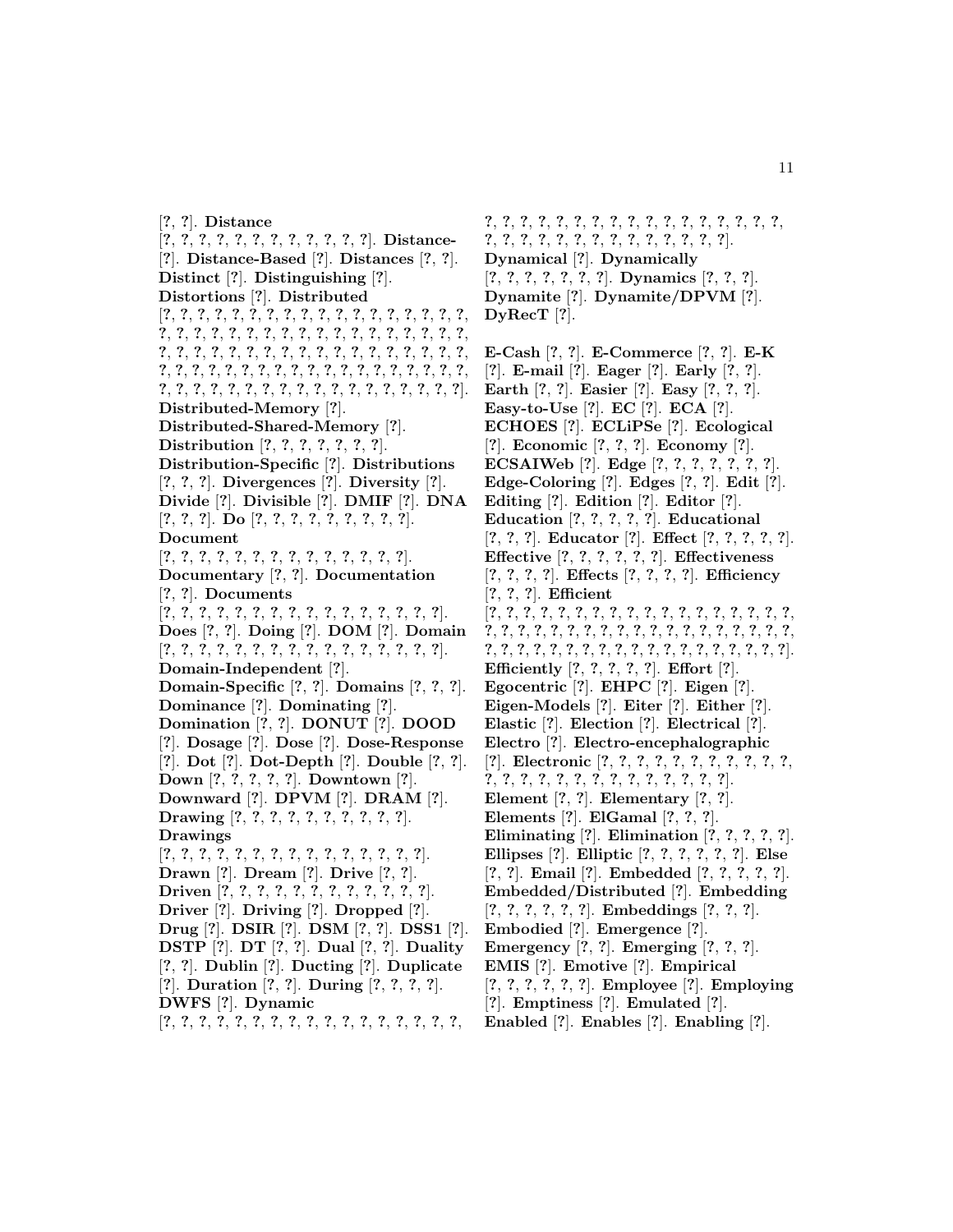**Encapsulation** [**?**]. **encephalographic** [**?**]. **Encipher** [**?**]. **Encode** [**?**]. **Encode-Then-Encipher** [**?**]. **Encoded** [**?**]. **Encoding** [**?**, **?**, **?**, **?**, **?**]. **Encryption** [**?**, **?**, **?**, **?**, **?**, **?**, **?**, **?**, **?**, **?**, **?**, **?**, **?**]. **Encyclopaedias** [**?**]. **End** [**?**, **?**, **?**, **?**]. **End-to-End** [**?**]. **End-User** [**?**]. **End-Users** [**?**]. **Ended** [**?**]. **Ends** [**?**]. **Energy** [**?**]. **Energy-Efficient** [**?**]. **Enforced** [**?**]. **Enforces** [**?**]. **Enforcing** [**?**, **?**]. **Engine** [**?**, **?**, **?**, **?**, **?**, **?**]. **Engineering** [**?**, **?**, **?**, **?**, **?**, **?**, **?**, **?**, **?**, **?**, **?**, **?**, **?**]. **Engines** [**?**]. **English** [**?**, **?**, **?**, **?**, **?**, **?**, **?**]. **English-Text** [**?**]. **Enhanced** [**?**, **?**, **?**, **?**]. **Enhancements** [**?**]. **Enhancing** [**?**, **?**, **?**, **?**]. **Enough** [**?**, **?**]. **Enrichment** [**?**]. **Ensemble** [**?**, **?**, **?**]. **Ensure** [**?**]. **Entailment** [**?**, **?**, **?**, **?**]. **Enterprise** [**?**, **?**, **?**]. **Enterprise-Extended** [**?**]. **Entities** [**?**, **?**]. **Entity** [**?**, **?**]. **Entity-Relationship** [**?**, **?**]. **Entries** [**?**]. **Entropy** [**?**, **?**, **?**, **?**]. **Enumerated** [**?**]. **Enumerative** [**?**]. **Environment** [**?**, **?**, **?**, **?**, **?**, **?**, **?**, **?**, **?**, **?**, **?**, **?**, **?**, **?**, **?**, **?**, **?**, **?**, **?**, **?**, **?**, **?**, **?**, **?**, **?**, **?**, **?**, **?**, **?**, **?**, **?**, **?**, **?**, **?**, **?**, **?**, **?**, **?**, **?**, **?**]. **Environmental** [**?**, **?**]. **Environments** [**?**, **?**, **?**, **?**, **?**, **?**, **?**, **?**, **?**, **?**, **?**, **?**, **?**, **?**, **?**, **?**, **?**, **?**, **?**, **?**, **?**, **?**, **?**, **?**]. **Epidemiology** [**?**]. **Epileptic** [**?**]. **Epistemic** [**?**, **?**]. **Equation** [**?**]. **Equational** [**?**, **?**, **?**, **?**, **?**, **?**, **?**, **?**]. **Equations** [**?**, **?**, **?**, **?**]. **Equi** [**?**]. **Equilibrium** [**?**]. **Equivalence** [**?**, **?**, **?**, **?**, **?**, **?**, **?**]. **Equivalent** [**?**, **?**]. **ERAM** [**?**]. **Erasures** [**?**]. **Error** [**?**, **?**, **?**, **?**, **?**]. **Errors** [**?**, **?**, **?**]. **Errors-in-Variables** [**?**]. **ESL** [**?**]. **ESP** [**?**]. **Essay** [**?**]. **Essence** [**?**]. **Essential** [**?**]. **Establishing** [**?**]. **Establishment** [**?**]. **Esterel** [**?**]. **Estimate** [**?**]. **Estimating** [**?**]. **Estimation** [**?**, **?**, **?**, **?**, **?**, **?**, **?**, **?**, **?**]. **Estimator** [**?**]. **Etel** [**?**]. **Ethernet** [**?**]. **Euclidean** [**?**, **?**, **?**]. **EULER** [**?**]. **Eulerian** [**?**]. **Europe** [**?**]. **European** [**?**, **?**].

**Evaluate** [**?**]. **Evaluating** [**?**, **?**, **?**, **?**, **?**, **?**, **?**, **?**]. **Evaluation** [**?**, **?**, **?**, **?**, **?**, **?**, **?**, **?**, **?**, **?**, **?**, **?**, **?**, **?**, **?**, **?**, **?**, **?**, **?**, **?**, **?**, **?**, **?**, **?**, **?**, **?**, **?**, **?**, **?**, **?**, **?**, **?**, **?**, **?**, **?**, **?**, **?**, **?**]. **Evaluations** [**?**]. **Even** [**?**, **?**]. **Event** [**?**, **?**, **?**, **?**, **?**, **?**, **?**, **?**, **?**]. **Event-Aware** [**?**, **?**]. **Events** [**?**, **?**]. **Everywhere** [**?**]. **Evidence** [**?**, **?**]. **Evolution** [**?**, **?**, **?**, **?**, **?**, **?**, **?**, **?**, **?**]. **Evolutionary** [**?**, **?**, **?**, **?**, **?**, **?**, **?**, **?**, **?**]. **Evolving** [**?**, **?**, **?**, **?**, **?**, **?**]. **Ex** [**?**]. **Exact** [**?**, **?**, **?**]. **Examining** [**?**]. **Example** [**?**, **?**, **?**, **?**]. **Example-Based** [**?**]. **Examples** [**?**, **?**]. **Exception** [**?**]. **Exceptions** [**?**, **?**, **?**]. **Exchange** [**?**, **?**, **?**, **?**, **?**, **?**, **?**]. **Exclusion** [**?**, **?**, **?**, **?**, **?**]. **Executable** [**?**, **?**, **?**]. **Executing** [**?**, **?**, **?**, **?**]. **Execution** [**?**, **?**, **?**, **?**, **?**, **?**, **?**, **?**, **?**, **?**, **?**]. **Executions** [**?**, **?**]. **Exercises** [**?**]. **Exhaustive** [**?**]. **Existence** [**?**, **?**, **?**]. **Existential** [**?**]. **Existing** [**?**]. **Expanding** [**?**]. **Expansion** [**?**]. **Expected** [**?**, **?**, **?**]. **Expected-Case** [**?**]. **Experience** [**?**, **?**, **?**, **?**, **?**, **?**, **?**, **?**, **?**]. **Experiences** [**?**, **?**, **?**, **?**, **?**, **?**]. **Experimental** [**?**, **?**, **?**, **?**, **?**, **?**, **?**]. **Experimentation** [**?**, **?**]. **Experimenting** [**?**]. **Experiments** [**?**, **?**, **?**, **?**, **?**, **?**, **?**, **?**]. **Expert** [**?**, **?**, **?**, **?**, **?**, **?**]. **Explaining** [**?**]. **Explanation** [**?**, **?**, **?**]. **Explicit** [**?**, **?**]. **Explicitly** [**?**]. **Exploit** [**?**]. **Exploitation** [**?**, **?**, **?**]. **Exploitation-Based** [**?**]. **Exploiting** [**?**, **?**, **?**]. **Exploration** [**?**, **?**, **?**, **?**]. **Exploration-Based** [**?**]. **Explorative** [**?**]. **Exploratory** [**?**]. **Explore** [**?**]. **Exploring** [**?**, **?**, **?**]. **Explosion** [**?**]. **Exponent** [**?**]. **Exponential** [**?**]. **Exposure** [**?**]. **Exposure-Resilient** [**?**]. **Express** [**?**]. **Expressing** [**?**]. **Expression** [**?**, **?**]. **Expressions** [**?**, **?**, **?**]. **Expressive** [**?**, **?**, **?**]. **Expressively** [**?**]. **Expressiveness** [**?**]. **Extendable** [**?**]. **Extended** [**?**, **?**, **?**, **?**, **?**, **?**, **?**, **?**, **?**, **?**, **?**, **?**, **?**, **?**, **?**, **?**, **?**, **?**]. **Extendible** [**?**]. **Extending** [**?**, **?**, **?**, **?**, **?**, **?**, **?**, **?**]. **Extensibility** [**?**].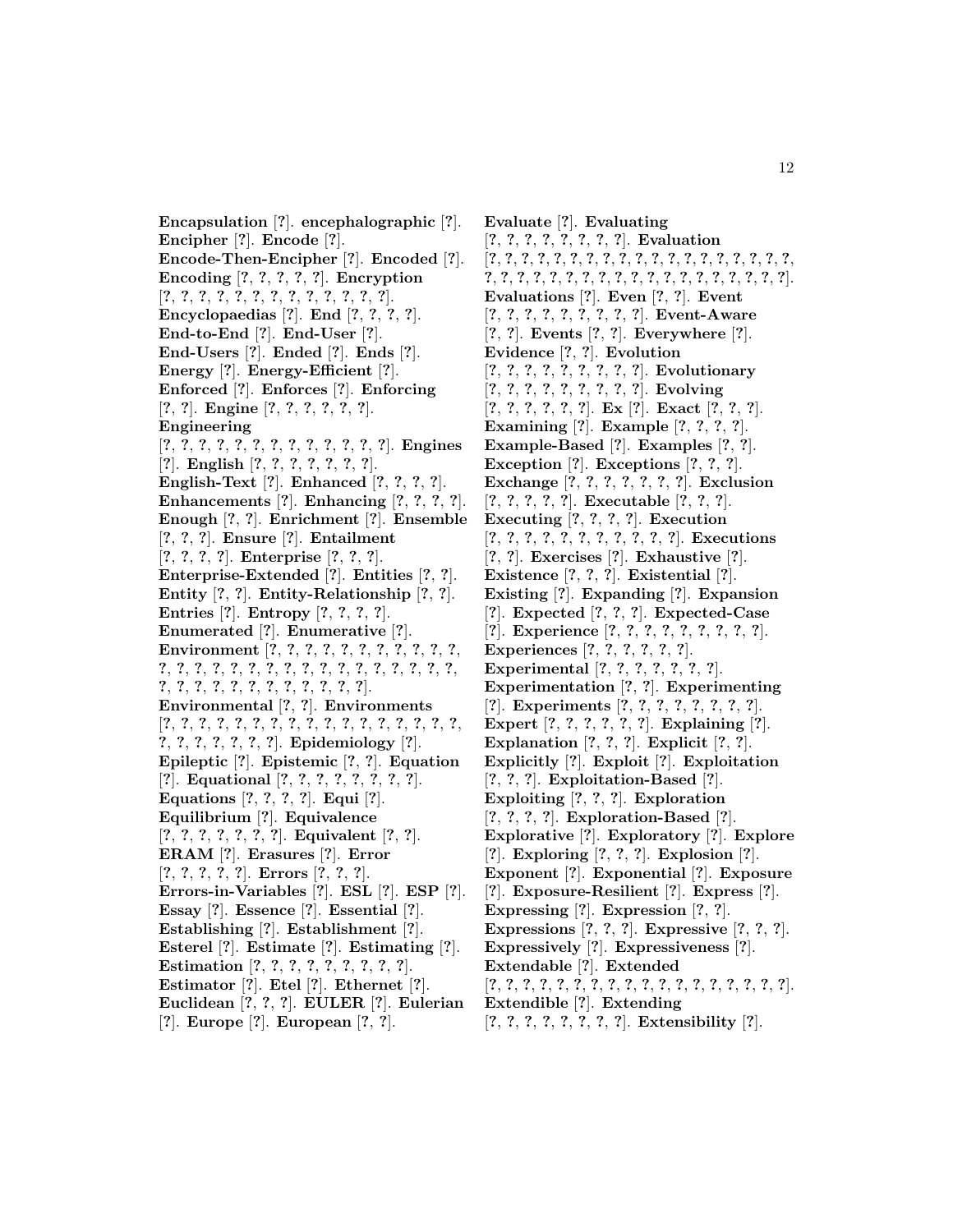**Extensible** [**?**, **?**, **?**]. **Extension** [**?**, **?**, **?**, **?**, **?**]. **Extensional** [**?**, **?**]. **Extensions** [**?**, **?**, **?**, **?**, **?**]. **External** [**?**, **?**, **?**, **?**, **?**, **?**]. **External-Memory** [**?**, **?**]. **Extract** [**?**]. **Extracting** [**?**]. **Extraction** [**?**, **?**, **?**, **?**, **?**, **?**, **?**, **?**]. **Eye** [**?**].

**F** [**?**, **?**]. **Fabric** [**?**]. **Face** [**?**, **?**]. **Faces** [**?**, **?**]. **Facilitate** [**?**]. **Facilities** [**?**]. **Facility** [**?**]. **Factor** [**?**, **?**, **?**]. **Factored** [**?**]. **Factoring** [**?**]. **Factorisation** [**?**]. **Factorization** [**?**, **?**, **?**, **?**]. **Factorizations** [**?**]. **Factors** [**?**, **?**, **?**]. **Facts** [**?**]. **Factual** [**?**]. **Fading** [**?**]. **Fail** [**?**, **?**]. **Fail-Stop** [**?**, **?**]. **Failure** [**?**, **?**, **?**, **?**, **?**, **?**]. **Failures** [**?**, **?**, **?**, **?**, **?**]. **Fair** [**?**, **?**, **?**, **?**, **?**, **?**, **?**]. **Fairy** [**?**]. **Faithful** [**?**]. **FANTOMAS** [**?**]. **Fast** [**?**, **?**, **?**, **?**, **?**, **?**, **?**, **?**, **?**, **?**, **?**, **?**, **?**, **?**, **?**, **?**, **?**, **?**, **?**, **?**, **?**, **?**, **?**, **?**, **?**, **?**]. **Faster** [**?**, **?**]. **Fatigue** [**?**]. **Fault** [**?**, **?**, **?**, **?**, **?**, **?**, **?**, **?**, **?**, **?**, **?**, **?**, **?**, **?**, **?**, **?**, **?**, **?**, **?**, **?**]. **Fault-State** [**?**]. **Fault-Tolerant** [**?**, **?**, **?**, **?**, **?**, **?**]. **Faults** [**?**, **?**]. **Faulty** [**?**]. **Feature** [**?**, **?**, **?**, **?**, **?**, **?**, **?**, **?**, **?**, **?**, **?**, **?**, **?**, **?**]. **Features** [**?**, **?**, **?**, **?**, **?**, **?**, **?**, **?**, **?**, **?**, **?**]. **FedeRaL** [**?**]. **Federated** [**?**]. **Federating** [**?**]. **Federations** [**?**]. **Feedback** [**?**, **?**]. **FEM** [**?**, **?**]. **Few** [**?**]. **Fewer** [**?**]. **Fiber** [**?**]. **Fibers** [**?**]. **Fibonacci** [**?**]. **Fibres** [**?**]. **Field** [**?**, **?**]. **Fields** [**?**, **?**]. **Fighter** [**?**]. **Figure** [**?**]. **Figure-and-Ground** [**?**]. **File** [**?**, **?**, **?**]. **File-Based** [**?**]. **Files** [**?**]. **Filled** [**?**]. **Filling** [**?**]. **Film** [**?**]. **Films** [**?**]. **Filter** [**?**, **?**]. **Filtering** [**?**, **?**, **?**, **?**, **?**, **?**, **?**, **?**, **?**, **?**]. **Finance** [**?**, **?**]. **Financial** [**?**, **?**, **?**, **?**, **?**, **?**]. **Find** [**?**]. **Finding** [**?**, **?**, **?**, **?**, **?**, **?**, **?**, **?**, **?**, **?**]. **Fine** [**?**, **?**]. **Fingerprint** [**?**]. **Fingerprinting** [**?**, **?**, **?**]. **Finite** [**?**, **?**, **?**, **?**, **?**, **?**, **?**, **?**, **?**, **?**, **?**, **?**, **?**, **?**, **?**, **?**, **?**, **?**, **?**, **?**, **?**]. **Finite-State** [**?**, **?**, **?**]. **Finitely** [**?**]. **Firm** [**?**]. **First** [**?**, **?**, **?**, **?**, **?**, **?**, **?**, **?**, **?**, **?**, **?**, **?**, **?**, **?**, **?**, **?**, **?**, **?**, **?**]. **First-Class** [**?**, **?**, **?**, **?**]. **First-Order** [**?**, **?**, **?**, **?**, **?**, **?**, **?**]. **Firstborn** [**?**]. **Fisher** [**?**]. **Fit** [**?**]. **Fitness** [**?**, **?**].

**Fixed** [**?**, **?**, **?**, **?**]. **Fixed-Length** [**?**]. **Fixed-Parameter** [**?**]. **Fixpoint** [**?**, **?**]. **FL** [**?**]. **Flash** [**?**, **?**]. **Flat** [**?**]. **Flexibility** [**?**, **?**, **?**]. **Flexible** [**?**, **?**, **?**, **?**]. **FlexiNet** [**?**]. **FlexVoice** [**?**]. **Floating** [**?**, **?**]. **Flood** [**?**]. **Flooding** [**?**]. **FLORA** [**?**]. **Flow** [**?**, **?**, **?**, **?**, **?**, **?**, **?**, **?**, **?**, **?**, **?**, **?**, **?**, **?**, **?**, **?**, **?**]. **Flow-Directed** [**?**]. **Flowmeter** [**?**]. **Flows** [**?**, **?**, **?**, **?**]. **Fluent** [**?**, **?**, **?**, **?**]. **Fluents** [**?**, **?**]. **Fluid** [**?**]. **Fly** [**?**]. **FMPPTA** [**?**]. **Focus** [**?**]. **Focused** [**?**]. **Fold** [**?**, **?**]. **Folding** [**?**]. **Follow** [**?**]. **Food** [**?**, **?**]. **Football** [**?**]. **Footprints** [**?**]. **Forbidden** [**?**, **?**]. **Force** [**?**, **?**]. **Force-Directed** [**?**]. **Forecast** [**?**]. **Forecasting** [**?**, **?**]. **Forests** [**?**]. **Forgery** [**?**]. **Forget** [**?**]. **Forgotten** [**?**]. **Form** [**?**, **?**, **?**]. **Formal** [**?**, **?**, **?**, **?**, **?**, **?**, **?**, **?**, **?**, **?**, **?**, **?**, **?**, **?**, **?**, **?**, **?**, **?**, **?**, **?**, **?**, **?**, **?**, **?**, **?**, **?**, **?**, **?**, **?**, **?**, **?**, **?**, **?**, **?**, **?**, **?**, **?**]. **Formalising** [**?**]. **Formalism** [**?**, **?**, **?**]. **Formalisms** [**?**, **?**]. **Formality** [**?**]. **Formalization** [**?**, **?**]. **Formalizing** [**?**, **?**, **?**]. **Formalware** [**?**]. **Format** [**?**]. **Formative** [**?**]. **Formed** [**?**]. **Forms** [**?**]. **Formula** [**?**, **?**]. **Formulae** [**?**]. **Formulas** [**?**, **?**, **?**, **?**, **?**, **?**]. **Formulas-as-Types-as-Objects** [**?**]. **Formulation** [**?**]. **Forums** [**?**]. **Forward** [**?**]. **Forward-Secure** [**?**]. **Foundation** [**?**, **?**, **?**, **?**, **?**, **?**]. **Foundations** [**?**, **?**, **?**]. **Founded** [**?**]. **Four** [**?**, **?**, **?**]. **Four-Connected** [**?**]. **Four-Scenes** [**?**]. **Fox** [**?**]. **FPGA** [**?**, **?**, **?**, **?**, **?**]. **FPGA/RISC** [**?**]. **FPGAs** [**?**]. **FPT** [**?**]. **Fragment** [**?**, **?**, **?**, **?**]. **Fragmentation** [**?**]. **Fragments** [**?**, **?**]. **Frames** [**?**]. **Framework** [**?**, **?**, **?**, **?**, **?**, **?**, **?**, **?**, **?**, **?**, **?**, **?**, **?**, **?**, **?**, **?**, **?**, **?**, **?**, **?**, **?**, **?**, **?**, **?**, **?**, **?**, **?**, **?**, **?**, **?**, **?**, **?**, **?**]. **Frameworks** [**?**, **?**]. **Framsticks** [**?**]. **Fraud** [**?**]. **Fred** [**?**]. **Free** [**?**, **?**, **?**, **?**, **?**, **?**, **?**, **?**, **?**, **?**, **?**, **?**, **?**, **?**, **?**, **?**]. **Free-Sets** [**?**]. **Free-Space** [**?**]. **FreeBSD** [**?**]. **French** [**?**, **?**]. **Frequency**

[**?**, **?**, **?**, **?**, **?**, **?**, **?**]. **Frequency-Filtering**

[**?**]. **Frequent** [**?**, **?**, **?**, **?**]. **Frequently** [**?**].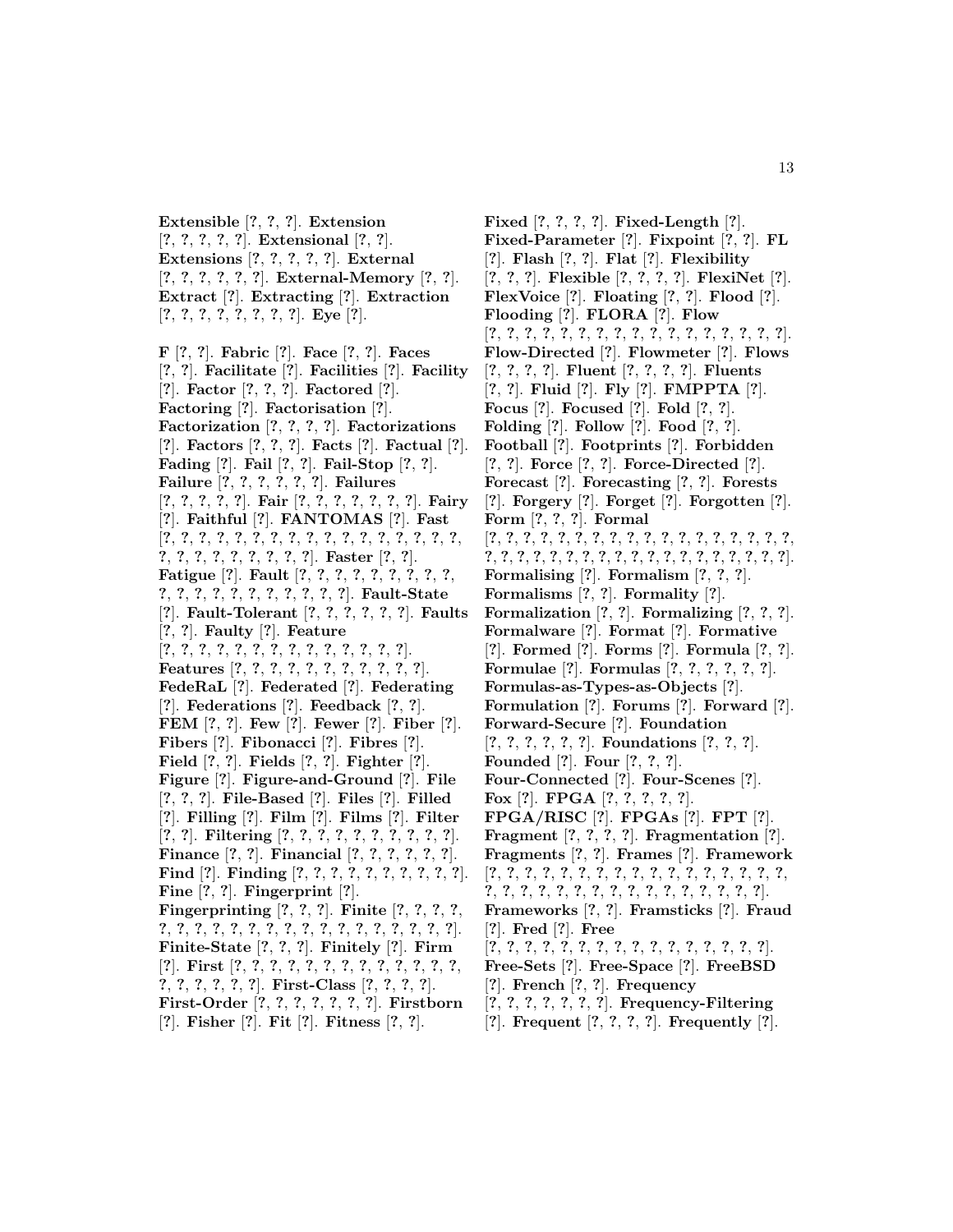**Friction** [**?**]. **Friendly** [**?**]. **Front** [**?**]. **Front-Ends** [**?**]. **Fruitflies** [**?**]. **FSOI** [**?**]. **FT** [**?**]. **FT-MPI** [**?**]. **FTL** [**?**]. **FTPDS** [**?**]. **Full** [**?**, **?**, **?**]. **Fully** [**?**, **?**, **?**]. **Fully-Abstract** [**?**]. **Function** [**?**, **?**, **?**, **?**, **?**, **?**, **?**, **?**, **?**]. **Functional** [**?**, **?**, **?**, **?**, **?**, **?**, **?**, **?**, **?**, **?**, **?**, **?**, **?**, **?**, **?**, **?**, **?**, **?**, **?**, **?**, **?**, **?**, **?**]. **Functional-Logic** [**?**]. **Functionally** [**?**]. **Functions** [**?**, **?**, **?**, **?**, **?**, **?**, **?**, **?**, **?**, **?**, **?**, **?**, **?**, **?**, **?**, **?**, **?**, **?**, **?**, **?**, **?**, **?**, **?**]. **Functor** [**?**]. **Fundamental** [**?**, **?**]. **Further** [**?**, **?**]. **Fusion** [**?**, **?**, **?**, **?**, **?**]. **Future** [**?**, **?**, **?**, **?**, **?**, **?**, **?**, **?**]. **Futures** [**?**]. **Fuzzification** [**?**]. **Fuzzy** [**?**, **?**, **?**, **?**, **?**, **?**, **?**, **?**, **?**, **?**, **?**, **?**, **?**]. **GA** [**?**]. **GA-Based** [**?**]. **Gales** [**?**]. **Game** [**?**, **?**, **?**]. **Games** [**?**, **?**, **?**, **?**, **?**, **?**]. **GAMMA** [**?**]. **Gang** [**?**]. **Gap** [**?**, **?**, **?**]. **Gaps** [**?**]. **Garbage** [**?**, **?**]. **Garment** [**?**]. **GASP** [**?**]. **Gate** [**?**]. **Gateway** [**?**]. **Gathering** [**?**]. **Gauge** [**?**]. **Gazetteers** [**?**]. **Gender** [**?**]. **Gene** [**?**, **?**, **?**]. **General** [**?**, **?**, **?**, **?**, **?**, **?**, **?**, **?**, **?**, **?**, **?**, **?**]. **Generalised** [**?**, **?**]. **Generalising** [**?**]. **Generalization** [**?**, **?**, **?**, **?**]. **Generalization-Based** [**?**]. **Generalizations** [**?**, **?**]. **Generalized** [**?**, **?**, **?**, **?**, **?**, **?**, **?**, **?**, **?**, **?**, **?**, **?**, **?**, **?**, **?**, **?**, **?**, **?**, **?**]. **Generalizing** [**?**]. **Generate** [**?**]. **Generated** [**?**, **?**]. **Generating** [**?**, **?**, **?**, **?**, **?**, **?**, **?**, **?**, **?**, **?**]. **Generation** [**?**, **?**, **?**, **?**, **?**, **?**, **?**, **?**, **?**, **?**, **?**, **?**, **?**, **?**, **?**, **?**, **?**, **?**, **?**, **?**, **?**, **?**, **?**, **?**, **?**, **?**, **?**, **?**, **?**, **?**]. **Generative** [**?**, **?**]. **Generator** [**?**, **?**, **?**, **?**, **?**, **?**]. **Generators** [**?**]. **Generic** [**?**, **?**, **?**, **?**, **?**, **?**, **?**, **?**, **?**, **?**, **?**, **?**, **?**, **?**, **?**]. **Generics** [**?**]. **Genes** [**?**, **?**]. **Genetic** [**?**, **?**, **?**, **?**, **?**, **?**, **?**, **?**, **?**, **?**, **?**, **?**, **?**, **?**, **?**, **?**, **?**, **?**, **?**]. **Genetics** [**?**]. **Gennaro** [**?**]. **Gennaro-Halevi-Rabin** [**?**]. **Genome** [**?**]. **Genomics** [**?**]. **Geo** [**?**]. **Geo-spatial** [**?**]. **Geographic** [**?**, **?**, **?**, **?**, **?**, **?**]. **Geolocation** [**?**]. **Geometric** [**?**, **?**, **?**, **?**, **?**, **?**]. **Geometry** [**?**, **?**]. **German** [**?**, **?**, **?**]. **Gestures** [**?**]. **Get**

[**?**, **?**]. **Getting** [**?**]. **GigaBit** [**?**, **?**]. **Girth** [**?**]. **GIS** [**?**, **?**, **?**, **?**, **?**, **?**, **?**, **?**]. **Global** [**?**, **?**, **?**, **?**, **?**, **?**, **?**]. **Globally** [**?**]. **Gluing** [**?**]. **GNU** [**?**]. **Goal** [**?**]. **Goal-Directed** [**?**]. **Goals** [**?**, **?**]. **G¨odel** [**?**]. **Good** [**?**, **?**, **?**]. **Gossip** [**?**, **?**]. **Government** [**?**]. **GRADE** [**?**]. **Graham** [**?**]. **Graham-Pollack** [**?**]. **Grain** [**?**, **?**]. **Grained** [**?**, **?**, **?**]. **Grammar** [**?**, **?**]. **Grammar-Guided** [**?**]. **Grammars** [**?**, **?**, **?**]. **Grammatical** [**?**]. **Granularity** [**?**]. **Graph** [**?**, **?**, **?**, **?**, **?**, **?**, **?**, **?**, **?**, **?**, **?**, **?**, **?**, **?**, **?**, **?**, **?**, **?**, **?**, **?**, **?**, **?**, **?**, **?**, **?**, **?**, **?**, **?**, **?**, **?**, **?**, **?**, **?**, **?**, **?**, **?**, **?**, **?**, **?**, **?**, **?**, **?**, **?**, **?**]. **Graph-Based** [**?**]. **Graph-Drawing** [**?**]. **Graph-Oriented** [**?**]. **Grapheme** [**?**]. **Grapheme-to-Allophone** [**?**]. **Graphic** [**?**]. **Graphical** [**?**, **?**, **?**, **?**, **?**, **?**]. **Graphics** [**?**, **?**, **?**, **?**]. **Graphics-Based** [**?**]. **Graphs** [**?**, **?**, **?**, **?**, **?**, **?**, **?**, **?**, **?**, **?**, **?**, **?**, **?**, **?**, **?**, **?**, **?**, **?**, **?**, **?**, **?**, **?**, **?**, **?**, **?**, **?**, **?**, **?**, **?**, **?**, **?**, **?**, **?**, **?**, **?**, **?**, **?**, **?**, **?**, **?**, **?**, **?**, **?**, **?**, **?**, **?**, **?**, **?**, **?**, **?**, **?**, **?**, **?**, **?**, **?**, **?**, **?**, **?**, **?**]. **GRASP** [**?**]. **Greedy** [**?**]. **Greek** [**?**, **?**, **?**, **?**]. **Grey** [**?**]. **Grey-Box** [**?**]. **Grid** [**?**, **?**, **?**, **?**]. **Grid-Based** [**?**]. **Grids** [**?**, **?**]. **Ground** [**?**, **?**]. **Groundness** [**?**]. **Group** [**?**, **?**, **?**, **?**, **?**, **?**, **?**, **?**, **?**, **?**, **?**, **?**, **?**]. **Groups** [**?**, **?**, **?**, **?**, **?**, **?**]. **Grz** [**?**]. **GSL** [**?**]. **GSM** [**?**]. **Guarantees** [**?**, **?**]. **Guard** [**?**]. **Guarded** [**?**, **?**, **?**]. **Guards** [**?**]. **Guesswork** [**?**]. **GUI** [**?**]. **Guidance** [**?**]. **Guide** [**?**]. **Guided** [**?**, **?**, **?**]. **Guidelines** [**?**, **?**]. **Guides** [**?**].

**Habits** [**?**]. **HAL** [**?**]. **Halevi** [**?**]. **Half** [**?**]. **Hand** [**?**, **?**, **?**, **?**]. **Hand-Drawn** [**?**]. **Hand-Held** [**?**]. **Hand-Written** [**?**, **?**]. **Handheld** [**?**]. **Handicaps** [**?**]. **Handling** [**?**, **?**, **?**, **?**]. **Handoff** [**?**, **?**]. **Handwritten** [**?**, **?**, **?**]. **Hard** [**?**, **?**, **?**, **?**, **?**, **?**, **?**, **?**, **?**, **?**]. **Hard-to-Prove** [**?**]. **Hardness** [**?**, **?**, **?**, **?**]. **Hardware** [**?**, **?**, **?**, **?**, **?**, **?**, **?**, **?**, **?**, **?**, **?**]. **Hardware-Software** [**?**]. **Harmony** [**?**]. **HARNESS** [**?**]. **Harnessing** [**?**]. **Hash** [**?**, **?**, **?**, **?**, **?**]. **Hashing** [**?**, **?**]. **Haskell** [**?**].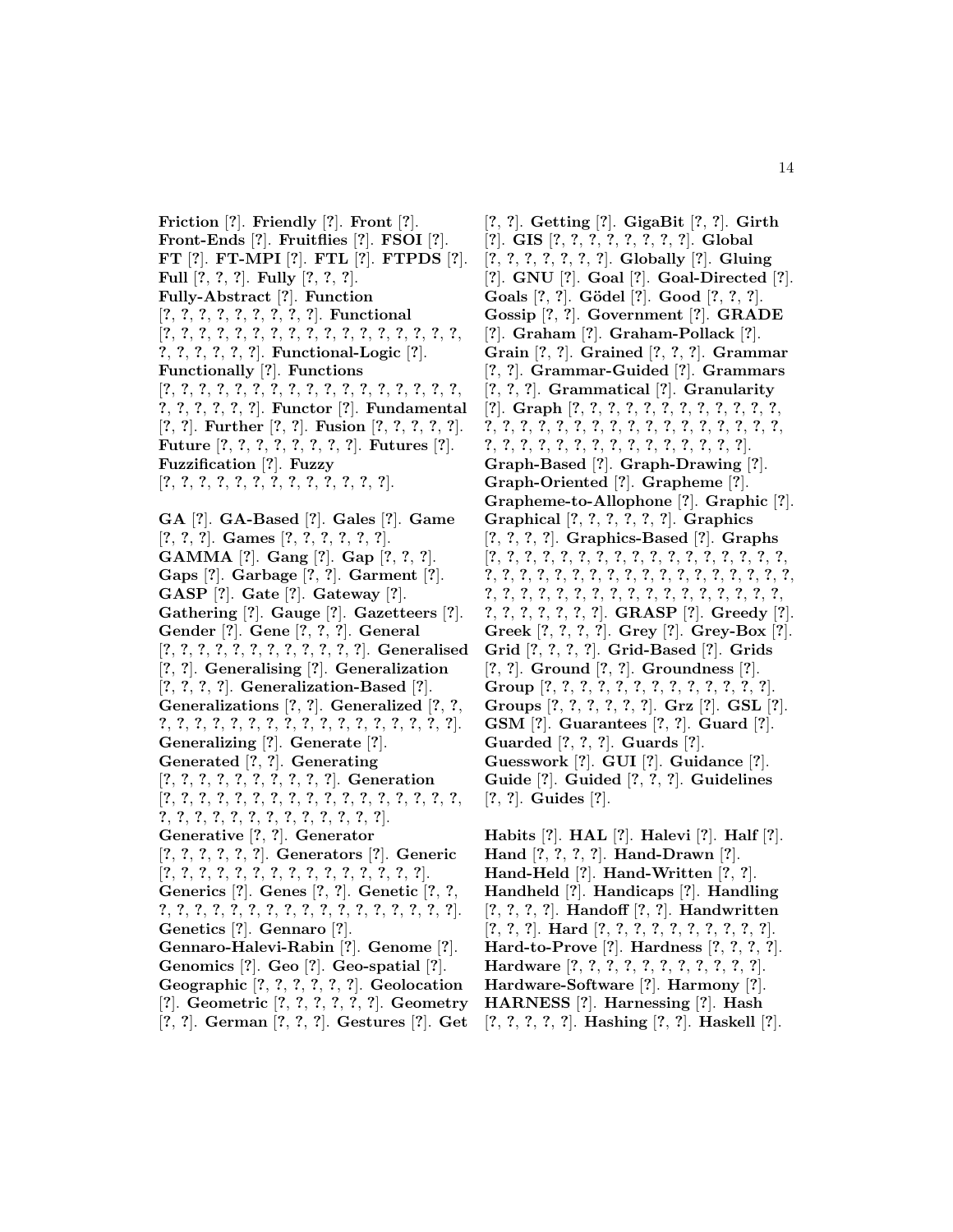**Having** [**?**, **?**, **?**]. **HCW** [**?**]. **Head** [**?**, **?**]. **Head-Driven** [**?**]. **Header** [**?**]. **Headers** [**?**, **?**]. **Heads** [**?**]. **Health** [**?**]. **Heap** [**?**]. **Heaps** [**?**, **?**]. **HEAPSORT** [**?**]. **Heart** [**?**, **?**, **?**, **?**]. **Heat** [**?**, **?**]. **Heavyweight** [**?**]. **Hedge** [**?**]. **Height** [**?**]. **Heilbronn** [**?**]. **Heilbronn-Type** [**?**]. **Held** [**?**]. **Hellman** [**?**]. **Help** [**?**, **?**]. **Helper** [**?**]. **Helping** [**?**]. **Helps** [**?**]. **Helsinki** [**?**]. **HERCULE** [**?**]. **Hereditary** [**?**, **?**, **?**]. **Hermite** [**?**]. **HeSSE** [**?**]. **Heterogeneous** [**?**, **?**, **?**, **?**, **?**, **?**, **?**, **?**, **?**, **?**, **?**, **?**, **?**, **?**]. **HeteroSort** [**?**]. **Heuristic** [**?**, **?**, **?**, **?**, **?**, **?**, **?**]. **Heuristics** [**?**, **?**, **?**]. **Hidden** [**?**, **?**, **?**, **?**]. **Hiding** [**?**]. **Hierarchical** [**?**, **?**, **?**, **?**, **?**, **?**, **?**, **?**, **?**, **?**, **?**, **?**, **?**, **?**, **?**, **?**, **?**, **?**]. **Hierarchically** [**?**]. **Hierarchies** [**?**, **?**, **?**, **?**, **?**, **?**]. **Hierarchy** [**?**, **?**, **?**]. **High** [**?**, **?**, **?**, **?**, **?**, **?**, **?**, **?**, **?**, **?**, **?**, **?**, **?**, **?**, **?**, **?**, **?**, **?**, **?**, **?**, **?**, **?**, **?**, **?**, **?**, **?**, **?**, **?**, **?**, **?**]. **High-Availability** [**?**]. **High-Dimensional** [**?**, **?**]. **High-Frequency** [**?**]. **High-Level** [**?**, **?**, **?**, **?**, **?**, **?**]. **High-Performance** [**?**]. **High-Quality** [**?**]. **High-Speed** [**?**, **?**]. **Higher** [**?**, **?**, **?**, **?**, **?**, **?**, **?**, **?**]. **Higher-Dimensional** [**?**]. **Higher-Order** [**?**, **?**, **?**, **?**, **?**]. **Highlight** [**?**]. **Highly** [**?**, **?**]. **Higres** [**?**]. **Hill** [**?**]. **Hill-Climbing** [**?**]. **Hint** [**?**]. **HIPPO** [**?**]. **HIPS** [**?**]. **Histogram** [**?**]. **Historical** [**?**]. **Histories** [**?**]. **History** [**?**, **?**, **?**, **?**, **?**]. **Hitachi** [**?**]. **HKZ** [**?**]. **HKZ-Bases** [**?**]. **Hoare** [**?**]. **Hoc** [**?**, **?**, **?**, **?**, **?**]. **Hole** [**?**]. **Homogeneous** [**?**, **?**]. **Homogenization** [**?**]. **Homomorphic** [**?**]. **Hong** [**?**]. **Horn** [**?**, **?**, **?**, **?**]. **Hospital** [**?**, **?**, **?**]. **Hospitals** [**?**]. **Hospitals/Residents** [**?**]. **Host** [**?**]. **Hostile** [**?**]. **Hosts** [**?**]. **Hough** [**?**]. **House** [**?**]. **Houses** [**?**]. **HPC** [**?**]. **HPF** [**?**]. **HTML** [**?**, **?**, **?**]. **Hull** [**?**]. **Human** [**?**, **?**, **?**, **?**]. **Human-Like** [**?**]. **Hungarian** [**?**]. **Hunting** [**?**, **?**, **?**]. **Hutchinson** [**?**]. **HutchWorld** [**?**]. **Hybrid**

[**?**, **?**, **?**, **?**, **?**, **?**, **?**, **?**, **?**, **?**, **?**, **?**, **?**]. **Hydrocyclone** [**?**]. **Hydrodynamic** [**?**]. **Hyper** [**?**]. **Hyper-Programming** [**?**]. **Hyperbolic** [**?**]. **Hyperbooks** [**?**]. **Hypercubes** [**?**, **?**]. **Hyperelliptic** [**?**, **?**]. **Hypergraph** [**?**, **?**]. **Hyperlink** [**?**, **?**]. **Hyperlink-Proposals** [**?**]. **Hypermedia** [**?**, **?**, **?**, **?**, **?**, **?**, **?**, **?**, **?**, **?**, **?**, **?**, **?**, **?**, **?**, **?**]. **Hyperresolution** [**?**]. **Hyperspectral** [**?**]. **HYPERTAGS** [**?**]. **Hypertext** [**?**, **?**, **?**, **?**]. **Hypertrees** [**?**]. **Hyphenation** [**?**, **?**]. **Hypotheses** [**?**, **?**]. **Hypothesis** [**?**]. **I/O** [**?**, **?**, **?**, **?**, **?**, **?**, **?**]. **I/O-Efficient** [**?**].

**I/O-Space** [**?**]. **IBM** [**?**]. **IC** [**?**]. **ICA** [**?**]. **IceBorg** [**?**]. **Ideal** [**?**]. **Idealized** [**?**]. **Ideas** [**?**]. **Identification** [**?**, **?**, **?**, **?**]. **Identifying** [**?**, **?**, **?**, **?**, **?**]. **Identity** [**?**]. **IDS** [**?**]. **IEC** [**?**]. **if** [**?**, **?**]. **II** [**?**, **?**]. **IKBS** [**?**]. **ILP** [**?**, **?**, **?**, **?**, **?**, **?**, **?**]. **Image** [**?**, **?**, **?**, **?**, **?**, **?**, **?**, **?**, **?**, **?**, **?**, **?**, **?**, **?**, **?**, **?**, **?**, **?**, **?**, **?**, **?**, **?**, **?**, **?**, **?**, **?**, **?**, **?**, **?**, **?**, **?**]. **Image-Based** [**?**, **?**]. **Imagery** [**?**, **?**, **?**, **?**]. **Images** [**?**, **?**, **?**, **?**, **?**, **?**]. **Imaginary** [**?**]. **Imaging** [**?**]. **Immersive** [**?**]. **Immunity** [**?**, **?**]. **Impact** [**?**, **?**, **?**, **?**, **?**, **?**, **?**]. **Impacts** [**?**]. **Impaired** [**?**]. **Impedance** [**?**]. **Imperative** [**?**, **?**, **?**]. **Imperfection** [**?**]. **Implement** [**?**]. **Implementation** [**?**, **?**, **?**, **?**, **?**, **?**, **?**, **?**, **?**, **?**, **?**, **?**, **?**, **?**, **?**, **?**, **?**, **?**, **?**, **?**, **?**, **?**, **?**, **?**, **?**, **?**, **?**, **?**, **?**, **?**]. **Implementations** [**?**, **?**]. **Implementing** [**?**, **?**, **?**, **?**, **?**, **?**, **?**]. **Implication** [**?**]. **Implicational** [**?**]. **Implicative** [**?**]. **Implicit** [**?**]. **Implicitly** [**?**]. **Implicitly-Typed** [**?**]. **Implies** [**?**]. **Importance** [**?**, **?**, **?**, **?**]. **Important** [**?**]. **Impossible** [**?**]. **Impotency** [**?**]. **Impressive** [**?**]. **Improve** [**?**, **?**, **?**, **?**]. **Improved** [**?**, **?**, **?**, **?**, **?**, **?**, **?**, **?**, **?**, **?**, **?**, **?**, **?**]. **Improvements** [**?**, **?**, **?**]. **Improving** [**?**, **?**, **?**, **?**, **?**, **?**, **?**, **?**, **?**, **?**, **?**, **?**, **?**, **?**, **?**, **?**, **?**]. **In-Place** [**?**]. **In-Transit** [**?**].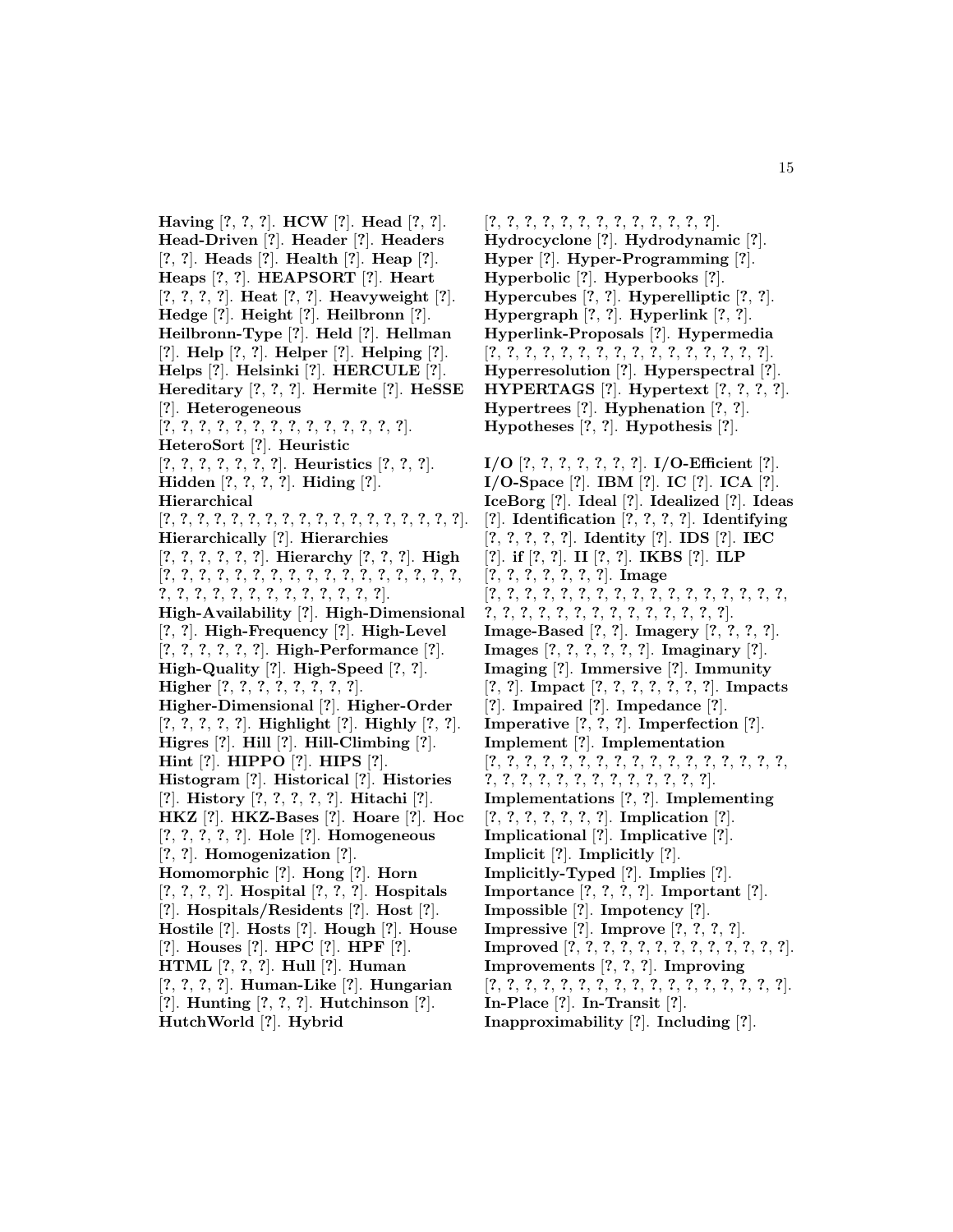**Incomparability** [**?**]. **Incomplete** [**?**]. **Incompleteness** [**?**]. **Inconsistency** [**?**]. **Inconsistent** [**?**, **?**, **?**, **?**, **?**]. **Incorporate** [**?**]. **Incorporating** [**?**]. **Increase** [**?**, **?**]. **Increasing** [**?**, **?**, **?**]. **Incremental** [**?**, **?**, **?**, **?**, **?**]. **Independence** [**?**, **?**, **?**, **?**, **?**]. **Independent** [**?**, **?**, **?**, **?**, **?**, **?**, **?**, **?**, **?**, **?**, **?**, **?**, **?**, **?**, **?**, **?**, **?**, **?**]. **Independent/Connected** [**?**]. **Indeterminate** [**?**]. **Index** [**?**, **?**, **?**, **?**, **?**, **?**, **?**, **?**, **?**, **?**, **?**, **?**, **?**, **?**, **?**, **?**, **?**, **?**, **?**, **?**, **?**, **?**, **?**, **?**, **?**, **?**, **?**, **?**, **?**, **?**, **?**, **?**, **?**, **?**, **?**, **?**, **?**, **?**, **?**, **?**, **?**, **?**, **?**, **?**, **?**, **?**, **?**, **?**, **?**, **?**, **?**, **?**, **?**, **?**, **?**, **?**, **?**, **?**, **?**, **?**, **?**, **?**, **?**, **?**, **?**, **?**, **?**, **?**, **?**, **?**, **?**, **?**, **?**, **?**, **?**, **?**, **?**]. **Indexed** [**?**]. **Indexing** [**?**, **?**, **?**, **?**, **?**, **?**, **?**, **?**, **?**, **?**, **?**]. **Indices** [**?**]. **INDIGO** [**?**]. **Indirect** [**?**, **?**]. **Indistinguishable** [**?**]. **Individual** [**?**, **?**, **?**]. **Individual-Oriented** [**?**]. **Individualized** [**?**]. **Indoor** [**?**, **?**]. **Induce** [**?**]. **Induced** [**?**]. **Induction** [**?**, **?**, **?**, **?**, **?**, **?**, **?**, **?**, **?**]. **Inductive** [**?**, **?**, **?**, **?**, **?**, **?**, **?**]. **Inductively** [**?**]. **Industrial** [**?**]. **Industry** [**?**]. **Inequality** [**?**]. **Infection** [**?**]. **Infections** [**?**]. **Inference** [**?**, **?**, **?**, **?**, **?**, **?**]. **Inferring** [**?**]. **Infinite** [**?**, **?**, **?**, **?**, **?**, **?**]. **Infinite-State** [**?**]. **Infinitely** [**?**]. **Inflectional** [**?**]. **Influence** [**?**, **?**, **?**, **?**, **?**, **?**]. **Influences** [**?**]. **Info** [**?**]. **Informal** [**?**]. **Informatics** [**?**]. **Information** [**?**, **?**, **?**, **?**, **?**, **?**, **?**, **?**, **?**, **?**, **?**, **?**, **?**, **?**, **?**, **?**, **?**, **?**, **?**, **?**, **?**, **?**, **?**, **?**, **?**, **?**, **?**, **?**, **?**, **?**, **?**, **?**, **?**, **?**, **?**, **?**, **?**, **?**, **?**, **?**, **?**, **?**, **?**, **?**, **?**, **?**, **?**, **?**, **?**, **?**, **?**, **?**, **?**, **?**, **?**, **?**, **?**, **?**, **?**, **?**, **?**, **?**, **?**, **?**, **?**, **?**, **?**, **?**, **?**, **?**, **?**, **?**, **?**, **?**, **?**, **?**, **?**, **?**, **?**]. **Information-Based** [**?**]. **Information-Theoretic** [**?**]. **Information-Theoretically** [**?**]. **Informative** [**?**]. **Informed** [**?**, **?**]. **Infrastructure** [**?**, **?**, **?**, **?**, **?**]. **Infrastructures** [**?**]. **Infrequent** [**?**]. **INGENS** [**?**]. **Inhabited** [**?**]. **Inherit** [**?**]. **Inheritance** [**?**, **?**, **?**, **?**, **?**]. **Inheritance-Based** [**?**]. **Inhibitor** [**?**, **?**]. **Initiative** [**?**, **?**, **?**, **?**, **?**]. **Initiatives** [**?**].

**Ink** [**?**]. **Inner** [**?**, **?**]. **Innovations** [**?**]. **Input** [**?**, **?**, **?**, **?**, **?**, **?**, **?**, **?**, **?**]. **Input-Consuming** [**?**]. **Input-Synchronized** [**?**]. **Input/Output** [**?**]. **Input/Output-Capabilities** [**?**]. **Inputs** [**?**]. **Insecure** [**?**]. **Inspecting** [**?**]. **Inspired** [**?**, **?**]. **Instability** [**?**]. **Instance** [**?**, **?**]. **Instance-Based** [**?**]. **Instances** [**?**, **?**]. **Instead** [**?**]. **Institutions** [**?**, **?**]. **Instruction** [**?**, **?**, **?**, **?**]. **Instructional** [**?**, **?**]. **Instructions** [**?**, **?**]. **Instructor** [**?**]. **Instruments** [**?**]. **Insufficient** [**?**]. **Integer** [**?**, **?**, **?**, **?**, **?**]. **Integrated** [**?**, **?**, **?**, **?**, **?**, **?**, **?**, **?**, **?**, **?**]. **Integrates** [**?**]. **Integrating** [**?**, **?**, **?**, **?**, **?**, **?**, **?**, **?**, **?**, **?**, **?**]. **Integration** [**?**, **?**, **?**, **?**, **?**, **?**, **?**, **?**, **?**, **?**, **?**]. **Integrity** [**?**, **?**, **?**]. **Intellectual** [**?**]. **Intelligence** [**?**, **?**]. **Intelligent** [**?**, **?**, **?**, **?**, **?**, **?**, **?**, **?**, **?**, **?**, **?**, **?**, **?**, **?**, **?**, **?**, **?**, **?**, **?**, **?**]. **Intense** [**?**]. **Intensional** [**?**]. **Intensive** [**?**, **?**, **?**, **?**]. **Intent** [**?**]. **Intentional** [**?**]. **Intentions** [**?**]. **Inter** [**?**, **?**, **?**, **?**, **?**, **?**]. **Inter-Enterprise** [**?**]. **Inter-operability** [**?**]. **Inter-Phrase** [**?**]. **Inter-Procedural** [**?**]. **Inter-processor** [**?**]. **Inter-stream** [**?**]. **Interact** [**?**]. **Interaction** [**?**, **?**, **?**, **?**, **?**, **?**, **?**, **?**, **?**, **?**, **?**, **?**, **?**]. **Interactions** [**?**, **?**, **?**, **?**, **?**, **?**]. **INteractive** [**?**, **?**, **?**, **?**, **?**, **?**, **?**, **?**, **?**, **?**, **?**, **?**]. **Interactive-Time** [**?**]. **Interactively** [**?**, **?**, **?**]. **Interactivity** [**?**, **?**]. **Interagents** [**?**]. **Interchange** [**?**]. **Interconnect** [**?**, **?**, **?**]. **Interconnected** [**?**, **?**, **?**]. **Interconnection** [**?**, **?**]. **Interconnects** [**?**, **?**]. **Interdependencies** [**?**]. **Interested** [**?**]. **Interesting** [**?**, **?**]. **Interestingness** [**?**, **?**]. **Interface** [**?**, **?**, **?**, **?**, **?**, **?**, **?**, **?**, **?**, **?**, **?**, **?**, **?**, **?**]. **Interfaces** [**?**, **?**, **?**, **?**]. **Interfacing** [**?**, **?**]. **Interference** [**?**, **?**]. **Interleaving** [**?**, **?**]. **Interlingua** [**?**]. **Internal** [**?**, **?**]. **Internet** [**?**, **?**, **?**, **?**, **?**, **?**, **?**, **?**, **?**, **?**, **?**, **?**, **?**, **?**, **?**, **?**, **?**, **?**, **?**, **?**]. **Interoperability** [**?**, **?**, **?**, **?**, **?**].

**Interoperation** [**?**]. **Interpolation** [**?**, **?**].

16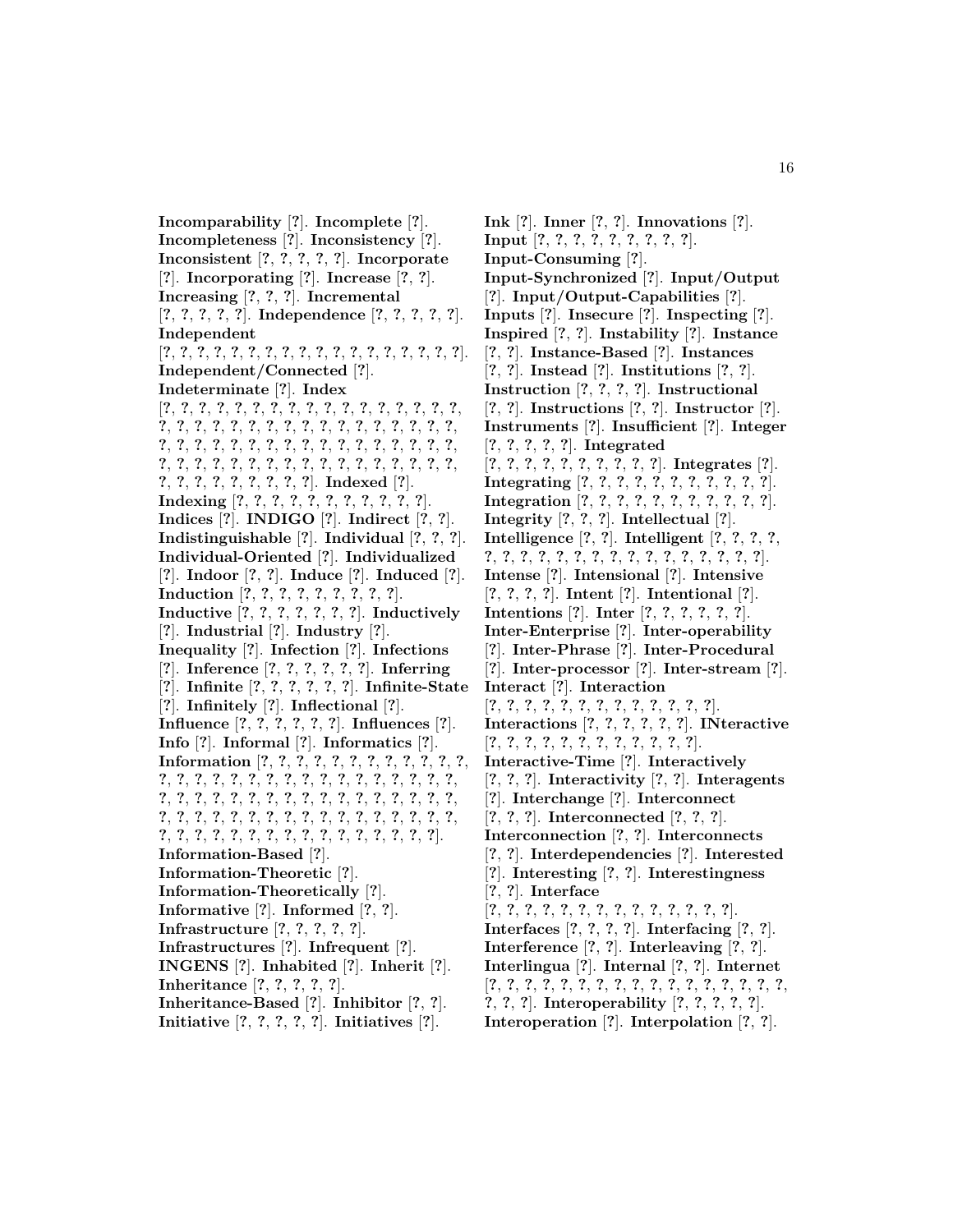**Interpretation** [**?**, **?**, **?**, **?**, **?**, **?**, **?**, **?**, **?**]. **Interpreter** [**?**, **?**]. **Intersecting** [**?**]. **Intersection** [**?**, **?**, **?**, **?**, **?**, **?**]. **Intersections** [**?**]. **Interval** [**?**, **?**, **?**, **?**, **?**, **?**, **?**, **?**, **?**, **?**, **?**]. **Interval-Based** [**?**]. **Intervals** [**?**, **?**]. **Interview** [**?**]. **InterWeave** [**?**]. **Intrinsic** [**?**]. **Introduce** [**?**]. **Introducing** [**?**, **?**]. **Introduction** [**?**, **?**, **?**, **?**, **?**, **?**, **?**, **?**, **?**, **?**]. **Intrusion** [**?**, **?**, **?**, **?**, **?**, **?**, **?**]. **Intrusion-Detection** [**?**]. **Intrusions** [**?**, **?**]. **Intuition** [**?**]. **Intuitionistic** [**?**, **?**, **?**, **?**]. **INUX** [**?**]. **Invariance** [**?**, **?**]. **Invariant** [**?**, **?**, **?**]. **Invariants** [**?**, **?**]. **invasive** [**?**]. **invasively** [**?**]. **Inverse** [**?**, **?**, **?**, **?**, **?**]. **Inverses** [**?**]. **Inversion** [**?**, **?**]. **Invertible** [**?**]. **Investigating** [**?**, **?**]. **Investigation** [**?**, **?**]. **Investment** [**?**]. **Invited** [**?**, **?**, **?**, **?**, **?**, **?**, **?**, **?**, **?**, **?**, **?**, **?**, **?**, **?**, **?**, **?**, **?**, **?**, **?**, **?**, **?**, **?**, **?**, **?**, **?**, **?**]. **Invocation** [**?**]. **Ionic** [**?**]. **IP** [**?**, **?**, **?**, **?**, **?**, **?**]. **IP-Telephony** [**?**]. **IPR** [**?**]. **IPv6** [**?**, **?**, **?**, **?**]. **IR** [**?**]. **Irregular** [**?**, **?**, **?**, **?**, **?**, **?**, **?**]. **Irregularities** [**?**]. **Irregularly** [**?**]. **Irrelevant** [**?**]. **IRST** [**?**]. **IsaWin** [**?**]. **ISDN** [**?**]. **ISIS** [**?**]. **ISO** [**?**, **?**]. **ISO/IEC** [**?**]. **Isoinitial** [**?**]. **Isolating** [**?**]. **Isolation** [**?**, **?**]. **Isomorphic** [**?**]. **Isomorphism** [**?**]. **Isomorphisms** [**?**]. **Isosurface** [**?**]. **Issues** [**?**, **?**, **?**, **?**, **?**, **?**, **?**, **?**, **?**]. **IT-Security** [**?**]. **Italian** [**?**, **?**]. **Item** [**?**]. **Items** [**?**, **?**, **?**]. **Itemsets** [**?**, **?**, **?**, **?**, **?**]. **Iterations** [**?**]. **Iterative** [**?**, **?**]. **ITSs** [**?**, **?**]. **J** [**?**]. **J-K** [**?**]. **Jam** [**?**, **?**]. **Japan** [**?**]. **Japanese** [**?**, **?**, **?**]. **JASMINE** [**?**]. **Java** [**?**, **?**, **?**, **?**, **?**, **?**, **?**, **?**, **?**, **?**, **?**, **?**, **?**, **?**, **?**, **?**, **?**, **?**, **?**, **?**, **?**, **?**, **?**, **?**, **?**, **?**, **?**]. **JavaSpaces** [**?**]. **Java**TM [**?**]. **JIT** [**?**]. **Job** [**?**, **?**, **?**, **?**, **?**]. **Jobs** [**?**, **?**, **?**]. **Join** [**?**, **?**]. **Joins** [**?**, **?**].

**Journal** [**?**]. **Journals** [**?**, **?**]. **JPEG** [**?**]. **JRoute** [**?**]. **Just** [**?**, **?**, **?**]. **Just-in-Time** [**?**].

**K-E** [**?**]. **K-J** [**?**]. **K-Mean** [**?**]. **K-Means** [**?**, **?**]. **Kalman** [**?**]. **KANTOO** [**?**]. **KBSs** [**?**]. **KDD** [**?**, **?**]. **Keep** [**?**, **?**]. **Keeping** [**?**]. **Kernel** [**?**, **?**, **?**, **?**]. **Kernels** [**?**]. **Key** [**?**, **?**, **?**, **?**, **?**, **?**, **?**, **?**, **?**, **?**, **?**, **?**, **?**, **?**, **?**, **?**, **?**, **?**, **?**, **?**, **?**, **?**]. **Keyframe** [**?**]. **Keyframe-Based** [**?**]. **keying** [**?**]. **Keyphrase** [**?**]. **Keyphrase-Based** [**?**]. **Keyphrases** [**?**]. **Keys** [**?**, **?**]. **Kidney** [**?**]. **KIDS** [**?**]. **Kinesys** [**?**]. **Kinetic** [**?**]. **KIV** [**?**]. **KLAIM** [**?**, **?**]. **Kleene** [**?**, **?**, **?**, **?**, **?**]. **Knapsack** [**?**]. **Kn¨odel** [**?**]. **Know** [**?**, **?**]. **Knowledge** [**?**, **?**, **?**, **?**, **?**, **?**, **?**, **?**, **?**, **?**, **?**, **?**, **?**, **?**, **?**, **?**, **?**, **?**, **?**, **?**, **?**, **?**, **?**, **?**, **?**, **?**, **?**, **?**, **?**, **?**, **?**, **?**, **?**, **?**, **?**, **?**, **?**, **?**, **?**, **?**, **?**, **?**, **?**, **?**, **?**, **?**, **?**, **?**, **?**, **?**, **?**, **?**, **?**, **?**, **?**, **?**, **?**, **?**, **?**, **?**, **?**, **?**, **?**, **?**, **?**, **?**, **?**, **?**]. **Knowledge-Based** [**?**, **?**, **?**, **?**, **?**]. **Knowledge-Bases** [**?**]. **Knowledge-Driven** [**?**]. **Knowledge-Management** [**?**]. **Knowledgesheet** [**?**]. **Kohonen** [**?**, **?**]. **Kong** [**?**]. **Korea** [**?**]. **Korean** [**?**]. **Korean/English** [**?**]. **KPCA** [**?**]. **Kpi** [**?**]. **Kripke** [**?**]. **Kripkean** [**?**]. **Kyoto** [**?**]. **L** [**?**, **?**]. **L&H** [**?**]. **L-collision** [**?**]. **Label** [**?**]. **Label-Cover** [**?**]. **Labeled** [**?**, **?**]. **Labeling** [**?**, **?**, **?**, **?**]. **Labelled** [**?**]. **Labelling** [**?**, **?**, **?**]. **Labels** [**?**]. **LabelTool** [**?**]. **Laboratory** [**?**]. **LAHYSTOTRAIN** [**?**]. **Lam** [**?**]. **Lambda** [**?**, **?**, **?**, **?**, **?**, **?**]. **Lambek** [**?**]. **LANAR** [**?**]. **Land** [**?**]. **Land-Cover** [**?**]. **Landmark** [**?**, **?**]. **Landscape** [**?**]. **Language** [**?**, **?**, **?**, **?**, **?**, **?**, **?**, **?**, **?**, **?**, **?**, **?**, **?**, **?**, **?**, **?**, **?**, **?**, **?**, **?**, **?**, **?**, **?**, **?**, **?**, **?**, **?**, **?**, **?**, **?**, **?**, **?**, **?**, **?**, **?**, **?**, **?**, **?**, **?**, **?**, **?**, **?**, **?**, **?**, **?**, **?**, **?**, **?**, **?**]. **Language-Learning** [**?**]. **Languages** [**?**, **?**, **?**, **?**, **?**, **?**, **?**, **?**, **?**, **?**, **?**, **?**, **?**, **?**, **?**, **?**, **?**, **?**, **?**, **?**, **?**, **?**, **?**, **?**, **?**, **?**, **?**, **?**, **?**, **?**, **?**, **?**]. **Laplace** [**?**]. **Large** [**?**, **?**, **?**, **?**, **?**, **?**, **?**, **?**, **?**, **?**, **?**, **?**, **?**, **?**, **?**, **?**, **?**,

**?**, **?**, **?**, **?**, **?**, **?**, **?**, **?**, **?**, **?**, **?**, **?**, **?**, **?**, **?**, **?**].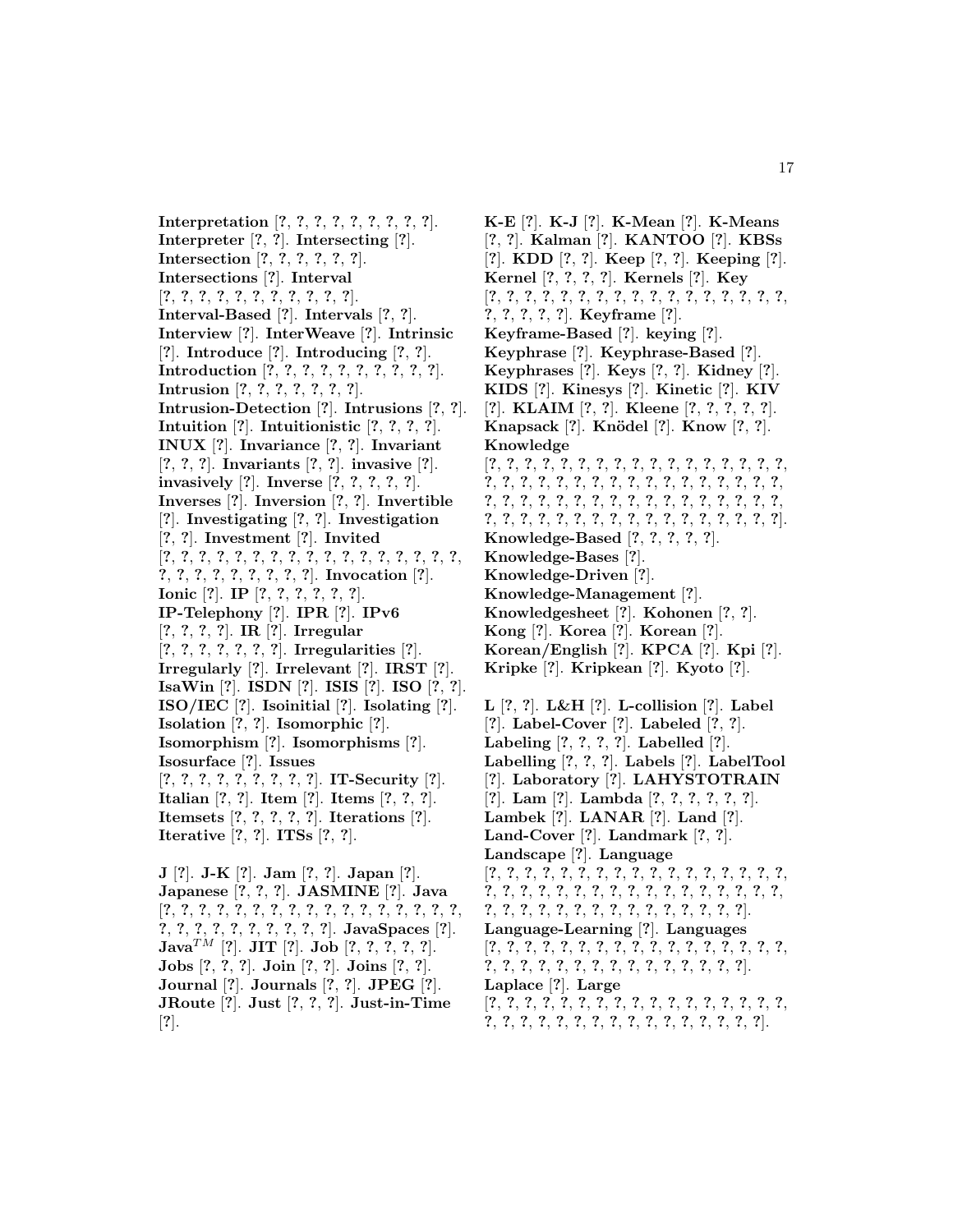**Large-Scale** [**?**, **?**, **?**, **?**, **?**, **?**]. **Large-Vocabulary** [**?**]. **Laser** [**?**, **?**]. **Last** [**?**]. **Lasting** [**?**]. **Late** [**?**]. **Latency** [**?**, **?**, **?**]. **Latent** [**?**]. **Latest** [**?**, **?**]. **Latour** [**?**]. **Lattice** [**?**]. **Lattices** [**?**, **?**]. **Laws** [**?**]. **Lax** [**?**]. **Layer** [**?**, **?**, **?**, **?**, **?**]. **Layered** [**?**, **?**, **?**]. **Layout** [**?**, **?**, **?**, **?**]. **Layouts** [**?**]. **LayoutShow** [**?**]. **Lazy** [**?**]. **LCS** [**?**]. **LDAP** [**?**, **?**]. **Leader** [**?**]. **Leading** [**?**, **?**]. **Leaf** [**?**, **?**]. **Leaf-Labeled** [**?**]. **Learn** [**?**]. **Learnability** [**?**]. **Learned** [**?**, **?**, **?**]. **Learner** [**?**, **?**, **?**, **?**]. **Learners** [**?**]. **Learning** [**?**, **?**, **?**, **?**, **?**, **?**, **?**, **?**, **?**, **?**, **?**, **?**, **?**, **?**, **?**, **?**, **?**, **?**, **?**, **?**, **?**, **?**, **?**, **?**, **?**, **?**, **?**, **?**, **?**, **?**, **?**, **?**, **?**, **?**, **?**, **?**, **?**, **?**, **?**, **?**, **?**, **?**, **?**, **?**, **?**, **?**, **?**, **?**, **?**, **?**, **?**, **?**, **?**, **?**, **?**, **?**, **?**, **?**, **?**, **?**, **?**, **?**, **?**, **?**, **?**, **?**, **?**, **?**, **?**, **?**, **?**, **?**, **?**, **?**, **?**, **?**, **?**, **?**, **?**, **?**, **?**, **?**, **?**, **?**, **?**, **?**, **?**, **?**, **?**, **?**, **?**, **?**, **?**, **?**, **?**]. **Learnt** [**?**]. **Least** [**?**, **?**, **?**, **?**]. **Least-Squares** [**?**]. **LeCS** [**?**]. **Lecture** [**?**]. **Led** [**?**]. **Left** [**?**]. **Legal** [**?**]. **Legislation** [**?**]. **Legitimate** [**?**]. **Length** [**?**, **?**, **?**, **?**, **?**]. **Length-Invariant** [**?**]. **LERS** [**?**]. **Lessons** [**?**, **?**, **?**, **?**, **?**, **?**]. **Letter** [**?**]. **Level** [**?**, **?**, **?**, **?**, **?**, **?**, **?**, **?**, **?**, **?**, **?**, **?**, **?**, **?**, **?**, **?**, **?**, **?**, **?**, **?**, **?**, **?**, **?**]. **Levelled** [**?**]. **Levels** [**?**, **?**, **?**, **?**]. **Leveraging** [**?**, **?**]. **Lexical** [**?**, **?**]. **Lexicographer** [**?**]. **Lexicography** [**?**]. **Lexicon** [**?**, **?**, **?**]. **LFSR** [**?**]. **LFSR-Based** [**?**]. **LGG** [**?**]. **LGOL** [**?**]. **LIB** [**?**]. **Liberalization** [**?**]. **Liberalized** [**?**]. **Libraries** [**?**, **?**, **?**, **?**, **?**, **?**, **?**, **?**, **?**, **?**, **?**, **?**, **?**, **?**, **?**]. **Library** [**?**, **?**, **?**, **?**, **?**, **?**, **?**, **?**, **?**, **?**, **?**, **?**, **?**, **?**, **?**, **?**, **?**, **?**, **?**, **?**, **?**, **?**, **?**, **?**, **?**]. **LIC** [**?**]. **Lies** [**?**]. **Life** [**?**, **?**, **?**, **?**]. **Life-Cycle** [**?**]. **Lifelike** [**?**]. **Lifetime** [**?**]. **Lightweight** [**?**, **?**, **?**]. **Like** [**?**, **?**, **?**, **?**, **?**, **?**, **?**]. **Limitations** [**?**, **?**, **?**]. **Limits** [**?**, **?**]. **Lincoln** [**?**]. **Linda** [**?**]. **Lindstr¨om** [**?**]. **Line** [**?**, **?**, **?**, **?**, **?**, **?**, **?**, **?**, **?**, **?**, **?**, **?**, **?**, **?**, **?**, **?**, **?**, **?**, **?**]. **Line-Based** [**?**]. **Line-Drawings** [**?**]. **Line/Off** [**?**].

**Linear** [**?**, **?**, **?**, **?**, **?**, **?**, **?**, **?**, **?**, **?**, **?**, **?**, **?**, **?**, **?**, **?**, **?**, **?**, **?**, **?**, **?**, **?**, **?**, **?**, **?**, **?**, **?**].

**Linear-Time** [**?**, **?**, **?**]. **linearity** [**?**]. **Linearization** [**?**]. **Linearly** [**?**, **?**]. **Lines** [**?**]. **lingual** [**?**]. **Linguistic** [**?**, **?**, **?**, **?**]. **Link** [**?**, **?**, **?**, **?**, **?**]. **Link-Time** [**?**]. **Linkability** [**?**]. **Linked** [**?**]. **Linking** [**?**, **?**, **?**, **?**]. **Links** [**?**, **?**, **?**]. **Linux** [**?**, **?**]. **Liquid** [**?**]. **Lisp** [**?**]. **List** [**?**, **?**, **?**]. **Listens** [**?**]. **Listing** [**?**]. **Lists** [**?**, **?**]. **LITE** [**?**]. **Literacy** [**?**]. **Literals** [**?**]. **Literature** [**?**]. **Lithofacies** [**?**]. **Little** [**?**]. **Lived** [**?**, **?**]. **LiveInfo** [**?**]. **Liveness** [**?**, **?**]. **Living** [**?**]. **Ljapunov** [**?**]. **Load** [**?**, **?**, **?**, **?**, **?**, **?**, **?**, **?**, **?**, **?**, **?**, **?**, **?**, **?**]. **Load-Time** [**?**]. **Local** [**?**, **?**, **?**, **?**, **?**, **?**, **?**, **?**, **?**, **?**, **?**, **?**, **?**, **?**, **?**, **?**, **?**, **?**, **?**]. **Localities** [**?**]. **Locality** [**?**, **?**, **?**, **?**, **?**]. **Locality-Based** [**?**]. **Localization** [**?**, **?**]. **Locating** [**?**, **?**]. **Location** [**?**, **?**, **?**, **?**, **?**]. **Locomotor** [**?**]. **Log** [**?**, **?**, **?**, **?**, **?**]. **Logarithm** [**?**]. **Logarithms** [**?**]. **Logging** [**?**]. **Logic** [**?**, **?**, **?**, **?**, **?**, **?**, **?**, **?**, **?**, **?**, **?**, **?**, **?**, **?**, **?**, **?**, **?**, **?**, **?**, **?**, **?**, **?**, **?**, **?**, **?**, **?**, **?**, **?**, **?**, **?**, **?**, **?**, **?**, **?**, **?**, **?**, **?**, **?**, **?**, **?**, **?**, **?**, **?**, **?**, **?**, **?**, **?**, **?**, **?**, **?**, **?**, **?**, **?**, **?**, **?**, **?**, **?**, **?**, **?**, **?**, **?**, **?**, **?**, **?**, **?**, **?**, **?**, **?**, **?**, **?**, **?**, **?**, **?**, **?**, **?**, **?**, **?**, **?**, **?**, **?**, **?**, **?**, **?**, **?**, **?**, **?**, **?**, **?**, **?**, **?**, **?**, **?**, **?**, **?**, **?**, **?**, **?**]. **Logic-Based** [**?**, **?**, **?**]. **Logical** [**?**, **?**, **?**, **?**, **?**, **?**, **?**, **?**, **?**, **?**, **?**, **?**, **?**, **?**, **?**, **?**]. **Logically** [**?**]. **Logics** [**?**, **?**, **?**, **?**, **?**, **?**, **?**, **?**, **?**, **?**, **?**, **?**, **?**, **?**, **?**]. **LogoVista** [**?**]. **LogP** [**?**, **?**]. **Logs** [**?**, **?**, **?**]. **LoLA** [**?**]. **Long** [**?**, **?**, **?**]. **Long-Lived** [**?**, **?**]. **Longest** [**?**]. **Look** [**?**, **?**]. **Lookup** [**?**, **?**]. **Loop** [**?**, **?**, **?**, **?**]. **Loops** [**?**]. **Lorenz** [**?**]. **Lossy** [**?**]. **Lotto** [**?**]. **Lotto-Type** [**?**]. **Lov´asz** [**?**]. **Low** [**?**, **?**, **?**]. **Low-Level** [**?**]. **Lower** [**?**, **?**, **?**, **?**, **?**]. **Lowness** [**?**]. **LP** [**?**, **?**]. **LRFU** [**?**]. **LTL** [**?**, **?**, **?**, **?**]. **Lumberjack** [**?**]. **Lustre** [**?**].

**MAC** [**?**, **?**]. **MacDES** [**?**]. **Machine** [**?**, **?**, **?**, **?**, **?**, **?**, **?**, **?**, **?**, **?**, **?**, **?**, **?**, **?**, **?**, **?**, **?**, **?**, **?**, **?**, **?**, **?**, **?**, **?**, **?**]. **Machine-Oriented** [**?**]. **Machines** [**?**, **?**, **?**, **?**, **?**, **?**, **?**, **?**, **?**, **?**, **?**, **?**, **?**, **?**, **?**, **?**, **?**, **?**, **?**, **?**, **?**]. **Macro** [**?**, **?**].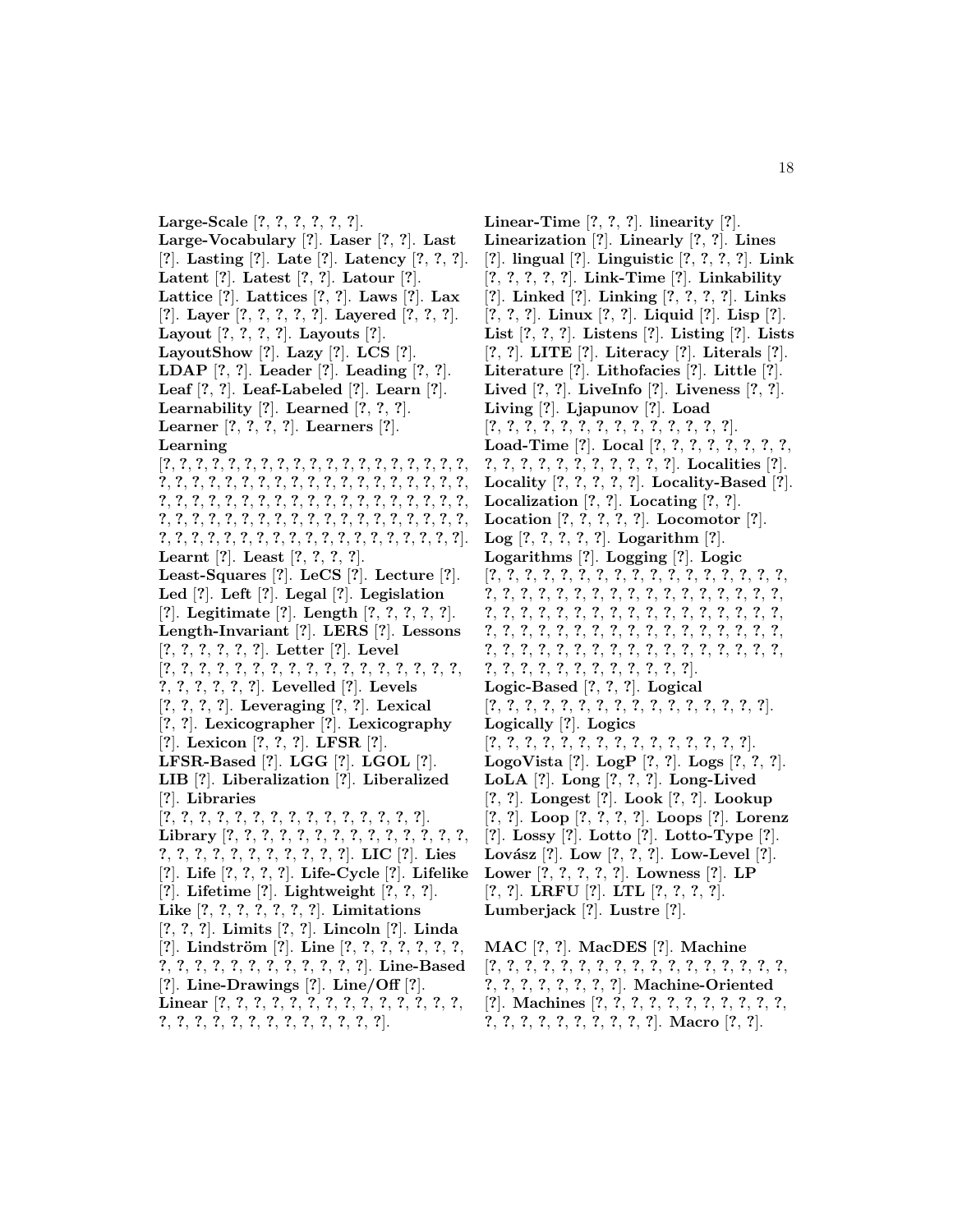**Macro-evolution** [**?**]. **Macroadapting** [**?**]. **MacroNode** [**?**]. **Macros** [**?**]. **Macroservers** [**?**]. **MACs** [**?**, **?**]. **Made** [**?**]. **MADILIS** [**?**]. **Magic** [**?**]. **Magnetic** [**?**]. **Magneto** [**?**]. **Magneto-Hydrodynamic** [**?**]. **Mail** [**?**, **?**]. **Main** [**?**]. **Main-Memory** [**?**]. **Maintaining** [**?**, **?**, **?**, **?**]. **Maintenance** [**?**, **?**, **?**, **?**, **?**, **?**, **?**, **?**]. **MAJC** [**?**]. **MAJC-5200** [**?**]. **Make** [**?**, **?**, **?**]. **Makespan** [**?**]. **Making** [**?**, **?**, **?**, **?**, **?**]. **malleable** [**?**]. **Man** [**?**, **?**, **?**]. **Man-Machine** [**?**]. **Manage** [**?**, **?**]. **Management** [**?**, **?**, **?**, **?**, **?**, **?**, **?**, **?**, **?**, **?**, **?**, **?**, **?**, **?**, **?**, **?**, **?**, **?**, **?**, **?**, **?**, **?**, **?**, **?**, **?**, **?**, **?**, **?**, **?**, **?**, **?**, **?**, **?**, **?**, **?**, **?**, **?**, **?**, **?**, **?**]. **Management-Oriented** [**?**]. **MANAGER** [**?**]. **Managing** [**?**, **?**, **?**]. **Manhattan** [**?**]. **Manipulation** [**?**]. **Manufacturing** [**?**, **?**]. **Many** [**?**, **?**, **?**, **?**, **?**]. **Many-Valued** [**?**]. **Map** [**?**, **?**, **?**, **?**, **?**, **?**, **?**, **?**, **?**, **?**, **?**, **?**]. **Maple** [**?**]. **Mapping** [**?**, **?**, **?**, **?**, **?**, **?**, **?**, **?**, **?**]. **Mappings** [**?**, **?**]. **Maps** [**?**, **?**, **?**, **?**, **?**, **?**, **?**, **?**, **?**, **?**, **?**, **?**, **?**, **?**, **?**, **?**, **?**]. **Margin** [**?**]. **Marginal** [**?**, **?**]. **Mark** [**?**]. **Market** [**?**, **?**, **?**, **?**, **?**, **?**, **?**, **?**]. **Market-Based** [**?**]. **Marketing** [**?**]. **Markets** [**?**, **?**]. **Markov** [**?**, **?**]. **Markovian** [**?**]. **Mars** [**?**]. **MASIF** [**?**]. **Massive** [**?**, **?**]. **Massively** [**?**]. **Master** [**?**, **?**]. **Master/Slave** [**?**]. **Master/Worker** [**?**]. **Match** [**?**, **?**]. **Matching** [**?**, **?**, **?**, **?**, **?**, **?**, **?**, **?**, **?**, **?**, **?**, **?**, **?**, **?**]. **Matchings** [**?**, **?**]. **Matchmaking** [**?**]. **Material** [**?**]. **Materialized** [**?**, **?**]. **Mathematical** [**?**, **?**, **?**, **?**]. **Mathematically** [**?**]. **Mathematicalnes** [**?**]. **Mathematics** [**?**, **?**, **?**]. **MATLAB** [**?**]. **MATLAB-Based** [**?**]. **Matrices** [**?**]. **Matrix** [**?**, **?**, **?**, **?**]. **Maude** [**?**, **?**, **?**]. **Max** [**?**, **?**, **?**, **?**, **?**]. **Max-** [**?**]. **MAX-2-SAT** [**?**]. **Max-Sum** [**?**]. **MAX2SAT** [**?**]. **Maxima** [**?**]. **Maximal** [**?**, **?**, **?**, **?**]. **Maximization** [**?**]. **Maximum** [**?**, **?**, **?**, **?**, **?**, **?**]. **MAXQ** [**?**]. **Maze** [**?**, **?**]. **Mazes** [**?**]. **Mazurkiewicz**

[**?**]. **Mcast** [**?**]. **McEliece** [**?**]. **Mean** [**?**, **?**]. **Meaning** [**?**, **?**]. **Means** [**?**, **?**, **?**, **?**, **?**, **?**]. **Measure** [**?**, **?**, **?**]. **Measurement** [**?**, **?**, **?**, **?**]. **Measurements** [**?**, **?**]. **Measures** [**?**, **?**, **?**, **?**, **?**, **?**, **?**, **?**]. **Measuring** [**?**, **?**]. **Mechanism** [**?**, **?**, **?**, **?**]. **Mechanisms** [**?**, **?**, **?**]. **MED** [**?**]. **Media** [**?**, **?**, **?**]. **Median** [**?**, **?**, **?**]. **Medians** [**?**]. **Mediated** [**?**, **?**, **?**]. **Mediating** [**?**]. **Mediation** [**?**, **?**, **?**]. **Mediator** [**?**]. **Medical** [**?**, **?**, **?**, **?**, **?**, **?**, **?**]. **Medicine** [**?**, **?**]. **Meet** [**?**]. **Meeting** [**?**]. **Membership** [**?**]. **Memex** [**?**]. **Memories** [**?**]. **Memory** [**?**, **?**, **?**, **?**, **?**, **?**, **?**, **?**, **?**, **?**, **?**, **?**, **?**, **?**, **?**, **?**, **?**, **?**, **?**, **?**, **?**, **?**, **?**, **?**, **?**, **?**, **?**, **?**, **?**, **?**, **?**, **?**, **?**, **?**, **?**]. **Memory-Based** [**?**]. **MEMS** [**?**]. **Mental** [**?**]. **Merchandising** [**?**]. **Mercury** [**?**]. **Merge** [**?**]. **Merlin** [**?**]. **Mesh** [**?**, **?**, **?**, **?**]. **Mesh-Connected** [**?**]. **Meshes** [**?**, **?**, **?**]. **Meshing** [**?**]. **Message** [**?**, **?**, **?**, **?**, **?**, **?**, **?**, **?**, **?**, **?**]. **Message-Efficient** [**?**]. **Message-Passing** [**?**, **?**]. **Messages** [**?**, **?**, **?**]. **Meta** [**?**, **?**, **?**, **?**, **?**, **?**, **?**, **?**, **?**, **?**]. **Meta-Cognitive** [**?**]. **Meta-computing** [**?**]. **Meta-knowledge** [**?**]. **Meta-logical** [**?**]. **Meta-modelling** [**?**, **?**]. **Meta-scheduling** [**?**]. **Metacomputing** [**?**, **?**]. **MetaCube** [**?**]. **Metadata** [**?**, **?**, **?**, **?**, **?**, **?**, **?**, **?**]. **Metaheuristic** [**?**]. **Metalevel** [**?**]. **MetaLinks** [**?**]. **Metalogical** [**?**]. **Metaphors** [**?**]. **Metering** [**?**, **?**]. **Method** [**?**, **?**, **?**, **?**, **?**, **?**, **?**, **?**, **?**, **?**, **?**, **?**, **?**, **?**, **?**, **?**, **?**, **?**, **?**, **?**, **?**, **?**, **?**, **?**, **?**, **?**, **?**, **?**, **?**, **?**, **?**]. **Methodical** [**?**]. **Methodologies** [**?**, **?**, **?**, **?**]. **Methodology** [**?**, **?**, **?**, **?**, **?**, **?**, **?**, **?**, **?**, **?**, **?**]. **Methods** [**?**, **?**, **?**, **?**, **?**, **?**, **?**, **?**, **?**, **?**, **?**, **?**, **?**, **?**, **?**, **?**, **?**, **?**, **?**, **?**, **?**, **?**, **?**, **?**, **?**]. **Metric** [**?**, **?**, **?**, **?**]. **Metrics** [**?**, **?**]. **MGCG** [**?**]. **Microarray** [**?**]. **Micropipelines** [**?**]. **Microprocessor** [**?**, **?**]. **Microsoft** [**?**, **?**, **?**]. **Middleware**

[**?**, **?**, **?**, **?**, **?**, **?**, **?**]. **Migration** [**?**, **?**, **?**, **?**].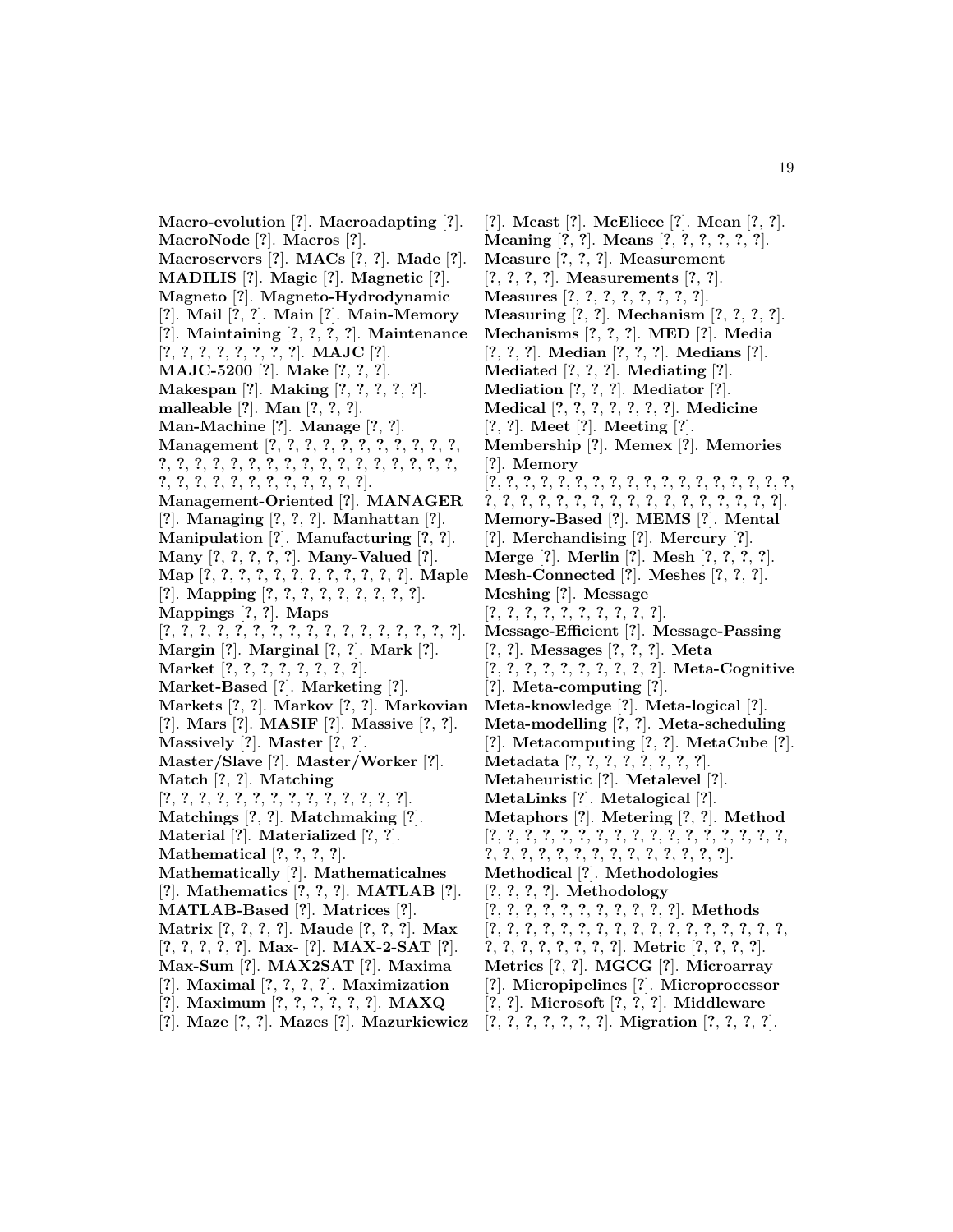**Military** [**?**]. **Millenium** [**?**]. **MIMD** [**?**]. **Min** [**?**, **?**]. **Min-Neighborhood** [**?**]. **Min-wise** [**?**]. **Mine** [**?**]. **Minima** [**?**]. **Minimal** [**?**, **?**, **?**, **?**, **?**, **?**]. **Minimal-Latency** [**?**]. **Minimality** [**?**]. **Minimisation** [**?**]. **Minimization** [**?**, **?**]. **Minimize** [**?**, **?**, **?**]. **Minimizing** [**?**, **?**, **?**]. **Minimum** [**?**, **?**, **?**, **?**, **?**, **?**, **?**, **?**]. **Minimum-Weight** [**?**]. **Mining** [**?**, **?**, **?**, **?**, **?**, **?**, **?**, **?**, **?**, **?**, **?**, **?**, **?**, **?**, **?**, **?**, **?**, **?**, **?**, **?**, **?**, **?**, **?**, **?**, **?**, **?**, **?**, **?**, **?**, **?**, **?**, **?**, **?**, **?**, **?**, **?**, **?**, **?**, **?**, **?**, **?**, **?**, **?**, **?**, **?**, **?**, **?**, **?**, **?**, **?**, **?**, **?**, **?**, **?**, **?**, **?**, **?**, **?**]. **Mining-Based** [**?**]. **Minority** [**?**]. **Minors** [**?**]. **Miscarriage** [**?**]. **Misconception** [**?**]. **Mismatch** [**?**]. **Missing** [**?**]. **Mix** [**?**, **?**, **?**, **?**, **?**, **?**, **?**]. **Mixed** [**?**, **?**, **?**, **?**, **?**, **?**, **?**]. **Mixed-Initiative** [**?**]. **Mixin** [**?**, **?**]. **Mixin-Based** [**?**]. **Mixins** [**?**]. **Mixture** [**?**]. **Mizar** [**?**]. **Mizar-Like** [**?**]. **ML** [**?**, **?**]. **Mobile** [**?**, **?**, **?**, **?**, **?**, **?**, **?**, **?**, **?**, **?**, **?**, **?**, **?**, **?**, **?**, **?**, **?**, **?**, **?**, **?**, **?**, **?**, **?**, **?**, **?**, **?**, **?**, **?**, **?**, **?**, **?**, **?**, **?**, **?**, **?**, **?**]. **Mobility** [**?**, **?**, **?**]. **M¨obius** [**?**]. **Moby** [**?**]. **MOCHA** [**?**]. **Modal** [**?**, **?**, **?**, **?**, **?**, **?**, **?**, **?**]. **Mode** [**?**]. **Model** [**?**, **?**, **?**, **?**, **?**, **?**, **?**, **?**, **?**, **?**, **?**, **?**, **?**, **?**, **?**, **?**, **?**, **?**, **?**, **?**, **?**, **?**, **?**, **?**, **?**, **?**, **?**, **?**, **?**, **?**, **?**, **?**, **?**, **?**, **?**, **?**, **?**, **?**, **?**, **?**, **?**, **?**, **?**, **?**, **?**, **?**, **?**, **?**, **?**, **?**, **?**, **?**, **?**, **?**, **?**, **?**, **?**, **?**, **?**, **?**, **?**, **?**, **?**, **?**, **?**, **?**, **?**, **?**, **?**, **?**, **?**, **?**, **?**, **?**, **?**, **?**, **?**, **?**, **?**, **?**, **?**, **?**, **?**, **?**, **?**, **?**, **?**, **?**, **?**, **?**, **?**, **?**, **?**, **?**, **?**, **?**, **?**, **?**, **?**]. **Model** [**?**, **?**, **?**, **?**, **?**]. **Model-Based** [**?**, **?**, **?**]. **Model-Checker** [**?**]. **Model-Checking** [**?**]. **Model-Tracing** [**?**]. **Modeled** [**?**]. **Modeling** [**?**, **?**, **?**, **?**, **?**, **?**, **?**, **?**, **?**, **?**, **?**, **?**, **?**, **?**, **?**, **?**, **?**, **?**, **?**, **?**, **?**, **?**, **?**, **?**, **?**, **?**, **?**, **?**, **?**, **?**, **?**, **?**, **?**, **?**, **?**, **?**, **?**, **?**, **?**]. **Modellers** [**?**]. **Modelling** [**?**, **?**, **?**, **?**, **?**, **?**, **?**, **?**, **?**, **?**, **?**, **?**, **?**, **?**, **?**, **?**, **?**, **?**, **?**, **?**, **?**, **?**, **?**, **?**, **?**]. **Models** [**?**, **?**, **?**, **?**, **?**, **?**, **?**, **?**, **?**, **?**, **?**, **?**, **?**, **?**, **?**, **?**, **?**, **?**, **?**, **?**, **?**, **?**, **?**, **?**, **?**, **?**, **?**, **?**, **?**, **?**, **?**, **?**, **?**, **?**, **?**, **?**, **?**, **?**, **?**, **?**, **?**, **?**, **?**, **?**, **?**, **?**, **?**, **?**, **?**, **?**, **?**, **?**, **?**, **?**]. **Modern** [**?**, **?**, **?**]. **Modes** [**?**]. **Modified** [**?**]. **Modifying** [**?**]. **Modular** [**?**, **?**, **?**, **?**, **?**, **?**].

**Modularly** [**?**]. **Modulated** [**?**]. **Module** [**?**, **?**, **?**, **?**, **?**]. **Modules** [**?**, **?**, **?**]. **Modulo** [**?**]. **Modulus** [**?**, **?**, **?**]. **MOKA** [**?**]. **Molecular** [**?**]. **Molecular-Dynamics** [**?**]. **Moments** [**?**]. **Monad** [**?**]. **Monadic** [**?**, **?**]. **Monet** [**?**]. **Monito** [**?**]. **Monitor** [**?**]. **Monitor-Based** [**?**]. **Monitoring** [**?**, **?**, **?**, **?**, **?**, **?**, **?**, **?**, **?**, **?**, **?**]. **Monk** [**?**]. **Monochromatic** [**?**]. **Monodic** [**?**]. **Monopolies** [**?**]. **Monotone** [**?**, **?**]. **Monotonicity** [**?**]. **Montages** [**?**]. **Monte** [**?**, **?**, **?**]. **Monte-Carlo** [**?**]. **Montgomery** [**?**]. **Morpheme** [**?**]. **Morphisms** [**?**]. **Morphological** [**?**]. **Morphosyntactic** [**?**]. **most** [**?**]. **Motion** [**?**, **?**, **?**, **?**, **?**, **?**, **?**, **?**, **?**, **?**, **?**, **?**, **?**, **?**]. **Movement** [**?**]. **Moving** [**?**, **?**, **?**, **?**, **?**]. **MP3** [**?**]. **MPEG** [**?**, **?**]. **MPEG-** [**?**]. **MPI** [**?**, **?**, **?**, **?**, **?**, **?**, **?**, **?**, **?**, **?**, **?**, **?**, **?**, **?**, **?**, **?**, **?**, **?**, **?**, **?**]. **MPI-2** [**?**]. **MPI/GAMMA** [**?**]. **MPJ** [**?**]. **MRI** [**?**]. **MSC** [**?**]. **MSCs** [**?**]. **MSO** [**?**]. **MSO-Definability** [**?**]. **MST** [**?**]. **MSTS** [**?**]. **MT** [**?**, **?**, **?**, **?**, **?**]. **MT-Based** [**?**]. **Multi** [**?**, **?**, **?**, **?**, **?**, **?**, **?**, **?**, **?**, **?**, **?**, **?**, **?**, **?**, **?**, **?**, **?**, **?**, **?**, **?**, **?**, **?**, **?**, **?**, **?**, **?**, **?**, **?**, **?**, **?**, **?**, **?**, **?**, **?**, **?**, **?**, **?**, **?**, **?**, **?**, **?**, **?**, **?**, **?**, **?**, **?**, **?**, **?**, **?**, **?**, **?**, **?**, **?**, **?**, **?**, **?**, **?**, **?**, **?**, **?**, **?**, **?**, **?**, **?**, **?**, **?**, **?**, **?**, **?**]. **Multi-Agent** [**?**, **?**, **?**, **?**, **?**, **?**, **?**, **?**, **?**, **?**, **?**, **?**, **?**, **?**, **?**, **?**, **?**, **?**, **?**, **?**]. **Multi-agents** [**?**]. **Multi-band** [**?**]. **Multi-bank** [**?**]. **Multi-chip** [**?**]. **Multi-connectivity** [**?**]. **Multi-cube** [**?**]. **Multi-Dimensional** [**?**, **?**, **?**, **?**, **?**]. **Multi-expert** [**?**, **?**]. **Multi-FPGA** [**?**]. **Multi-language** [**?**]. **Multi-layer** [**?**]. **Multi-level** [**?**, **?**, **?**]. **Multi-linearity** [**?**]. **Multi-lingual** [**?**]. **Multi-media** [**?**]. **Multi-modal** [**?**]. **Multi-model** [**?**]. **Multi-node** [**?**, **?**]. **Multi-objective** [**?**]. **Multi-party** [**?**, **?**, **?**, **?**]. **Multi-phase** [**?**]. **Multi-protocol** [**?**, **?**]. **Multi-query** [**?**]. **Multi-relational** [**?**]. **Multi-search** [**?**].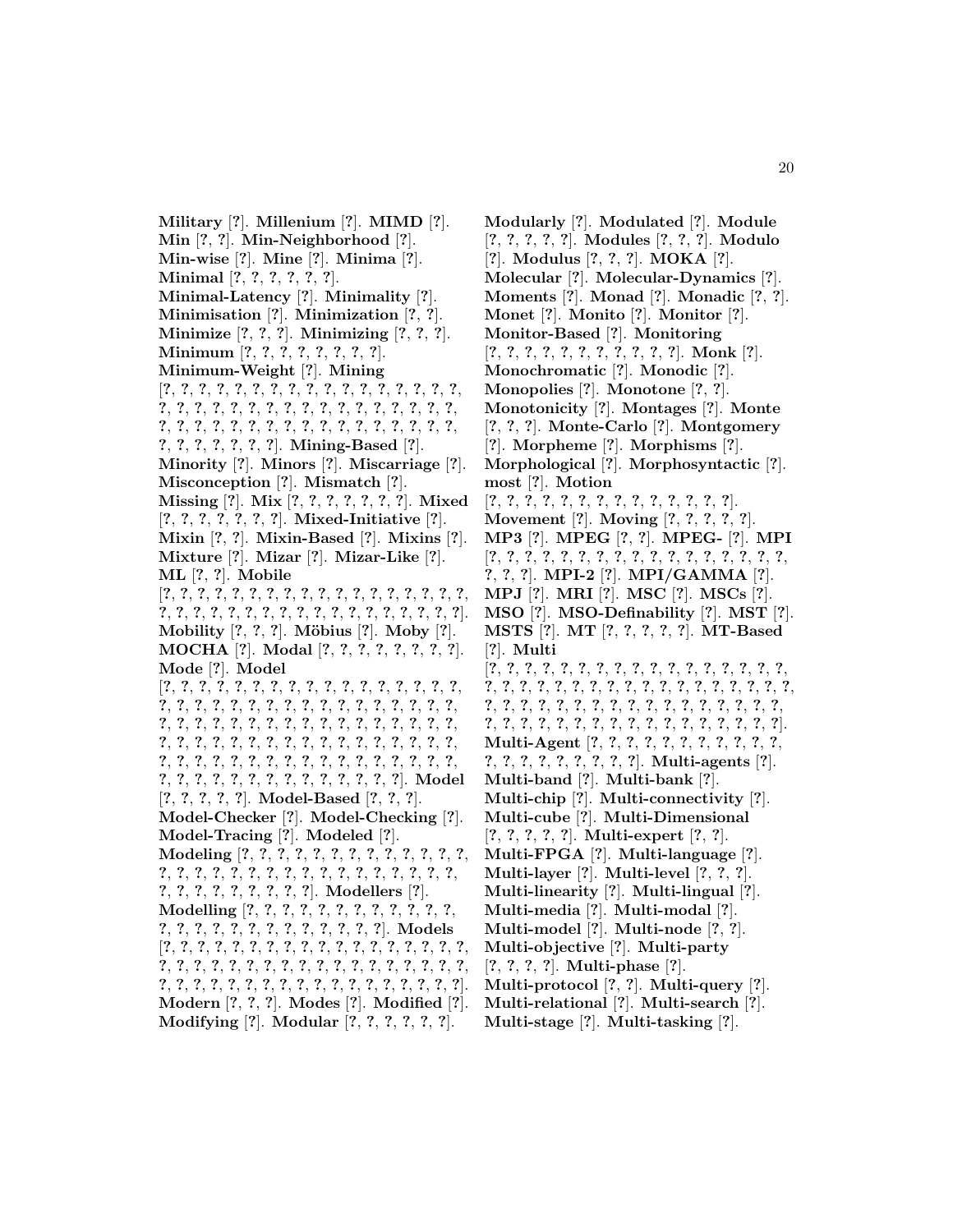**Multi-temporal** [**?**]. **Multi-threaded** [**?**, **?**]. **Multi-tier** [**?**]. **Multi-user** [**?**]. **Multi-valued** [**?**]. **Multi-way** [**?**]. **Multiagent** [**?**]. **Multicast** [**?**, **?**, **?**, **?**, **?**, **?**, **?**]. **Multicast-Server** [**?**]. **Multiclass** [**?**]. **Multiclassifier** [**?**]. **MultiCluster** [**?**]. **Multicomputers** [**?**, **?**]. **Multidatabase** [**?**]. **Multidimensional** [**?**, **?**]. **Multidisciplinary** [**?**]. **Multifaceted** [**?**]. **Multigrain** [**?**]. **Multigrid** [**?**]. **Multihop** [**?**, **?**, **?**, **?**]. **Multilevel** [**?**, **?**, **?**, **?**]. **Multilevel-Local** [**?**]. **Multilingual** [**?**, **?**]. **Multimedia** [**?**, **?**, **?**, **?**, **?**, **?**, **?**, **?**, **?**, **?**, **?**, **?**, **?**, **?**, **?**, **?**, **?**, **?**, **?**, **?**, **?**, **?**, **?**, **?**]. **Multiobjective** [**?**]. **Multiparametric** [**?**]. **Multipartitioning** [**?**]. **Multiparty** [**?**, **?**]. **Multiple** [**?**, **?**, **?**, **?**, **?**, **?**, **?**, **?**, **?**, **?**, **?**, **?**, **?**, **?**, **?**, **?**, **?**, **?**, **?**, **?**, **?**, **?**, **?**, **?**, **?**, **?**, **?**, **?**, **?**, **?**, **?**]. **Multiple-Conclusioned** [**?**]. **Multiple-Flow** [**?**]. **Multiple-Image** [**?**]. **Multiple-Level** [**?**, **?**]. **Multiple-Valued** [**?**]. **Multiples** [**?**]. **Multiplication** [**?**, **?**, **?**, **?**]. **Multiplicity** [**?**]. **Multipoint** [**?**]. **Multiprocessor** [**?**, **?**, **?**, **?**, **?**, **?**]. **Multiprocessors** [**?**, **?**, **?**, **?**]. **Multiquery** [**?**]. **MultiRepresentation** [**?**]. **Multiscale** [**?**]. **Multisource** [**?**]. **Multisplitting** [**?**]. **Multistage** [**?**]. **Multithreaded** [**?**, **?**, **?**, **?**, **?**]. **Multithreading** [**?**]. **Multiuser** [**?**]. **Multivariate** [**?**, **?**, **?**]. **Municipality** [**?**]. **Museum** [**?**]. **Music** [**?**, **?**]. **Musical** [**?**, **?**, **?**, **?**]. **Musics** [**?**]. **Mutable** [**?**]. **MuTACLP** [**?**]. **Mutual** [**?**, **?**, **?**, **?**, **?**, **?**, **?**]. **Mutually** [**?**, **?**]. **My** [**?**]. **Myrinet** [**?**, **?**].

**N** [**?**]. **Naive** [**?**, **?**]. **NAL** [**?**]. **Name** [**?**]. **Name-Passing** [**?**]. **Named** [**?**]. **Names** [**?**, **?**]. **Naming** [**?**, **?**]. **NANOS** [**?**]. **Nanothreads** [**?**]. **Narrative** [**?**, **?**, **?**]. **Narrow** [**?**]. **Nasal** [**?**]. **Native** [**?**]. **Natural** [**?**, **?**, **?**, **?**, **?**, **?**, **?**]. **Nature** [**?**]. **NAUTILUS** [**?**]. **Navigating** [**?**, **?**, **?**, **?**].

**Navigation** [**?**, **?**, **?**, **?**, **?**, **?**, **?**, **?**, **?**, **?**, **?**]. **Navigation-Driven** [**?**]. **Navigational** [**?**, **?**]. **NCR** [**?**]. **NCSTRL** [**?**]. **NCSTRL/Dienst** [**?**]. **Near** [**?**, **?**]. **Near-Linear** [**?**]. **Near-Optimal** [**?**]. **Nearest** [**?**, **?**, **?**]. **Nearest-Neighbor** [**?**]. **Necessary** [**?**]. **Necklaces** [**?**]. **Need** [**?**, **?**, **?**]. **Needed** [**?**, **?**]. **Needs** [**?**, **?**]. **Negation** [**?**, **?**, **?**]. **Negative** [**?**]. **Negotiation** [**?**, **?**, **?**, **?**]. **Neighbor** [**?**, **?**, **?**]. **Neighborhood** [**?**, **?**, **?**]. **Neighbourhoods** [**?**]. **Nested** [**?**, **?**, **?**, **?**, **?**, **?**, **?**, **?**, **?**, **?**]. **Net** [**?**, **?**, **?**, **?**, **?**, **?**]. **Nets** [**?**, **?**, **?**, **?**, **?**, **?**, **?**, **?**, **?**, **?**, **?**, **?**, **?**, **?**, **?**, **?**, **?**, **?**, **?**, **?**, **?**, **?**, **?**, **?**, **?**, **?**, **?**, **?**, **?**, **?**, **?**]. **Network** [**?**, **?**, **?**, **?**, **?**, **?**, **?**, **?**, **?**, **?**, **?**, **?**, **?**, **?**, **?**, **?**, **?**, **?**, **?**, **?**, **?**, **?**, **?**, **?**, **?**, **?**, **?**, **?**, **?**, **?**, **?**, **?**]. **Networked** [**?**, **?**]. **Networking** [**?**, **?**]. **Networks** [**?**, **?**, **?**, **?**, **?**, **?**, **?**, **?**, **?**, **?**, **?**, **?**, **?**, **?**, **?**, **?**, **?**, **?**, **?**, **?**, **?**, **?**, **?**, **?**, **?**, **?**, **?**, **?**, **?**, **?**, **?**, **?**, **?**, **?**, **?**, **?**, **?**, **?**, **?**, **?**, **?**, **?**, **?**, **?**, **?**, **?**, **?**, **?**, **?**, **?**, **?**, **?**, **?**, **?**, **?**, **?**, **?**, **?**, **?**, **?**, **?**, **?**, **?**, **?**, **?**, **?**]. **Neural** [**?**, **?**, **?**, **?**, **?**, **?**, **?**, **?**, **?**, **?**, **?**, **?**, **?**, **?**, **?**]. **Neuro** [**?**]. **Neuro-Fuzzy** [**?**]. **Neurocomputing** [**?**]. **Neurons** [**?**]. **Neutron** [**?**]. **News** [**?**, **?**, **?**, **?**, **?**, **?**, **?**, **?**, **?**, **?**]. **Newspaper** [**?**, **?**]. **Newspapers** [**?**]. **newsWORKS****c** [**?**]. **Next** [**?**, **?**, **?**, **?**, **?**, **?**]. **NICE** [**?**]. **NKOS** [**?**]. **NL** [**?**]. **NL-Processor** [**?**]. **NLP** [**?**, **?**]. **NNF** [**?**]. **Node** [**?**, **?**, **?**]. **Node-to-Set** [**?**]. **Nodes** [**?**, **?**]. **Noise** [**?**]. **Noisy** [**?**, **?**, **?**]. **Nomadic** [**?**]. **nominal** [**?**]. **Non** [**?**, **?**, **?**, **?**, **?**, **?**, **?**, **?**, **?**, **?**, **?**, **?**, **?**, **?**, **?**, **?**, **?**, **?**, **?**, **?**, **?**, **?**, **?**, **?**, **?**, **?**, **?**, **?**, **?**, **?**, **?**, **?**, **?**, **?**]. **Non-binary** [**?**]. **Non-clausal** [**?**, **?**]. **Non-committing** [**?**]. **Non-context** [**?**]. **Non-darwinian** [**?**]. **Non-equi** [**?**]. **Non-functional** [**?**, **?**]. **Non-homogeneous** [**?**]. **Non-Horn** [**?**, **?**]. **Non-indexed** [**?**].

**Non-interactive** [**?**, **?**]. **Non-invasive** [**?**].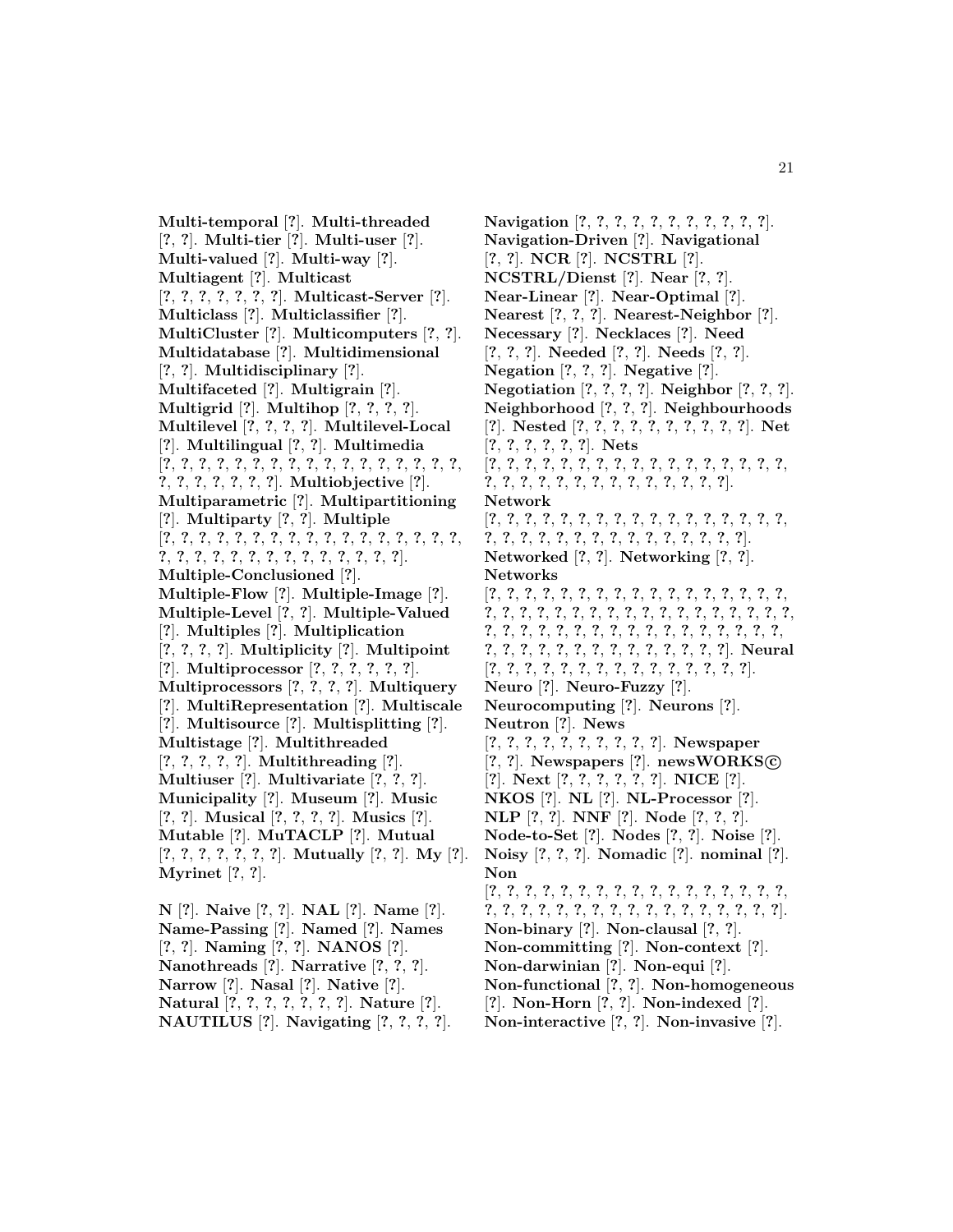**Non-invasively** [**?**]. **Non-malleable** [**?**]. **Non-Memory-Based** [**?**]. **Non-nominal** [**?**]. **Non-normal** [**?**]. **Non-normalised** [**?**]. **Non-planar** [**?**]. **Non-redundant** [**?**]. **Non-repudiation** [**?**]. **Non-sequential** [**?**]. **Non-standard** [**?**]. **Non-trivial** [**?**, **?**]. **Non-trusted** [**?**]. **Non-uniform** [**?**]. **Nonces** [**?**]. **Noncontextual** [**?**]. **Nondeterminism** [**?**, **?**, **?**, **?**]. **Nondeterministic** [**?**]. **Nonhierarchical** [**?**]. **Nonlexical** [**?**]. **Nonlinear** [**?**, **?**, **?**, **?**, **?**, **?**, **?**]. **Nonlinearity** [**?**, **?**, **?**, **?**]. **Nonmonotonic** [**?**]. **Nonparametric** [**?**, **?**]. **Nontrivial** [**?**]. **Norm** [**?**]. **Normal** [**?**, **?**, **?**, **?**]. **Normalisation** [**?**, **?**]. **normalised** [**?**]. **Normalization** [**?**]. **North** [**?**]. **North-Central** [**?**]. **Nosocomial** [**?**]. **Notation** [**?**]. **Note** [**?**, **?**, **?**, **?**, **?**]. **Notes** [**?**]. **Nothing** [**?**, **?**]. **Notification** [**?**, **?**]. **Notion** [**?**]. **Notions** [**?**, **?**]. **Noun** [**?**]. **Nouns** [**?**]. **Novel** [**?**, **?**, **?**]. **Novice** [**?**]. **NOWs** [**?**]. **NP** [**?**, **?**, **?**, **?**, **?**, **?**, **?**, **?**]. **NP-Hard** [**?**, **?**, **?**]. **NP-Hardness** [**?**]. **NP-Partitions** [**?**]. **NT** [**?**, **?**, **?**, **?**]. **NT/2000** [**?**]. **NTRU** [**?**]. **Nuanced** [**?**]. **Nuclear** [**?**]. **Number** [**?**, **?**, **?**, **?**, **?**, **?**, **?**, **?**, **?**, **?**, **?**, **?**]. **Numbers** [**?**, **?**, **?**]. **Numeric** [**?**]. **Numerical** [**?**, **?**]. **NURBS** [**?**]. **Nutshell** [**?**]. **O** [**?**, **?**, **?**, **?**, **?**]. **O-Efficient** [**?**]. **O-Space** [**?**]. **OBDD** [**?**]. **OBDDs** [**?**]. **Obeying** [**?**]. **Obfuscation** [**?**]. **OBJ** [**?**]. **Object** [**?**, **?**, **?**, **?**, **?**, **?**, **?**, **?**, **?**, **?**, **?**, **?**, **?**, **?**, **?**, **?**, **?**, **?**, **?**, **?**, **?**, **?**, **?**, **?**, **?**, **?**, **?**, **?**, **?**, **?**, **?**, **?**, **?**, **?**, **?**]. **Object-Based** [**?**, **?**]. **Object-Layout** [**?**]. **Object-Orientation** [**?**]. **Object-Oriented**

[**?**, **?**, **?**, **?**, **?**, **?**, **?**, **?**, **?**, **?**, **?**, **?**]. **Object-Process** [**?**]. **Object-Z** [**?**, **?**, **?**]. **Objective** [**?**, **?**, **?**]. **Objectives** [**?**].

- **Objects** [**?**, **?**, **?**, **?**, **?**, **?**, **?**, **?**, **?**, **?**, **?**, **?**, **?**,
- **?**, **?**, **?**, **?**, **?**, **?**, **?**]. **Obligation** [**?**, **?**].
- **Obligation-Driven** [**?**]. **Oblique** [**?**].

**Oblivious** [**?**, **?**]. **Obnoxious** [**?**]. **Obscene**

[**?**]. **Observation** [**?**, **?**]. **Observational** [**?**, **?**, **?**]. **Obstacles** [**?**, **?**]. **OCC1N** [**?**]. **Occupancy** [**?**]. **OCL** [**?**]. **OCM** [**?**]. **OCM-Based** [**?**]. **ODP** [**?**]. **Off** [**?**, **?**, **?**]. **Off-Line** [**?**, **?**, **?**]. **Offs** [**?**]. **OHP** [**?**, **?**]. **OHS6** [**?**]. **OI** [**?**]. **OI-Implication** [**?**]. **OIL** [**?**]. **OLAP** [**?**, **?**]. **OMG** [**?**]. **OMG-MASIF** [**?**]. **OMINATING** [**?**]. **Omni** [**?**]. **OMNIS** [**?**]. **OMNIS/2** [**?**]. **Omniscience** [**?**]. **On-Chip** [**?**]. **On-Demand** [**?**]. **On-Line** [**?**, **?**, **?**, **?**, **?**, **?**, **?**, **?**, **?**]. **On-Line/Off-Line** [**?**]. **On-the-Fly** [**?**]. **One** [**?**, **?**, **?**, **?**, **?**, **?**, **?**, **?**, **?**, **?**, **?**, **?**, **?**, **?**, **?**, **?**]. **One-Counter** [**?**, **?**, **?**]. **One-Round** [**?**, **?**]. **One-Way** [**?**, **?**, **?**, **?**, **?**]. **Ones** [**?**]. **Online** [**?**, **?**, **?**, **?**, **?**, **?**, **?**, **?**, **?**, **?**, **?**, **?**, **?**, **?**, **?**, **?**, **?**, **?**]. **Online-TSP** [**?**]. **Only** [**?**, **?**, **?**]. **Ontological** [**?**]. **Ontologies** [**?**, **?**, **?**]. **Ontology** [**?**, **?**, **?**, **?**, **?**, **?**, **?**, **?**, **?**, **?**, **?**]. **OOD** [**?**]. **Open** [**?**, **?**, **?**, **?**, **?**, **?**, **?**, **?**, **?**, **?**, **?**, **?**, **?**, **?**, **?**, **?**]. **Open-Channel** [**?**]. **Open-Ended** [**?**]. **OPENflow** [**?**]. **OpenJIT** [**?**]. **OpenMP** [**?**, **?**, **?**, **?**, **?**, **?**, **?**, **?**, **?**, **?**, **?**, **?**]. **operability** [**?**]. **Operating** [**?**, **?**]. **Operational** [**?**, **?**]. **Operations** [**?**, **?**, **?**, **?**, **?**, **?**]. **Operator** [**?**, **?**, **?**]. **Operators** [**?**, **?**, **?**, **?**, **?**, **?**, **?**]. **Opinion** [**?**]. **Optical** [**?**, **?**, **?**, **?**, **?**, **?**, **?**, **?**]. **Optics** [**?**, **?**]. **Optimal** [**?**, **?**, **?**, **?**, **?**, **?**, **?**, **?**, **?**, **?**, **?**, **?**, **?**, **?**, **?**, **?**, **?**, **?**, **?**, **?**, **?**, **?**, **?**, **?**, **?**, **?**, **?**, **?**, **?**, **?**, **?**, **?**, **?**, **?**, **?**]. **Optimisation** [**?**]. **Optimistic** [**?**, **?**, **?**, **?**]. **Optimization** [**?**, **?**, **?**, **?**, **?**, **?**, **?**, **?**, **?**, **?**, **?**, **?**, **?**, **?**, **?**, **?**, **?**, **?**, **?**, **?**, **?**, **?**, **?**, **?**]. **Optimizations** [**?**, **?**, **?**, **?**]. **Optimized** [**?**]. **Optimizer** [**?**]. **Optimizing** [**?**, **?**, **?**, **?**, **?**, **?**]. **Options** [**?**]. **Optoelectronic** [**?**, **?**, **?**, **?**]. **Optoelectronic-VLSI** [**?**]. **Oracles** [**?**, **?**]. **Oral** [**?**]. **Order** [**?**, **?**, **?**, **?**, **?**, **?**, **?**, **?**, **?**, **?**, **?**, **?**, **?**, **?**, **?**, **?**, **?**, **?**, **?**, **?**, **?**, **?**, **?**, **?**, **?**, **?**, **?**, **?**]. **Ordered** [**?**, **?**, **?**, **?**]. **Ordering** [**?**, **?**, **?**]. **Orderings** [**?**]. **Orders** [**?**]. **Ordinal** [**?**, **?**, **?**]. **Ordinary** [**?**]. **Organisation** [**?**].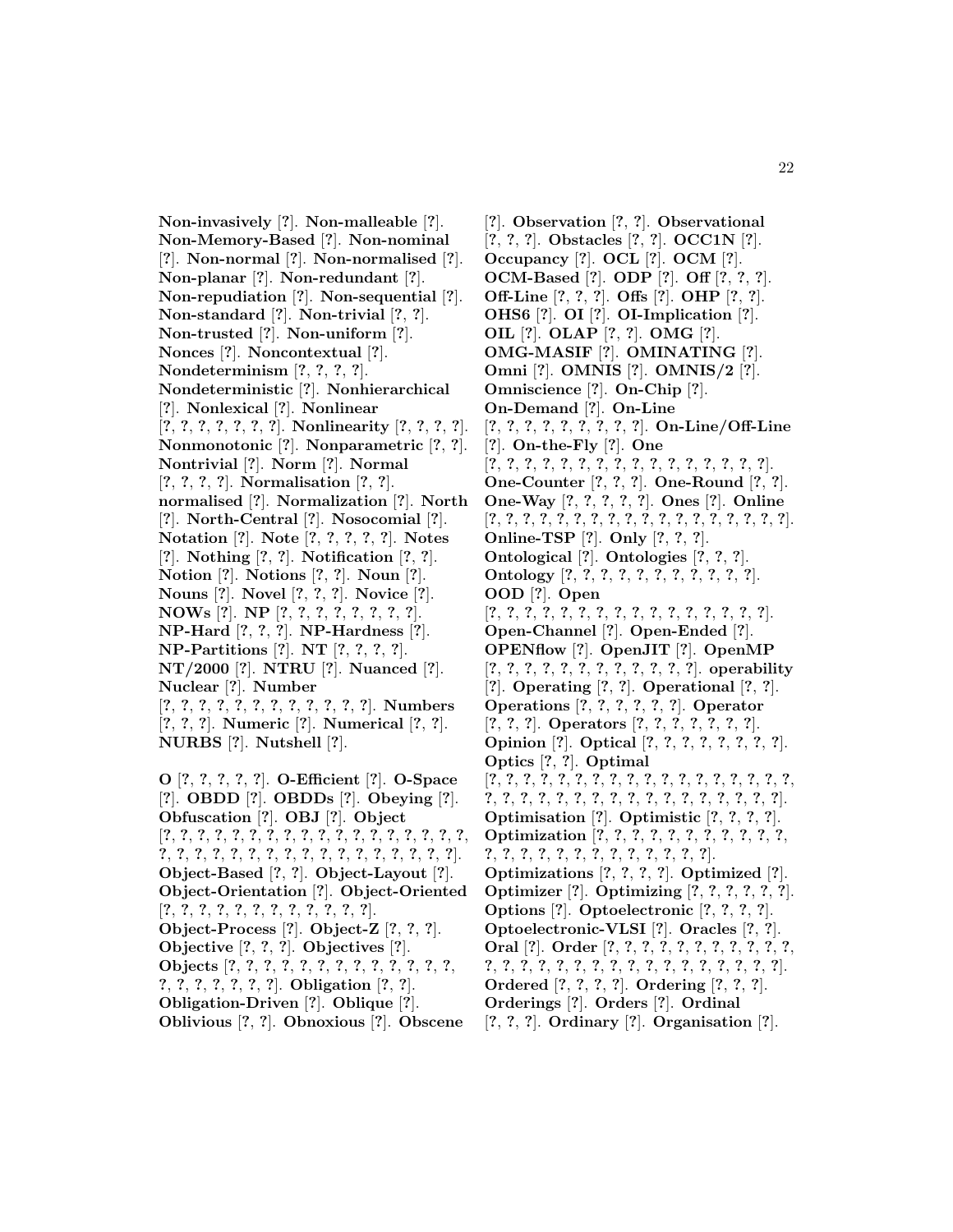**Organise** [**?**]. **Organisms** [**?**]. **Organization** [**?**, **?**, **?**, **?**]. **Organizational** [**?**]. **Organizations** [**?**]. **Organize** [**?**]. **Organized** [**?**]. **Organizing** [**?**, **?**, **?**, **?**, **?**]. **Orgel** [**?**]. **Orientation** [**?**]. **Orientations** [**?**]. **Oriented** [**?**, **?**, **?**, **?**, **?**, **?**, **?**, **?**, **?**, **?**, **?**, **?**, **?**, **?**, **?**, **?**, **?**, **?**, **?**, **?**, **?**, **?**, **?**, **?**, **?**, **?**, **?**, **?**, **?**]. **Orienting** [**?**]. **Orthogonal** [**?**, **?**, **?**, **?**, **?**, **?**]. **Orthography** [**?**]. **OSCAR** [**?**]. **Other** [**?**, **?**, **?**, **?**, **?**, **?**, **?**, **?**, **?**, **?**, **?**]. **Oulu** [**?**]. **Out-Degree** [**?**]. **Out-of-Core** [**?**]. **Outlines** [**?**]. **Output** [**?**, **?**]. **Output-Capabilities** [**?**]. **Overdefined** [**?**]. **Overlap** [**?**]. **Overlapped** [**?**]. **Overlapping** [**?**]. **Overloading** [**?**]. **Overview** [**?**, **?**, **?**, **?**, **?**, **?**]. **Oxygen** [**?**]. **Ozone** [**?**].

**P** [**?**, **?**, **?**, **?**, **?**, **?**, **?**]. **P-Complete** [**?**]. **P-Optimal** [**?**]. **P/T** [**?**, **?**]. **P/T-Nets** [**?**, **?**]. **PA** [**?**]. **PA-Processes** [**?**]. **PAC** [**?**]. **Pacific** [**?**]. **Pack** [**?**]. **Packet** [**?**, **?**]. **Packing** [**?**, **?**, **?**, **?**, **?**, **?**, **?**, **?**]. **Packs** [**?**]. **Padding** [**?**]. **Page** [**?**, **?**, **?**, **?**]. **Page-Based** [**?**]. **Pages** [**?**]. **Paging** [**?**]. **PAHO** [**?**]. **Pairing** [**?**, **?**]. **Pairs** [**?**, **?**, **?**, **?**]. **Pairwise** [**?**]. **Palettes** [**?**]. **Panel** [**?**]. **Paradigm** [**?**, **?**, **?**]. **Paradigm-Specific** [**?**]. **Paradigms** [**?**, **?**, **?**]. **Parallax** [**?**]. **Parallel** [**?**, **?**, **?**, **?**, **?**, **?**, **?**, **?**, **?**, **?**, **?**, **?**, **?**, **?**, **?**, **?**, **?**, **?**, **?**, **?**, **?**, **?**, **?**, **?**, **?**, **?**, **?**, **?**, **?**, **?**, **?**, **?**, **?**, **?**, **?**, **?**, **?**, **?**, **?**, **?**, **?**, **?**, **?**, **?**, **?**, **?**, **?**, **?**, **?**, **?**, **?**, **?**, **?**, **?**, **?**, **?**, **?**, **?**, **?**, **?**, **?**, **?**, **?**, **?**, **?**, **?**, **?**, **?**, **?**, **?**, **?**, **?**, **?**, **?**, **?**, **?**, **?**, **?**, **?**, **?**, **?**, **?**, **?**, **?**, **?**, **?**, **?**, **?**, **?**, **?**, **?**, **?**, **?**, **?**, **?**, **?**, **?**]. **Parallel-Matching** [**?**]. **Parallelisation** [**?**]. **Parallelism** [**?**, **?**, **?**, **?**, **?**, **?**, **?**, **?**, **?**]. **Parallelizability** [**?**]. **Parallelization** [**?**, **?**, **?**, **?**, **?**, **?**]. **Parallelizing** [**?**]. **Parameter** [**?**, **?**, **?**, **?**]. **Parameterisation** [**?**]. **Parameterized** [**?**, **?**, **?**]. **Parameters** [**?**, **?**, **?**, **?**]. **Parametric** [**?**, **?**, **?**, **?**, **?**]. **Parity** [**?**, **?**, **?**]. **Parity-Check** [**?**]. **Parser** [**?**, **?**, **?**, **?**, **?**]. **Parsing** [**?**, **?**, **?**, **?**, **?**, **?**, **?**, **?**, **?**, **?**, **?**]. **Part**

[**?**, **?**]. **Partial** [**?**, **?**, **?**, **?**, **?**, **?**, **?**, **?**, **?**, **?**, **?**, **?**, **?**, **?**, **?**, **?**, **?**, **?**]. **Partially** [**?**, **?**, **?**, **?**, **?**, **?**]. **Participants** [**?**]. **Participative** [**?**]. **Particle** [**?**, **?**]. **Particular** [**?**]. **Partition** [**?**, **?**, **?**, **?**, **?**]. **Partition-Aware** [**?**]. **Partitionable** [**?**, **?**]. **Partitioned** [**?**]. **Partitioning** [**?**, **?**, **?**, **?**, **?**, **?**, **?**, **?**, **?**, **?**]. **Partitions** [**?**, **?**, **?**]. **Partners** [**?**]. **Parts** [**?**]. **party** [**?**, **?**, **?**, **?**]. **Pass** [**?**]. **Passing** [**?**, **?**, **?**, **?**, **?**, **?**, **?**, **?**]. **Passive** [**?**]. **Password** [**?**, **?**, **?**]. **Password-Authenticated** [**?**, **?**]. **Past** [**?**, **?**]. **PaStiX** [**?**]. **Patarin** [**?**]. **Path** [**?**, **?**, **?**, **?**, **?**, **?**]. **Paths** [**?**, **?**, **?**, **?**, **?**, **?**, **?**]. **Pathways** [**?**]. **Pathwidth** [**?**]. **Patient** [**?**, **?**, **?**]. **Patients** [**?**, **?**, **?**]. **Pattern** [**?**, **?**, **?**, **?**, **?**, **?**, **?**, **?**, **?**]. **Pattern-Matching** [**?**]. **Patterns** [**?**, **?**, **?**, **?**, **?**, **?**, **?**, **?**, **?**, **?**, **?**, **?**, **?**, **?**, **?**, **?**, **?**, **?**, **?**, **?**, **?**, **?**, **?**, **?**, **?**]. **Paxos** [**?**]. **Payment** [**?**]. **Payments** [**?**]. **PC** [**?**, **?**, **?**, **?**, **?**, **?**]. **PCI** [**?**]. **PDDL** [**?**]. **PDE** [**?**]. **PDES** [**?**]. **PDF** [**?**, **?**]. **PDIVM** [**?**]. **PDRS** [**?**]. **PDT** [**?**]. **Pedagogical** [**?**, **?**]. **Pedestrians** [**?**]. **Peer** [**?**]. **Penalized** [**?**]. **Penetration** [**?**]. **People** [**?**, **?**]. **Perception** [**?**, **?**, **?**, **?**]. **Perception-Based** [**?**]. **Perceptrons** [**?**]. **Perceptual** [**?**]. **PerDiS** [**?**]. **Perfect** [**?**, **?**, **?**, **?**]. **Perfectly** [**?**]. **Perform** [**?**, **?**]. **Performability** [**?**, **?**]. **Performance** [**?**, **?**, **?**, **?**, **?**, **?**, **?**, **?**, **?**, **?**, **?**, **?**, **?**, **?**, **?**, **?**, **?**, **?**, **?**, **?**, **?**, **?**, **?**, **?**, **?**, **?**, **?**, **?**, **?**, **?**, **?**, **?**, **?**, **?**, **?**, **?**, **?**, **?**, **?**, **?**, **?**, **?**, **?**, **?**, **?**, **?**, **?**, **?**, **?**, **?**, **?**, **?**, **?**]. **Performances** [**?**]. **Performing** [**?**, **?**]. **Periodicity** [**?**]. **Permutation** [**?**, **?**, **?**, **?**]. **Permutations** [**?**, **?**, **?**]. **Persistency** [**?**]. **Persistent** [**?**, **?**, **?**, **?**]. **Person** [**?**, **?**]. **Personal** [**?**, **?**, **?**, **?**]. **Personalisation** [**?**, **?**, **?**]. **Personalised** [**?**, **?**]. **Personalization** [**?**, **?**]. **Personalized** [**?**, **?**, **?**, **?**]. **Perspective** [**?**, **?**, **?**]. **Perspectives** [**?**, **?**]. **Pervasive** [**?**]. **Petri** [**?**, **?**, **?**, **?**, **?**, **?**, **?**, **?**, **?**, **?**, **?**, **?**, **?**, **?**, **?**, **?**, **?**,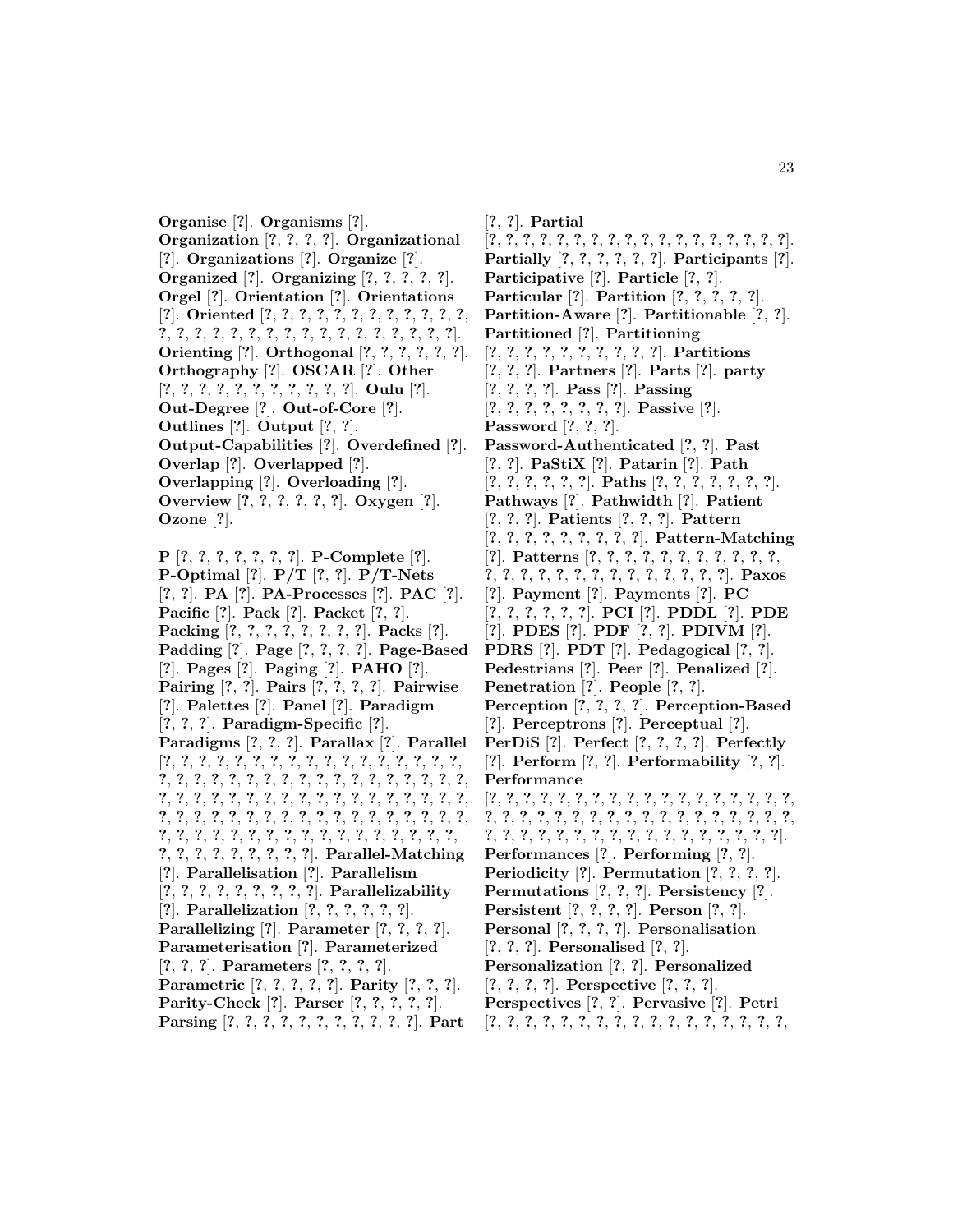**?**, **?**, **?**, **?**, **?**, **?**, **?**]. **Petri-Net-Based** [**?**, **?**]. **Pg** [**?**]. **Pg-Ambiguity** [**?**]. **PH** [**?**]. **Pharmacokinetic** [**?**]. **Pharmacy** [**?**]. **Pharmdis** [**?**]. **Phase** [**?**, **?**, **?**, **?**]. **Phase-Type** [**?**]. **Phenomena** [**?**, **?**]. **Philosophers** [**?**]. **Phone** [**?**, **?**]. **Phonetic** [**?**, **?**]. **Photo** [**?**]. **Photograph** [**?**]. **Photography** [**?**]. **Photon** [**?**]. **Phrase** [**?**, **?**, **?**]. **Phylogenetic** [**?**]. **Physical** [**?**, **?**, **?**, **?**, **?**]. **Physics** [**?**, **?**, **?**, **?**]. **Pi** [**?**]. **Pi-Calculus** [**?**]. **Pictogram** [**?**, **?**]. **Picture** [**?**]. **Piecewise** [**?**]. **Pigeon** [**?**]. **Piggybacked** [**?**]. **PIM** [**?**]. **Pipe** [**?**]. **Pipeline** [**?**]. **Pipelined** [**?**, **?**, **?**]. **Pipelining** [**?**, **?**]. **PIR** [**?**]. **Pitch** [**?**]. **Pixel** [**?**, **?**]. **Pixels** [**?**]. **PJama** [**?**]. **PKCS#1** [**?**]. **Place** [**?**, **?**]. **Placement** [**?**, **?**]. **Placenames** [**?**]. **Placing** [**?**]. **Plaintexts** [**?**, **?**]. **Plan** [**?**, **?**, **?**]. **Planar** [**?**, **?**, **?**, **?**, **?**, **?**, **?**, **?**, **?**, **?**, **?**, **?**, **?**, **?**, **?**, **?**, **?**, **?**, **?**, **?**, **?**]. **Planar-Parallax** [**?**]. **Planarity** [**?**, **?**, **?**]. **Planarity-Preserving** [**?**]. **Planarization** [**?**]. **Plane** [**?**, **?**, **?**, **?**, **?**]. **Planing** [**?**]. **Planner** [**?**, **?**]. **Planning** [**?**, **?**, **?**, **?**, **?**, **?**, **?**, **?**, **?**, **?**, **?**, **?**, **?**, **?**, **?**, **?**, **?**, **?**, **?**, **?**]. **Plans** [**?**]. **Plant** [**?**]. **Plasma** [**?**, **?**]. **Plastic** [**?**]. **Plate** [**?**]. **PLAtestGA** [**?**]. **Platform** [**?**, **?**, **?**, **?**, **?**, **?**, **?**]. **Platforms** [**?**, **?**]. **Play** [**?**]. **Play-In** [**?**]. **Playback** [**?**]. **Player** [**?**]. **Playing** [**?**, **?**]. **Plot** [**?**]. **Plug&Join** [**?**]. **Plugging** [**?**]. **plus** [**?**]. **Point** [**?**, **?**, **?**, **?**, **?**, **?**, **?**, **?**, **?**, **?**, **?**]. **Point-** [**?**]. **Point-Correspondence** [**?**]. **Points** [**?**, **?**, **?**, **?**]. **Pointwise** [**?**]. **Policies** [**?**, **?**]. **Policy** [**?**, **?**, **?**, **?**]. **Policy-Carrying** [**?**]. **Policy-Driven** [**?**]. **Policy-Enforcing** [**?**]. **Polish** [**?**]. **Political** [**?**]. **Politics** [**?**]. **Pollack** [**?**]. **Polyadicity** [**?**]. **Polygon** [**?**, **?**]. **Polygonal** [**?**]. **Polygons** [**?**, **?**, **?**, **?**]. **Polyhedra** [**?**, **?**]. **Polyhedral** [**?**]. **Polymorphic** [**?**, **?**, **?**]. **Polymorphism** [**?**]. **Polynomial** [**?**, **?**, **?**, **?**, **?**, **?**, **?**, **?**, **?**, **?**, **?**, **?**]. **Polynomials** [**?**, **?**]. **Polytopes** [**?**, **?**]. **Polytree** [**?**]. **Polyvariant** [**?**, **?**]. **Pomset**

[**?**]. **Pomset-Equivalent** [**?**]. **Pomsets** [**?**]. **Poor** [**?**]. **Portable** [**?**, **?**]. **Ported** [**?**]. **Portfolio** [**?**]. **POS** [**?**, **?**]. **Posets** [**?**]. **Possible** [**?**, **?**, **?**]. **Post** [**?**, **?**, **?**]. **Post-agglomerations** [**?**]. **Post-Processing** [**?**]. **Post-production** [**?**]. **Potential** [**?**, **?**, **?**, **?**]. **Power** [**?**, **?**, **?**, **?**, **?**, **?**, **?**, **?**, **?**, **?**, **?**, **?**, **?**, **?**, **?**, **?**]. **Power-Aware** [**?**]. **Powerful** [**?**]. **Powers** [**?**, **?**]. **Practical** [**?**, **?**, **?**, **?**, **?**, **?**, **?**, **?**, **?**, **?**, **?**, **?**, **?**, **?**, **?**, **?**]. **Practice** [**?**, **?**, **?**, **?**, **?**, **?**]. **Pragmatic** [**?**, **?**, **?**]. **Prague** [**?**]. **PrairieKNOW** [**?**]. **PRAM** [**?**]. **Pre** [**?**]. **Pre-** [**?**]. **Precedence** [**?**, **?**]. **Precision** [**?**]. **Preconditions** [**?**]. **Predicate** [**?**, **?**, **?**]. **Predicates** [**?**]. **Predicative** [**?**]. **Predictability** [**?**]. **Prediction** [**?**, **?**, **?**, **?**, **?**, **?**, **?**, **?**, **?**, **?**]. **Predictions** [**?**, **?**]. **Predictive** [**?**, **?**, **?**]. **Predictor** [**?**, **?**]. **Predistribution** [**?**]. **Preemption** [**?**]. **Preference** [**?**, **?**, **?**]. **Preference-Based** [**?**]. **Preferences** [**?**, **?**]. **Preferred** [**?**]. **Prefetching** [**?**]. **Prefix** [**?**]. **Prefixes** [**?**]. **Preliminaries** [**?**]. **Preliminary** [**?**, **?**, **?**, **?**]. **Preparing** [**?**]. **Preprocessing** [**?**, **?**]. **Prescribed** [**?**]. **Presence** [**?**, **?**, **?**, **?**, **?**, **?**, **?**]. **Present** [**?**, **?**]. **Presentation** [**?**]. **Presentations** [**?**, **?**]. **Preservation** [**?**, **?**]. **Preserves** [**?**]. **Preserving** [**?**, **?**, **?**, **?**]. **Press** [**?**]. **Pressure** [**?**]. **PRF** [**?**]. **PRFs** [**?**]. **Price** [**?**]. **Pricing** [**?**, **?**, **?**]. **Primitive** [**?**]. **Primitives** [**?**, **?**, **?**, **?**]. **Principal** [**?**, **?**, **?**, **?**]. **Principle** [**?**]. **Principles** [**?**, **?**, **?**, **?**]. **Prior** [**?**]. **Prioritization** [**?**]. **Prioritized** [**?**, **?**]. **Prioritized-Handoff** [**?**]. **Priority** [**?**, **?**]. **Privacy** [**?**, **?**, **?**]. **Private** [**?**, **?**, **?**, **?**]. **Probabilistic** [**?**, **?**, **?**, **?**, **?**, **?**, **?**, **?**, **?**, **?**, **?**, **?**, **?**, **?**, **?**, **?**, **?**, **?**, **?**, **?**, **?**, **?**, **?**, **?**]. **Probabilistically** [**?**]. **Probabilities** [**?**]. **Probability** [**?**, **?**]. **Problem** [**?**, **?**, **?**, **?**, **?**, **?**, **?**, **?**, **?**, **?**, **?**, **?**, **?**, **?**, **?**, **?**, **?**, **?**, **?**, **?**, **?**, **?**, **?**, **?**, **?**, **?**, **?**, **?**, **?**, **?**, **?**, **?**, **?**, **?**, **?**, **?**,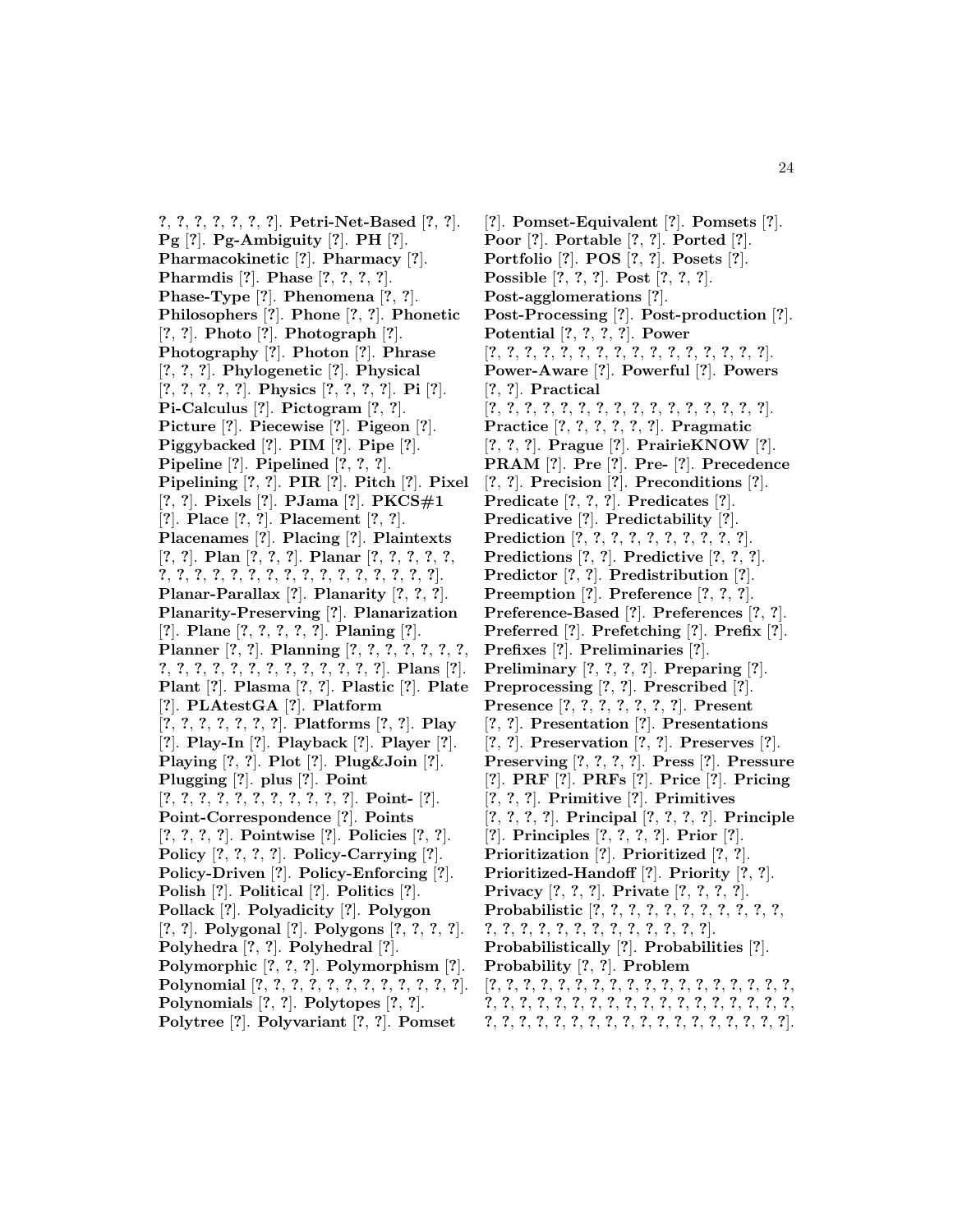**Problem-Seeking** [**?**]. **Problem-Solving** [**?**, **?**]. **Problems**

[**?**, **?**, **?**, **?**, **?**, **?**, **?**, **?**, **?**, **?**, **?**, **?**, **?**, **?**, **?**, **?**, **?**, **?**, **?**, **?**, **?**, **?**, **?**, **?**, **?**, **?**, **?**, **?**, **?**, **?**, **?**, **?**, **?**, **?**, **?**, **?**, **?**, **?**, **?**, **?**, **?**, **?**, **?**, **?**, **?**, **?**, **?**, **?**, **?**, **?**]. **Procedural** [**?**]. **Procedure** [**?**, **?**, **?**, **?**, **?**, **?**]. **Procedures** [**?**, **?**, **?**, **?**]. **Process** [**?**, **?**, **?**, **?**, **?**, **?**, **?**, **?**, **?**, **?**, **?**, **?**, **?**, **?**, **?**, **?**, **?**, **?**, **?**, **?**, **?**, **?**, **?**, **?**, **?**, **?**, **?**, **?**, **?**, **?**, **?**, **?**, **?**, **?**, **?**, **?**, **?**, **?**]. **Process-Management** [**?**]. **Processes** [**?**, **?**, **?**, **?**, **?**, **?**, **?**, **?**, **?**, **?**, **?**, **?**, **?**, **?**, **?**, **?**, **?**, **?**, **?**, **?**, **?**, **?**, **?**]. **Processing** [**?**, **?**, **?**, **?**, **?**, **?**, **?**, **?**, **?**, **?**, **?**, **?**, **?**, **?**, **?**, **?**, **?**, **?**, **?**, **?**, **?**, **?**, **?**, **?**, **?**, **?**, **?**, **?**]. **Processor** [**?**, **?**, **?**, **?**, **?**, **?**, **?**]. **Processor-in-Memory** [**?**]. **Processors** [**?**, **?**]. **Production** [**?**, **?**]. **Production-Quality** [**?**]. **Products** [**?**]. **Professional** [**?**]. **Profiles** [**?**, **?**, **?**, **?**]. **Profiling** [**?**, **?**]. **Profit** [**?**]. **Prognoses** [**?**]. **Program** [**?**, **?**, **?**, **?**, **?**, **?**, **?**, **?**, **?**, **?**, **?**, **?**, **?**, **?**, **?**, **?**, **?**, **?**]. **Program-Checking** [**?**]. **Programming** [**?**, **?**, **?**, **?**, **?**, **?**, **?**, **?**, **?**, **?**, **?**, **?**, **?**, **?**, **?**, **?**, **?**, **?**, **?**, **?**, **?**, **?**, **?**, **?**, **?**, **?**, **?**, **?**, **?**, **?**, **?**, **?**, **?**, **?**, **?**, **?**, **?**, **?**, **?**, **?**, **?**, **?**, **?**, **?**, **?**, **?**, **?**, **?**, **?**, **?**, **?**, **?**, **?**, **?**, **?**, **?**, **?**, **?**, **?**, **?**, **?**, **?**, **?**, **?**]. **Programs** [**?**, **?**, **?**, **?**, **?**, **?**, **?**, **?**, **?**, **?**, **?**, **?**, **?**, **?**, **?**, **?**, **?**, **?**, **?**, **?**, **?**, **?**, **?**, **?**, **?**, **?**, **?**, **?**, **?**, **?**, **?**, **?**, **?**, **?**, **?**, **?**, **?**, **?**, **?**, **?**, **?**, **?**, **?**, **?**, **?**, **?**, **?**]. **Progress** [**?**, **?**, **?**]. **Progressive** [**?**]. **Project** [**?**, **?**, **?**, **?**, **?**, **?**, **?**, **?**, **?**]. **Projection** [**?**, **?**]. **Projections** [**?**]. **Projective** [**?**, **?**]. **Prolog** [**?**, **?**, **?**, **?**, **?**]. **Promises** [**?**]. **Promoting** [**?**]. **Pronominal** [**?**]. **Pronouns** [**?**, **?**]. **Proof** [**?**, **?**, **?**, **?**, **?**, **?**, **?**, **?**, **?**, **?**, **?**, **?**, **?**, **?**, **?**, **?**, **?**]. **Proof-Carrying** [**?**]. **Proof-Outlines** [**?**]. **Proof-Search** [**?**]. **Proofnets** [**?**]. **Proofs** [**?**, **?**, **?**, **?**, **?**, **?**, **?**, **?**, **?**]. **Propagation** [**?**, **?**, **?**, **?**, **?**, **?**]. **Proper** [**?**]. **Properties** [**?**, **?**, **?**, **?**, **?**, **?**, **?**, **?**, **?**, **?**, **?**, **?**, **?**, **?**, **?**, **?**, **?**, **?**, **?**, **?**, **?**, **?**, **?**]. **Proposal** [**?**, **?**, **?**]. **Proposals** [**?**]. **Proposed** [**?**, **?**]. **Propositional** [**?**, **?**, **?**, **?**, **?**]. **Prosodic** [**?**].

**Prosody** [**?**, **?**]. **Prospects** [**?**, **?**, **?**]. **Protecting** [?, ?]. **Protection** [?]. **Protégé** [**?**, **?**]. **Prot´eg´e-2000** [**?**, **?**]. **Protein** [**?**]. **Protocol** [**?**, **?**, **?**, **?**, **?**, **?**, **?**, **?**, **?**, **?**, **?**, **?**, **?**, **?**, **?**, **?**, **?**, **?**, **?**]. **Protocols** [**?**, **?**, **?**, **?**, **?**, **?**, **?**, **?**, **?**, **?**, **?**, **?**, **?**, **?**, **?**, **?**]. **Prototype** [**?**, **?**]. **Prototyping** [**?**]. **Provable** [**?**, **?**]. **Provably** [**?**, **?**, **?**, **?**]. **Prove** [**?**]. **Provenance** [**?**, **?**]. **Provide** [**?**]. **Provided** [**?**]. **Providing** [**?**, **?**]. **Proving** [**?**, **?**, **?**, **?**, **?**, **?**, **?**, **?**]. **Proximity** [**?**, **?**]. **PRPs** [**?**, **?**]. **Pruning** [**?**]. **Pseudo** [**?**, **?**, **?**, **?**, **?**, **?**]. **Pseudo-** [**?**]. **Pseudo-Dimension** [**?**]. **Pseudo-independent** [**?**]. **Pseudo-random** [**?**]. **Pseudo-search** [**?**]. **Pseudonyms** [**?**]. **Pseudorandom** [**?**]. **Pseudorandomness** [**?**, **?**]. **PSPACE** [**?**]. **PSPACE-Complete** [**?**]. **Psychiatric** [**?**]. **Public** [**?**, **?**, **?**, **?**, **?**, **?**, **?**, **?**, **?**, **?**, **?**]. **Public-Key** [**?**, **?**, **?**]. **Publications** [**?**]. **Publish** [**?**, **?**]. **Publish/Subscribe** [**?**, **?**]. **Publishing** [**?**]. **Pulse** [**?**, **?**]. **Pulse-Modulated** [**?**]. **Pure** [**?**, **?**]. **Purging** [**?**]. **Purpose** [**?**, **?**]. **Push** [**?**, **?**]. **Pushdown** [**?**]. **Pushier** [**?**]. **Putnam** [**?**]. **Putting** [**?**]. **PVM** [**?**, **?**, **?**, **?**, **?**, **?**, **?**, **?**, **?**, **?**]. **PVMaple** [**?**]. **PVS** [**?**, **?**].

**QoS** [**?**, **?**, **?**, **?**, **?**]. **QoS-Adaptive** [**?**]. **QoS-Control** [**?**]. **Quadratic** [**?**, **?**, **?**]. **Quadtree** [**?**]. **Qualitative** [**?**, **?**, **?**, **?**, **?**, **?**]. **Quality** [**?**, **?**, **?**, **?**, **?**, **?**, **?**, **?**, **?**, **?**, **?**, **?**, **?**, **?**, **?**]. **Quality-of-Service** [**?**]. **Quantified** [**?**]. **Quantifier** [**?**, **?**, **?**]. **Quantifiers** [**?**, **?**, **?**, **?**]. **Quantifying** [**?**, **?**]. **Quantisation** [**?**]. **Quantitative** [**?**, **?**, **?**, **?**]. **Quantitatively** [**?**]. **Quantization** [**?**]. **Quantum** [**?**, **?**, **?**, **?**, **?**, **?**, **?**, **?**]. **Quasi** [**?**]. **Quasi-upward** [**?**]. **QUEries** [**?**, **?**, **?**, **?**, **?**, **?**, **?**, **?**, **?**, **?**, **?**, **?**, **?**, **?**, **?**]. **Query**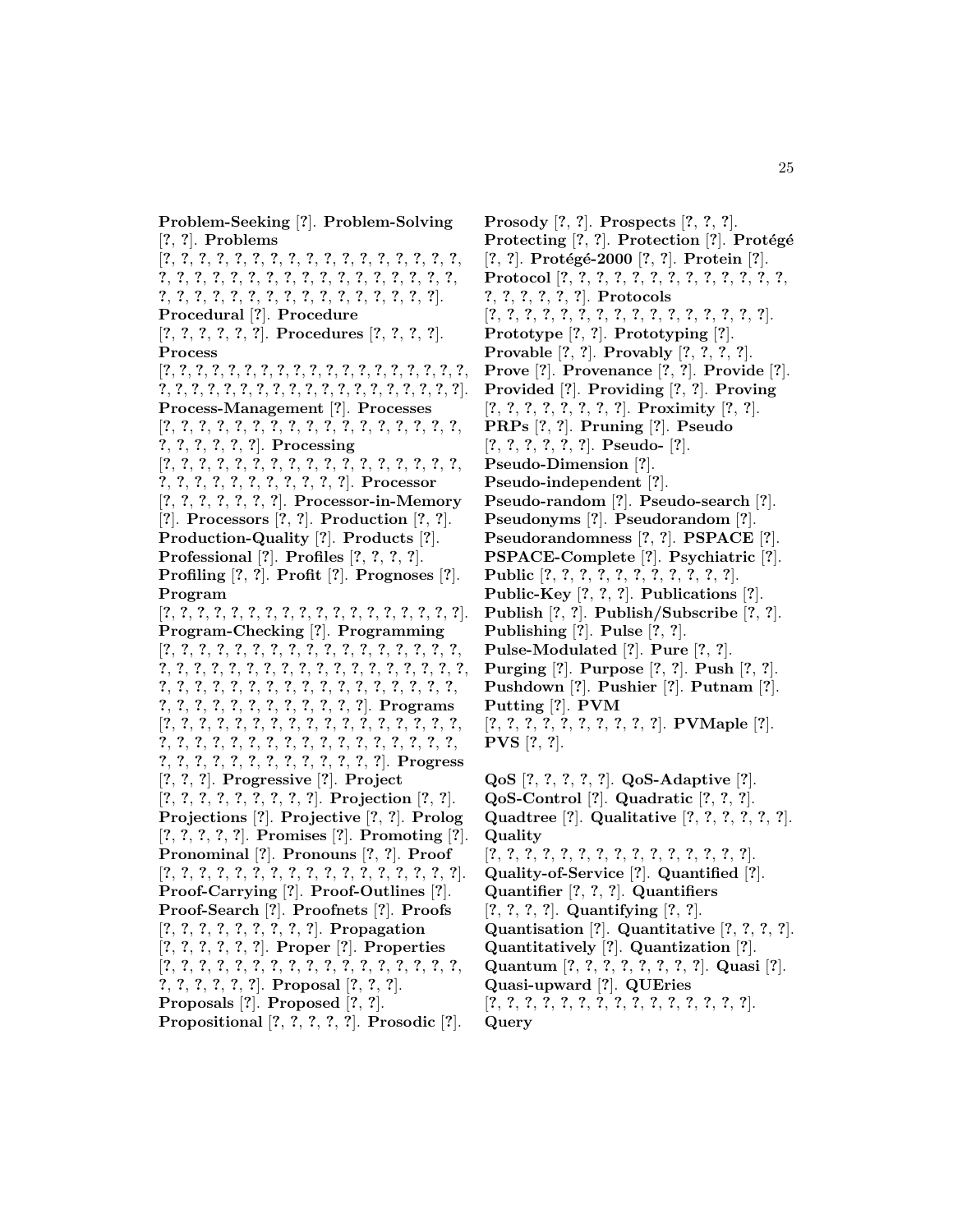[**?**, **?**, **?**, **?**, **?**, **?**, **?**, **?**, **?**, **?**, **?**, **?**, **?**, **?**, **?**, **?**, **?**]. **Querying** [**?**, **?**, **?**, **?**, **?**, **?**, **?**, **?**, **?**]. **Quest** [**?**, **?**]. **Question** [**?**]. **Question-Guided** [**?**]. **Questionnaires** [**?**]. **QuickHeapsort** [**?**].

**R** [**?**]. **RABBIT** [**?**]. **Rabin** [**?**, **?**]. **Races** [**?**]. **Radial** [**?**]. **Radio** [**?**, **?**]. **Radiomobile** [**?**]. **Radix** [**?**]. **RAID** [**?**]. **RAIN** [**?**]. **RAM** [**?**, **?**]. **Ramsey** [**?**]. **Random** [**?**, **?**, **?**, **?**, **?**, **?**, **?**, **?**]. **Randomization** [**?**]. **Randomized** [**?**, **?**, **?**]. **Randomness** [**?**, **?**, **?**, **?**, **?**, **?**, **?**, **?**, **?**, **?**, **?**, **?**]. **Range** [**?**, **?**, **?**, **?**]. **Rank** [**?**]. **Ranking** [**?**, **?**, **?**, **?**]. **Rapid** [**?**]. **Rare** [**?**]. **Raster** [**?**]. **Raster-to-Vector** [**?**]. **Rate** [**?**, **?**]. **Rates** [**?**]. **Rating** [**?**]. **Ratio** [**?**, **?**]. **Rational** [**?**, **?**]. **Ratios** [**?**]. **RAUM** [**?**]. **RAW** [**?**]. **Ray** [**?**]. **Ray-Casting** [**?**]. **Rays** [**?**]. **Raytracing** [**?**]. **RDBMS** [**?**]. **RDRAM** [**?**]. **Re** [**?**, **?**, **?**, **?**]. **Re-configurable** [**?**]. **Re-engineering** [**?**]. **Re-keying** [**?**]. **Re-organization** [**?**]. **Reachability** [**?**, **?**, **?**, **?**]. **Reaching** [**?**]. **Reaction** [**?**]. **Reactive** [**?**, **?**, **?**, **?**, **?**, **?**, **?**, **?**, **?**]. **Read** [**?**, **?**, **?**]. **Read-Only** [**?**]. **Reading** [**?**]. **Ready** [**?**]. **Ready-Simulation** [**?**]. **Real** [**?**, **?**, **?**, **?**, **?**, **?**, **?**, **?**, **?**, **?**, **?**, **?**, **?**, **?**, **?**, **?**, **?**, **?**, **?**, **?**, **?**, **?**, **?**, **?**, **?**, **?**, **?**, **?**, **?**, **?**, **?**, **?**, **?**, **?**, **?**, **?**, **?**, **?**, **?**, **?**, **?**, **?**, **?**, **?**, **?**]. **Real-Time** [**?**, **?**, **?**, **?**, **?**, **?**, **?**, **?**, **?**, **?**, **?**, **?**, **?**, **?**, **?**, **?**, **?**, **?**, **?**, **?**, **?**, **?**, **?**, **?**, **?**, **?**, **?**, **?**]. **Real-Valued** [**?**]. **Real-World** [**?**]. **Realisation** [**?**]. **Realistic** [**?**, **?**]. **Reality** [**?**, **?**]. **Realization** [**?**, **?**, **?**]. **Really** [**?**, **?**, **?**]. **Reals** [**?**]. **REALViZ** [**?**]. **Rearrangeability** [**?**]. **Reason** [**?**]. **Reasonable** [**?**]. **Reasoning** [**?**, **?**, **?**, **?**, **?**, **?**, **?**, **?**, **?**, **?**, **?**, **?**, **?**, **?**, **?**, **?**, **?**]. **Reattempt** [**?**]. **Recasting** [**?**]. **Receipt** [**?**]. **Receipt-Free** [**?**]. **Receiver** [**?**]. **Recency** [**?**]. **Recency-Based** [**?**]. **Recipes** [**?**]. **Recognise** [**?**]. **Recognition** [**?**, **?**, **?**, **?**, **?**, **?**, **?**, **?**, **?**, **?**, **?**, **?**, **?**, **?**, **?**, **?**, **?**, **?**, **?**, **?**, **?**, **?**, **?**, **?**, **?**, **?**, **?**, **?**, **?**, **?**, **?**, **?**]. **Recognition-Based** [**?**]. **Recognizability**

[**?**]. **Recognizable** [**?**]. **Recognized** [**?**]. **Recognizer** [**?**]. **Recognizers** [**?**, **?**]. **Recognizing** [**?**, **?**]. **Recommendation** [**?**]. **Recommendations** [**?**, **?**]. **Reconciled** [**?**]. **Reconciling** [**?**]. **Reconfigurable** [**?**, **?**, **?**, **?**, **?**, **?**, **?**, **?**, **?**, **?**]. **Reconfiguration** [**?**, **?**, **?**]. **Reconfiguring** [**?**]. **Reconstructing** [**?**]. **Reconstruction** [**?**, **?**, **?**, **?**]. **Record** [**?**]. **Recording** [**?**]. **Records** [**?**]. **Recover** [**?**]. **Recovering** [**?**]. **Recovery** [**?**, **?**, **?**, **?**, **?**, **?**, **?**]. **Recruitment** [**?**, **?**]. **Rectangle** [**?**]. **Rectangles** [**?**]. **Rectangular** [**?**, **?**]. **Recurring** [**?**]. **Recursion** [**?**]. **Recursive** [**?**, **?**, **?**, **?**, **?**, **?**, **?**, **?**, **?**]. **Recursivity** [**?**]. **Recycling** [**?**]. **Red** [**?**, **?**, **?**]. **Red-Black** [**?**]. **Red-Blue** [**?**]. **RED-Linux** [**?**]. **Redesign** [**?**]. **Redirection** [**?**]. **Reduce** [**?**]. **Reducibility** [**?**]. **Reducing** [**?**, **?**]. **Reduct** [**?**]. **Reduction** [**?**, **?**, **?**, **?**, **?**, **?**, **?**, **?**, **?**, **?**]. **Reductions** [**?**, **?**, **?**, **?**]. **Redundancy** [**?**, **?**]. **redundant** [**?**]. **REE** [**?**]. **Refactoring** [**?**]. **Reference** [**?**, **?**, **?**, **?**, **?**]. **References** [**?**]. **Referrer** [**?**]. **Referrer-Based** [**?**]. **Refine** [**?**]. **Refinement** [**?**, **?**, **?**, **?**, **?**, **?**, **?**, **?**, **?**, **?**, **?**, **?**, **?**, **?**, **?**, **?**, **?**, **?**, **?**]. **Refinements** [**?**]. **Refining** [**?**]. **Reflecting** [**?**]. **Reflection** [**?**, **?**, **?**]. **Reflective** [**?**, **?**, **?**]. **Reflexivity** [**?**]. **Reform** [**?**]. **Reformulate** [**?**]. **Reformulating** [**?**, **?**]. **Reformulation** [**?**, **?**]. **Reformulations** [**?**, **?**]. **Regard** [**?**]. **Regenerative** [**?**]. **Region** [**?**, **?**]. **Region-Based** [**?**]. **Regional** [**?**]. **Regions** [**?**]. **Register** [**?**, **?**]. **Register-Transfer** [**?**]. **Registration** [**?**, **?**]. **Regression** [**?**, **?**, **?**, **?**, **?**, **?**]. **Regular** [**?**, **?**, **?**, **?**, **?**, **?**, **?**, **?**]. **Regularity** [**?**, **?**, **?**]. **Regulated** [**?**]. **Reification** [**?**]. **Reinforcement** [**?**, **?**, **?**, **?**, **?**, **?**]. **Reiter** [**?**]. **Reject** [**?**]. **Rejections** [**?**]. **Related** [**?**, **?**, **?**, **?**, **?**, **?**, **?**]. **Relation** [**?**, **?**, **?**, **?**]. **Relational**

[**?**, **?**, **?**, **?**, **?**, **?**, **?**, **?**, **?**, **?**, **?**, **?**, **?**, **?**, **?**, **?**].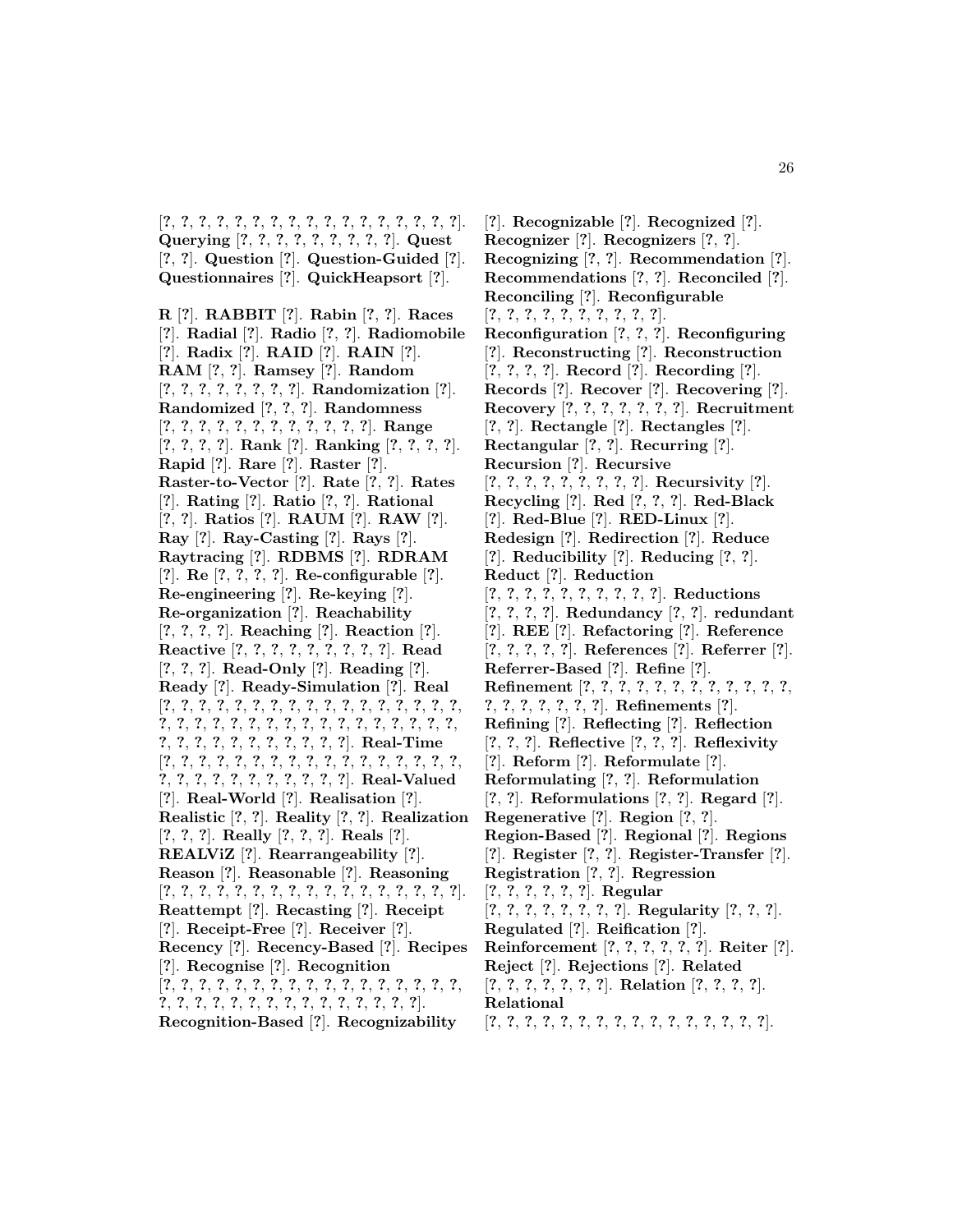## **Relations**

[**?**, **?**, **?**, **?**, **?**, **?**, **?**, **?**, **?**, **?**, **?**, **?**, **?**, **?**, **?**, **?**]. **Relationship** [**?**, **?**, **?**, **?**]. **Relationships** [**?**, **?**, **?**, **?**, **?**]. **Relative** [**?**, **?**, **?**, **?**, **?**, **?**]. **Relaxed** [**?**]. **Relevance** [**?**, **?**]. **Relevant** [**?**]. **Reliability** [**?**]. **Reliable** [**?**, **?**, **?**, **?**, **?**, **?**, **?**, **?**, **?**, **?**, **?**]. **Remaindering** [**?**]. **Remote** [**?**, **?**, **?**]. **Removing** [**?**, **?**]. **Renaissance** [**?**]. **Renaming** [**?**]. **Renardus** [**?**]. **Rendering** [**?**, **?**]. **Reorienting** [**?**]. **Repairing** [**?**, **?**]. **Repairmen** [**?**]. **Replacement** [**?**, **?**, **?**]. **Replica** [**?**]. **Replicated** [**?**]. **Replication** [**?**, **?**, **?**, **?**, **?**]. **Report** [**?**, **?**, **?**, **?**, **?**, **?**]. **Reporting** [**?**]. **Repositioning** [**?**]. **Repositories** [**?**, **?**, **?**]. **Repository** [**?**, **?**]. **Represent** [**?**]. **Representation** [**?**, **?**, **?**, **?**, **?**, **?**, **?**, **?**, **?**, **?**, **?**, **?**, **?**, **?**, **?**, **?**, **?**, **?**, **?**, **?**, **?**, **?**, **?**, **?**, **?**, **?**]. **Representations** [**?**, **?**, **?**, **?**, **?**, **?**, **?**, **?**, **?**]. **Representative** [**?**, **?**, **?**]. **Representing** [**?**, **?**, **?**, **?**, **?**]. **repudiation** [**?**]. **Request** [**?**]. **Request-Prediction** [**?**]. **Requests** [**?**]. **Requirements** [**?**, **?**, **?**, **?**, **?**, **?**, **?**]. **Research** [**?**, **?**, **?**, **?**, **?**, **?**, **?**, **?**, **?**, **?**]. **Researchers** [**?**, **?**]. **Researching** [**?**]. **Reservation** [**?**, **?**]. **Reset** [**?**]. **Residents** [**?**]. **Residuated** [**?**]. **Resilience** [**?**]. **Resilient** [**?**, **?**, **?**]. **Resistant** [**?**, **?**]. **Resolution** [**?**, **?**, **?**, **?**, **?**, **?**, **?**, **?**, **?**, **?**, **?**]. **Resolution-Based** [**?**]. **Resolving** [**?**]. **Resonance** [**?**]. **Resource** [**?**, **?**, **?**, **?**, **?**, **?**, **?**, **?**, **?**]. **Resources** [**?**, **?**, **?**, **?**, **?**, **?**, **?**, **?**]. **Respect** [**?**, **?**]. **Respecting** [**?**]. **Respiratory** [**?**]. **Response** [**?**, **?**]. **Responsive** [**?**, **?**, **?**]. **Restoration** [**?**]. **Restricted** [**?**, **?**, **?**, **?**]. **Restriction** [**?**]. **Restrictions** [**?**, **?**]. **Result** [**?**, **?**]. **Results** [**?**, **?**, **?**, **?**, **?**, **?**, **?**, **?**, **?**, **?**, **?**, **?**, **?**, **?**]. **Retrenchment** [**?**]. **Retrieval** [**?**, **?**, **?**, **?**, **?**, **?**, **?**, **?**, **?**, **?**, **?**, **?**, **?**, **?**, **?**, **?**, **?**, **?**, **?**, **?**, **?**, **?**, **?**, **?**, **?**, **?**, **?**, **?**, **?**, **?**, **?**, **?**, **?**, **?**]. **Retrieve** [**?**]. **Reusable** [**?**]. **Reuse**

[**?**, **?**, **?**, **?**]. **Reuse-Oriented** [**?**]. **Reusing** [**?**, **?**, **?**]. **Reversal** [**?**]. **Reversible** [**?**]. **Review** [**?**, **?**]. **Reviews** [**?**]. **Revised** [**?**, **?**]. **Revision** [**?**, **?**]. **Revisiting** [**?**, **?**, **?**]. **Revolution** [**?**]. **Revolutionary** [**?**]. **Revolutions** [**?**]. **Rewrite** [**?**, **?**]. **Rewriting** [**?**, **?**, **?**, **?**, **?**, **?**]. **Reynolds** [**?**]. **Rhythm** [**?**]. **Ricart** [**?**]. **Ricart-Agrawala** [**?**]. **Richardson** [**?**]. **Ride** [**?**, **?**]. **Right** [**?**, **?**]. **Rigid** [**?**]. **Rigidity** [**?**]. **Rigoristic** [**?**]. **Rigorous** [**?**]. **Rim** [**?**]. **Rings** [**?**]. **Ripple** [**?**, **?**]. **Ripple-Down** [**?**]. **RISC** [**?**]. **Risk** [**?**, **?**]. **Risk-Averse** [**?**]. **RM-ODP** [**?**]. **RNA** [**?**]. **Roadmap** [**?**, **?**]. **Roaming** [**?**]. **Robot** [**?**, **?**, **?**, **?**, **?**]. **Robots** [**?**, **?**]. **Robust** [**?**, **?**, **?**, **?**, **?**, **?**, **?**, **?**, **?**, **?**]. **Robustness** [**?**, **?**, **?**]. **Role** [**?**, **?**, **?**, **?**, **?**]. **ROM** [**?**]. **Rooted** [**?**]. **Roots** [**?**]. **Rosser** [**?**]. **Rotatable** [**?**]. **Rotating** [**?**]. **Rotational** [**?**]. **Rotator** [**?**]. **Rough** [**?**, **?**, **?**]. **Round** [**?**, **?**, **?**, **?**, **?**, **?**, **?**, **?**]. **Round-Complexity** [**?**]. **Round-Efficient** [**?**]. **Round-Optimal** [**?**]. **Round-Table** [**?**]. **Rounding** [**?**]. **Route** [**?**, **?**, **?**]. **Routed** [**?**]. **Routes** [**?**]. **Routing** [**?**, **?**, **?**, **?**, **?**, **?**, **?**, **?**, **?**, **?**, **?**]. **Routings** [**?**]. **Rower** [**?**]. **RPO** [**?**, **?**]. **RPO-Compatible** [**?**]. **RPV** [**?**]. **RSA** [**?**, **?**, **?**, **?**, **?**, **?**, **?**, **?**]. **RSDS** [**?**]. **RT** [**?**, **?**]. **RTL** [**?**]. **RTSPP** [**?**]. **Rule** [**?**, **?**, **?**, **?**, **?**, **?**, **?**, **?**, **?**, **?**, **?**, **?**, **?**, **?**, **?**, **?**, **?**, **?**, **?**, **?**, **?**, **?**, **?**, **?**]. **Rule-Based** [**?**, **?**, **?**, **?**, **?**]. **Rules** [**?**, **?**, **?**, **?**, **?**, **?**, **?**, **?**, **?**, **?**, **?**, **?**, **?**, **?**, **?**, **?**, **?**, **?**, **?**, **?**, **?**, **?**, **?**, **?**, **?**, **?**, **?**, **?**, **?**, **?**, **?**, **?**, **?**, **?**, **?**, **?**, **?**, **?**]. **Run** [**?**, **?**, **?**, **?**, **?**, **?**, **?**, **?**, **?**]. **Run-Time** [**?**, **?**, **?**, **?**, **?**, **?**, **?**]. **Run-Time-Reconfiguration** [**?**]. **Runs** [**?**]. **Runtime** [**?**, **?**, **?**, **?**, **?**, **?**, **?**, **?**, **?**, **?**, **?**]. **Russian** [**?**, **?**]. **s** [**?**, **?**, **?**, **?**]. **S-boxes** [**?**]. **SA** [**?**]. **SA/RT**

[**?**]. **SACReD** [**?**]. **Safe** [**?**, **?**, **?**, **?**, **?**, **?**, **?**]. **Safety** [**?**, **?**, **?**, **?**, **?**, **?**, **?**, **?**]. **Safety-Critical** [**?**]. **Salamander** [**?**].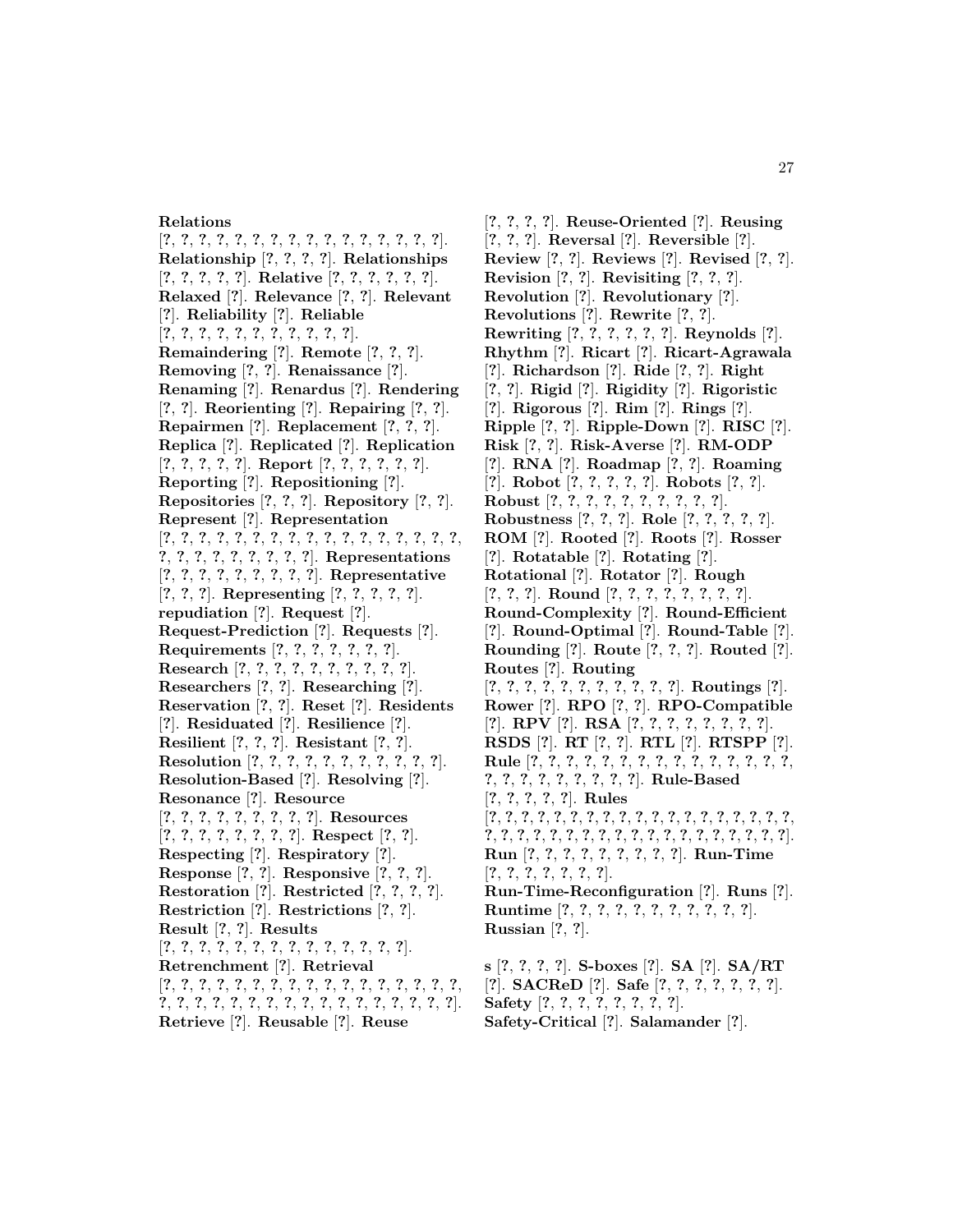**Salesman** [**?**]. **Salesmen** [**?**]. **Same** [**?**]. **Sample** [**?**]. **Sampling** [**?**, **?**, **?**]. **S˜ao** [**?**]. **SAT** [**?**, **?**, **?**, **?**, **?**, **?**, **?**, **?**]. **SAT-Based** [**?**, **?**, **?**]. **SAT-Solver** [**?**]. **Satisfaction** [**?**, **?**, **?**, **?**, **?**, **?**]. **Satisfiability** [**?**, **?**, **?**, **?**, **?**]. **Satisfied** [**?**]. **Saturated** [**?**]. **SC2** [**?**]. **Scalability** [**?**]. **Scalable** [**?**, **?**, **?**, **?**, **?**, **?**, **?**, **?**, **?**, **?**, **?**, **?**, **?**, **?**, **?**]. **Scale** [**?**, **?**, **?**, **?**, **?**, **?**, **?**, **?**, **?**, **?**, **?**, **?**, **?**, **?**, **?**]. **Scaling** [**?**]. **Scandinavian** [**?**]. **Scanned** [**?**, **?**]. **Scattering** [**?**]. **Scenario** [**?**, **?**]. **Scenarios** [**?**, **?**, **?**]. **Scene** [**?**]. **Scenes** [**?**]. **Sceptical** [**?**]. **Schedule** [**?**, **?**]. **Scheduling** [**?**, **?**, **?**, **?**, **?**, **?**, **?**, **?**, **?**, **?**, **?**, **?**, **?**, **?**, **?**, **?**, **?**, **?**, **?**, **?**, **?**, **?**, **?**, **?**]. **Schema** [**?**, **?**, **?**, **?**, **?**, **?**, **?**]. **Schemas** [**?**]. **Schemata** [**?**]. **Schematic** [**?**, **?**]. **Schematizing** [**?**]. **Scheme** [**?**, **?**, **?**, **?**, **?**, **?**, **?**, **?**, **?**, **?**, **?**, **?**, **?**, **?**, **?**, **?**, **?**, **?**, **?**, **?**, **?**, **?**]. **Schemes** [**?**, **?**, **?**, **?**, **?**, **?**, **?**, **?**, **?**, **?**, **?**, **?**, **?**, **?**, **?**, **?**, **?**, **?**, **?**, **?**, **?**, **?**, **?**, **?**, **?**, **?**, **?**]. **Scholarly** [**?**, **?**]. **SCI** [**?**, **?**, **?**, **?**]. **SCI-Based** [**?**]. **Science** [**?**, **?**, **?**]. **Scientific** [**?**, **?**, **?**, **?**, **?**]. **Scientists** [**?**]. **Scoping** [**?**]. **Score** [**?**]. **Score-Based** [**?**]. **Screen** [**?**, **?**]. **Screening** [**?**]. **Script** [**?**]. **Script-Based** [**?**]. **Scripts** [**?**]. **Scrutability** [**?**, **?**]. **Scrutable** [**?**]. **SDL** [**?**, **?**, **?**]. **SDL-2000** [**?**]. **SDRAM** [**?**]. **Search** [**?**, **?**, **?**, **?**, **?**, **?**, **?**, **?**, **?**, **?**, **?**, **?**, **?**, **?**, **?**, **?**, **?**, **?**, **?**, **?**, **?**, **?**, **?**, **?**, **?**, **?**, **?**, **?**, **?**, **?**]. **Searches** [**?**]. **Searching** [**?**, **?**, **?**, **?**, **?**, **?**, **?**, **?**]. **Seat** [**?**]. **Second** [**?**, **?**]. **Second-Order** [**?**]. **Secrecy** [**?**, **?**]. **Secret** [**?**, **?**, **?**]. **Secret-Sharing** [**?**]. **Secure** [**?**, **?**, **?**, **?**, **?**, **?**, **?**, **?**, **?**, **?**, **?**, **?**, **?**, **?**, **?**, **?**, **?**, **?**, **?**, **?**, **?**, **?**, **?**, **?**, **?**, **?**, **?**, **?**, **?**]. **Securing** [**?**]. **Security** [**?**, **?**, **?**, **?**, **?**, **?**, **?**, **?**, **?**, **?**, **?**, **?**, **?**, **?**, **?**, **?**, **?**, **?**, **?**, **?**, **?**, **?**, **?**, **?**]. **Seeking** [**?**]. **Segmental** [**?**]. **Segmentation** [**?**, **?**, **?**, **?**, **?**, **?**]. **Segmented** [**?**]. **Segments** [**?**]. **Segregation** [**?**]. **Select** [**?**, **?**]. **Selected** [**?**]. **Selection** [**?**, **?**, **?**, **?**, **?**, **?**, **?**, **?**, **?**, **?**, **?**, **?**, **?**, **?**, **?**, **?**, **?**, **?**, **?**, **?**, **?**, **?**, **?**, **?**, **?**].

**Selectional** [**?**]. **Selective** [**?**]. **Self** [**?**, **?**, **?**, **?**, **?**, **?**, **?**, **?**, **?**, **?**, **?**, **?**, **?**, **?**]. **Self-Consistency** [**?**]. **Self-Educational** [**?**]. **Self-Explanation** [**?**]. **Self-Interested** [**?**]. **Self-Interpretation** [**?**]. **Self-Learning** [**?**]. **Self-Maintenance** [**?**]. **Self-Organizing** [**?**, **?**, **?**]. **Self-Stabilizing** [**?**, **?**]. **Self-Testing** [**?**]. **Seller** [**?**]. **Seller-Focused** [**?**]. **Semantic** [**?**, **?**, **?**, **?**, **?**, **?**, **?**, **?**, **?**, **?**, **?**, **?**, **?**]. **Semantic-Pragmatic** [**?**]. **Semantical** [**?**]. **Semantics** [**?**, **?**, **?**, **?**, **?**, **?**, **?**, **?**, **?**, **?**, **?**, **?**, **?**, **?**, **?**, **?**, **?**, **?**, **?**, **?**, **?**, **?**, **?**, **?**, **?**, **?**, **?**, **?**, **?**, **?**, **?**]. **Semantics-Based** [**?**]. **Semi** [**?**, **?**, **?**, **?**, **?**, **?**, **?**, **?**]. **Semi-automatic** [**?**]. **Semi-formal** [**?**]. **Semi-qualitative** [**?**]. **Semi-structured** [**?**, **?**, **?**]. **Semi-Supervised** [**?**]. **Semi-trusted** [**?**]. **Semiotics** [**?**, **?**]. **Semistructured** [**?**, **?**, **?**, **?**, **?**, **?**, **?**, **?**, **?**]. **Sense** [**?**, **?**, **?**, **?**, **?**, **?**]. **Sense-Based** [**?**]. **Sense-Conveying** [**?**]. **Senses** [**?**, **?**]. **Sensing** [**?**, **?**]. **Sensitive** [**?**, **?**, **?**]. **Sensitivity** [**?**, **?**, **?**]. **Sensor** [**?**]. **Sensorimotor** [**?**]. **Sensors** [**?**]. **Sentence** [**?**, **?**]. **Sentences** [**?**]. **Separability** [**?**]. **Separable** [**?**, **?**]. **Separated** [**?**]. **Separating** [**?**]. **Separation** [**?**, **?**]. **Septic** [**?**]. **Sequence** [**?**, **?**, **?**]. **Sequences** [**?**, **?**, **?**, **?**]. **Sequencing** [**?**, **?**]. **Sequent** [**?**]. **Sequential** [**?**, **?**, **?**, **?**, **?**, **?**, **?**, **?**, **?**]. **Sequents** [**?**]. **Serbo** [**?**]. **Serbo-Croatian** [**?**]. **Sergot** [**?**]. **Serializability** [**?**, **?**]. **Series** [**?**, **?**, **?**, **?**, **?**, **?**, **?**, **?**, **?**, **?**, **?**, **?**]. **Series-Parallel** [**?**]. **Server** [**?**, **?**, **?**, **?**, **?**, **?**, **?**, **?**, **?**, **?**, **?**, **?**, **?**]. **Server-Side** [**?**]. **Servers** [**?**, **?**, **?**, **?**]. **Service** [**?**, **?**, **?**, **?**, **?**, **?**, **?**, **?**, **?**, **?**, **?**, **?**, **?**, **?**, **?**, **?**, **?**, **?**, **?**, **?**, **?**]. **Services** [**?**, **?**, **?**, **?**, **?**, **?**, **?**, **?**, **?**, **?**]. **Servoing** [**?**]. **Session** [**?**, **?**, **?**, **?**, **?**]. **Sessions** [**?**, **?**]. **Set** [**?**, **?**, **?**, **?**, **?**, **?**, **?**, **?**, **?**, **?**, **?**, **?**, **?**, **?**, **?**, **?**, **?**,

**?**, **?**]. **Sets** [**?**, **?**, **?**, **?**, **?**, **?**, **?**, **?**, **?**, **?**, **?**, **?**, **?**,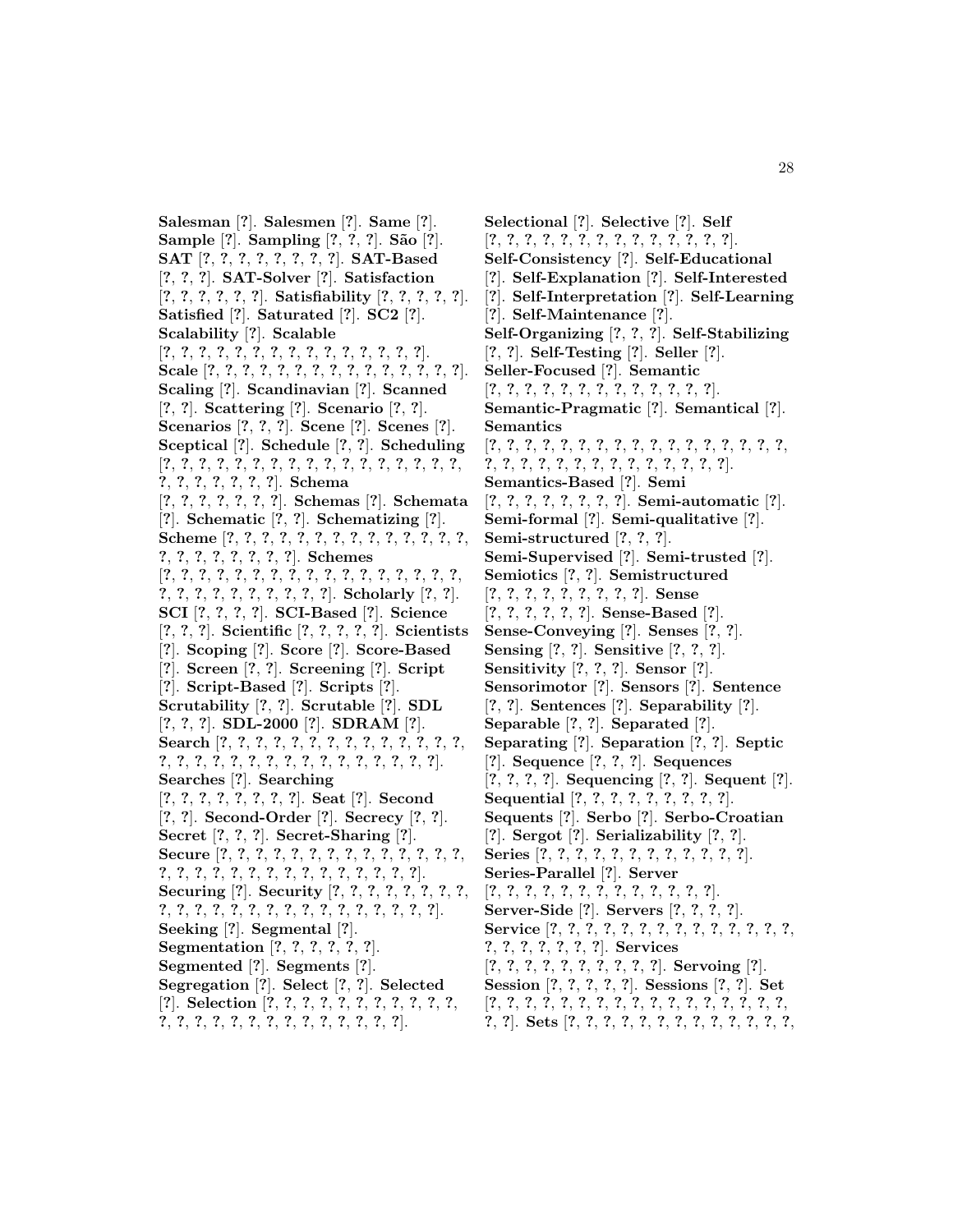**?**, **?**, **?**, **?**, **?**, **?**, **?**]. **Setting** [**?**, **?**, **?**, **?**]. **Settlement** [**?**]. **Several** [**?**]. **Sex** [**?**]. **SH** [**?**]. **Shaded** [**?**]. **Shanghai** [**?**]. **Shape** [**?**, **?**, **?**, **?**, **?**, **?**, **?**, **?**, **?**]. **Shapes** [**?**, **?**, **?**, **?**, **?**]. **Share** [**?**, **?**]. **Shared** [**?**, **?**, **?**, **?**, **?**, **?**, **?**, **?**, **?**, **?**, **?**, **?**, **?**, **?**, **?**, **?**, **?**, **?**, **?**, **?**]. **Shared-Memory** [**?**, **?**]. **Sharing** [**?**, **?**, **?**, **?**, **?**, **?**, **?**, **?**, **?**, **?**, **?**, **?**]. **Sharpened** [**?**]. **Sharpening** [**?**]. **Sherlock** [**?**]. **Shift** [**?**]. **Shift-Reduce** [**?**]. **Shock** [**?**]. **Shooting** [**?**]. **Shop** [**?**, **?**, **?**]. **Shopping** [**?**]. **Short** [**?**, **?**, **?**, **?**, **?**, **?**]. **Short-Range** [**?**]. **Shortest** [**?**, **?**, **?**]. **Shortest-Paths** [**?**]. **Should** [**?**]. **Shoulder** [**?**]. **Shows** [**?**]. **Shut** [**?**]. **Shut-Down** [**?**]. **SIAL** [**?**]. **Side** [**?**]. **Sided** [**?**]. **SIETTE** [**?**]. **Sifting** [**?**]. **Sign** [**?**, **?**]. **Signal** [**?**, **?**]. **Signal-Transition** [**?**]. **Signaling** [**?**]. **Signals** [**?**]. **Signature** [**?**, **?**, **?**, **?**, **?**, **?**, **?**, **?**, **?**, **?**, **?**, **?**]. **Signature-Based** [**?**]. **Signature-Only** [**?**]. **Signatures** [**?**, **?**, **?**, **?**, **?**, **?**, **?**]. **Signcryption** [**?**, **?**]. **Signed** [**?**, **?**, **?**, **?**, **?**]. **Significance** [**?**]. **Signing** [**?**]. **Similarities** [**?**]. **Similarity** [**?**, **?**, **?**, **?**, **?**, **?**, **?**]. **Simple** [**?**, **?**, **?**, **?**, **?**, **?**, **?**, **?**, **?**, **?**, **?**, **?**, **?**, **?**]. **Simplicial** [**?**]. **Simplification** [**?**, **?**, **?**]. **Simplified** [**?**, **?**]. **Simulated** [**?**, **?**]. **Simulating** [**?**]. **Simulation** [**?**, **?**, **?**, **?**, **?**, **?**, **?**, **?**, **?**, **?**, **?**, **?**, **?**, **?**, **?**, **?**, **?**, **?**, **?**, **?**, **?**, **?**, **?**]. **Simulation-Checking** [**?**]. **Simulations** [**?**, **?**, **?**, **?**, **?**, **?**, **?**]. **Simulator** [**?**, **?**, **?**, **?**, **?**]. **Simultaneous** [**?**]. **Single** [**?**, **?**, **?**, **?**, **?**, **?**]. **Single-Agent** [**?**]. **Single-Server** [**?**]. **SiO** [**?**]. **Site** [**?**, **?**, **?**]. **Sites** [**?**, **?**, **?**]. **Situated** [**?**]. **Situation** [**?**]. **Situations** [**?**, **?**, **?**]. **Six** [**?**]. **Size** [**?**, **?**, **?**, **?**, **?**, **?**, **?**, **?**]. **Sized** [**?**, **?**]. **Sizes** [**?**]. **Sketch** [**?**]. **Sketches** [**?**]. **Skewed** [**?**]. **Skills** [**?**]. **Skipjack** [**?**]. **Skipjack-like** [**?**]. **Skolemization** [**?**]. **Slave** [**?**]. **SLDMagic** [**?**]. **Sleep** [**?**]. **Sleep-Disordered** [**?**]. **Slide** [**?**]. **Slider** [**?**]. **Slim** [**?**]. **Slim-Trees** [**?**]. **Slovene** [**?**]. **Slovenian** [**?**]. **Small** [**?**, **?**, **?**, **?**, **?**, **?**, **?**, **?**, **?**, **?**, **?**]. **Small-Face**

[**?**]. **Smaller** [**?**]. **Smallest** [**?**]. **Smart** [**?**, **?**, **?**, **?**, **?**]. **Smooth** [**?**]. **SMP** [**?**]. **SMT** [**?**]. **SMV** [**?**]. **Snapshot** [**?**]. **Soccer** [**?**]. **Social** [**?**, **?**]. **Society** [**?**]. **Socratic** [**?**]. **Soft** [**?**, **?**]. **Softbot** [**?**]. **Software** [**?**, **?**, **?**, **?**, **?**, **?**, **?**, **?**, **?**, **?**, **?**, **?**, **?**, **?**, **?**, **?**, **?**, **?**, **?**, **?**, **?**, **?**, **?**, **?**, **?**, **?**, **?**, **?**, **?**, **?**, **?**, **?**]. **Solar** [**?**]. **Solution** [**?**, **?**, **?**, **?**, **?**, **?**, **?**]. **Solutions** [**?**, **?**, **?**, **?**, **?**, **?**, **?**]. **Solve** [**?**]. **Solver** [**?**, **?**]. **Solvers** [**?**]. **Solves** [**?**]. **Solving** [**?**, **?**, **?**, **?**, **?**, **?**, **?**, **?**, **?**, **?**, **?**, **?**, **?**, **?**, **?**, **?**, **?**, **?**, **?**, **?**, **?**, **?**, **?**, **?**, **?**, **?**, **?**, **?**, **?**, **?**]. **Some** [**?**, **?**, **?**, **?**, **?**, **?**, **?**, **?**, **?**, **?**, **?**, **?**, **?**, **?**, **?**, **?**, **?**]. **Somewhere** [**?**]. **Sonic** [**?**]. **Sort** [**?**]. **Sorted** [**?**, **?**]. **Sorting** [**?**, **?**, **?**, **?**, **?**]. **Souk** [**?**]. **Sound** [**?**]. **Soundness** [**?**]. **Source** [**?**, **?**, **?**, **?**, **?**]. **Source-Level** [**?**]. **Sources** [**?**, **?**, **?**, **?**]. **SP** [**?**]. **Space** [**?**, **?**, **?**, **?**, **?**, **?**, **?**, **?**, **?**, **?**, **?**, **?**, **?**, **?**, **?**, **?**, **?**, **?**, **?**]. **Space-Filling** [**?**]. **Space-Time** [**?**]. **Spacecraft** [**?**]. **Spaces** [**?**, **?**, **?**, **?**]. **SpaceTag** [**?**]. **Spanish** [**?**, **?**, **?**, **?**, **?**]. **Spanner** [**?**, **?**]. **Spanners** [**?**, **?**, **?**]. **Spanning** [**?**, **?**, **?**, **?**]. **Spans** [**?**]. **Sparse** [**?**, **?**, **?**, **?**, **?**]. **Sparseness** [**?**]. **Sparsification** [**?**]. **SPASS** [**?**]. **Spatial** [**?**, **?**, **?**, **?**, **?**, **?**, **?**, **?**, **?**, **?**, **?**, **?**, **?**, **?**, **?**, **?**, **?**, **?**, **?**, **?**, **?**, **?**, **?**, **?**, **?**, **?**, **?**]. **Spatial-Domain** [**?**]. **Spatial-Temporal** [**?**]. **Spatially** [**?**]. **Spatio** [**?**, **?**, **?**, **?**, **?**, **?**]. **Spatio-Temporal** [**?**, **?**, **?**, **?**, **?**, **?**]. **Spatiotemporal** [**?**]. **Speak** [**?**]. **Speaker** [**?**, **?**, **?**, **?**]. **Speaking** [**?**]. **Special** [**?**, **?**]. **Specialisation** [**?**]. **Specialize** [**?**]. **Specialized** [**?**]. **Specific** [**?**, **?**, **?**, **?**, **?**]. **Specification** [**?**, **?**, **?**, **?**, **?**, **?**, **?**, **?**, **?**, **?**, **?**, **?**, **?**, **?**, **?**, **?**, **?**, **?**, **?**, **?**, **?**, **?**, **?**, **?**, **?**, **?**, **?**, **?**]. **Specifications** [**?**, **?**, **?**, **?**, **?**, **?**, **?**, **?**, **?**, **?**, **?**, **?**, **?**]. **Specificity** [**?**]. **Specified** [**?**]. **Specifying** [**?**, **?**]. **Spect** [**?**]. **Spectral** [**?**, **?**, **?**]. **Spectrum** [**?**]. **Speculative** [**?**, **?**]. **Speech** [**?**, **?**, **?**, **?**, **?**, **?**, **?**, **?**, **?**, **?**, **?**, **?**, **?**, **?**, **?**, **?**, **?**, **?**, **?**, **?**, **?**, **?**, **?**, **?**, **?**]. **Speech-to-Speech** [**?**]. **Speed** [**?**, **?**, **?**, **?**, **?**, **?**]. **Speed-up** [**?**].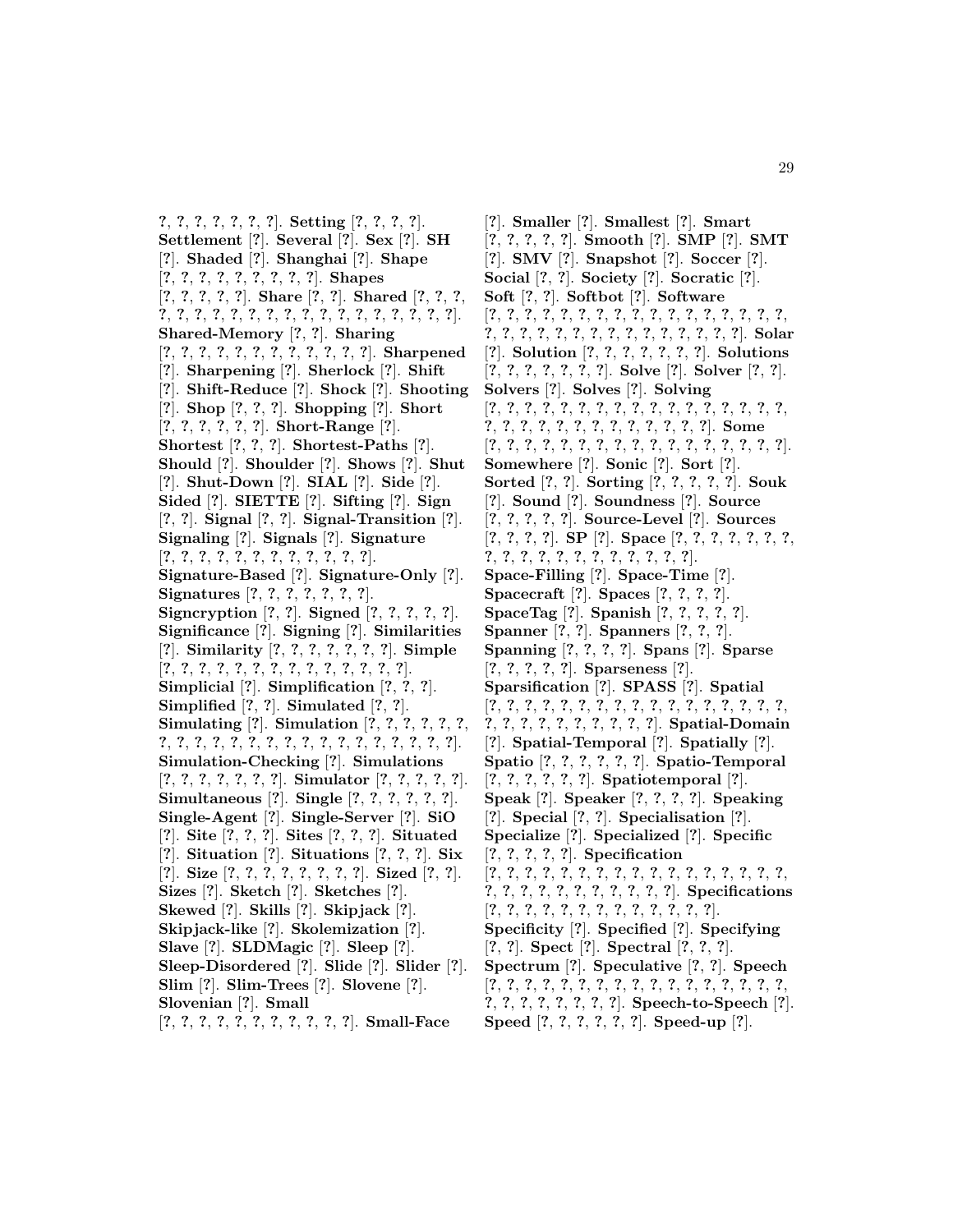**Speeding** [**?**, **?**]. **Spell** [**?**]. **Sphere** [**?**]. **Spiders** [**?**]. **Spikes** [**?**]. **Spinning** [**?**]. **Split** [**?**, **?**, **?**]. **Split-Perfect** [**?**]. **Spoken** [**?**, **?**, **?**, **?**, **?**]. **Spontaneous** [**?**]. **Spotting** [**?**, **?**]. **Spreadsheet** [**?**]. **SQL** [**?**, **?**, **?**, **?**]. **SQL-Like** [**?**]. **SQL/MED** [**?**]. **Squares** [**?**, **?**]. **SR8000** [**?**]. **SSL** [**?**]. **SSSP** [**?**]. **Stability** [**?**, **?**, **?**, **?**, **?**]. **Stabilization** [**?**]. **Stabilizing** [**?**, **?**]. **Stable** [**?**, **?**, **?**]. **stafor** [**?**]. **Stage** [**?**, **?**, **?**]. **Staged** [**?**]. **Stalling** [**?**]. **Stampi** [**?**]. **Stand** [**?**]. **Standard** [**?**, **?**, **?**, **?**, **?**, **?**]. **Standardizing** [**?**]. **Star** [**?**]. **Starfree** [**?**]. **State** [**?**, **?**, **?**, **?**, **?**, **?**, **?**, **?**, **?**, **?**, **?**, **?**, **?**, **?**, **?**, **?**, **?**, **?**, **?**, **?**, **?**, **?**, **?**, **?**, **?**, **?**, **?**, **?**, **?**, **?**, **?**]. **State-Based** [**?**]. **State-Space** [**?**]. **Statecharts** [**?**, **?**]. **States** [**?**, **?**, **?**, **?**, **?**]. **Static** [**?**, **?**, **?**, **?**, **?**, **?**, **?**, **?**]. **Statically** [**?**]. **Stationary** [**?**]. **Statistical** [**?**, **?**, **?**, **?**, **?**, **?**, **?**, **?**]. **Statistically** [**?**]. **Statistics** [**?**, **?**]. **Status** [**?**, **?**]. **Steganographic** [**?**]. **Steinhaus** [**?**]. **Step** [**?**, **?**]. **Steps** [**?**, **?**]. **Stepwise** [**?**]. **Stereo** [**?**, **?**]. **Stereotypes** [**?**]. **STL** [**?**]. **Stochastic** [**?**, **?**, **?**]. **Stock** [**?**, **?**, **?**, **?**]. **Stop** [**?**, **?**]. **Stopwatches** [**?**]. **Storage** [**?**, **?**, **?**, **?**, **?**]. **Store** [**?**, **?**]. **Story** [**?**, **?**]. **Straight** [**?**, **?**]. **Straight-Line** [**?**, **?**]. **Straightline** [**?**]. **Strategies** [**?**, **?**, **?**, **?**, **?**, **?**, **?**, **?**, **?**, **?**, **?**, **?**, **?**, **?**, **?**]. **Strategy** [**?**, **?**, **?**, **?**]. **Stratified** [**?**]. **Stream** [**?**, **?**, **?**, **?**, **?**, **?**, **?**, **?**]. **Stream-Based** [**?**]. **Streaming** [**?**, **?**, **?**, **?**]. **Streams** [**?**, **?**, **?**, **?**, **?**]. **Street** [**?**]. **Strength** [**?**]. **Strengthening** [**?**]. **Stretch** [**?**]. **Strict** [**?**]. **String** [**?**, **?**, **?**]. **Strings** [**?**]. **Strong** [**?**, **?**, **?**, **?**, **?**, **?**]. **Strongly** [**?**, **?**]. **Structural** [**?**, **?**, **?**, **?**, **?**, **?**, **?**, **?**, **?**, **?**, **?**]. **Structurally** [**?**, **?**]. **Structure** [**?**, **?**, **?**, **?**, **?**, **?**, **?**, **?**, **?**, **?**, **?**, **?**, **?**, **?**, **?**, **?**, **?**]. **Structure-Based** [**?**]. **Structured** [**?**, **?**, **?**, **?**, **?**, **?**, **?**, **?**, **?**, **?**, **?**, **?**]. **Structures** [**?**, **?**, **?**, **?**, **?**, **?**, **?**, **?**, **?**, **?**, **?**, **?**, **?**, **?**, **?**, **?**, **?**, **?**, **?**]. **Structuring** [**?**, **?**, **?**]. **Stubborn** [**?**].

**Student** [**?**, **?**, **?**, **?**, **?**, **?**, **?**, **?**, **?**, **?**, **?**, **?**, **?**]. **Students** [**?**, **?**]. **Studies** [**?**, **?**, **?**]. **Study** [**?**, **?**, **?**, **?**, **?**, **?**, **?**, **?**, **?**, **?**, **?**, **?**, **?**, **?**, **?**, **?**, **?**, **?**, **?**, **?**, **?**, **?**, **?**, **?**, **?**, **?**, **?**, **?**, **?**, **?**, **?**, **?**, **?**]. **Studying** [**?**]. **Style** [**?**, **?**, **?**]. **Styles** [**?**, **?**]. **Sub** [**?**, **?**, **?**]. **Sub-elementary** [**?**]. **Sub-permutation** [**?**]. **Sub-system** [**?**]. **Suballophone** [**?**]. **Suballophone-Based** [**?**]. **Subcasting** [**?**]. **Subdefinite** [**?**]. **Subgraph** [**?**]. **Subgraphs** [**?**, **?**, **?**]. **Subject** [**?**, **?**, **?**, **?**]. **Subjective** [**?**]. **Sublinear** [**?**]. **Suboptimal** [**?**]. **Subscribe** [**?**, **?**]. **Subscription** [**?**]. **Subsequences** [**?**]. **Subset** [**?**, **?**]. **Subsets** [**?**]. **Substitutions** [**?**]. **Substrings** [**?**]. **Substructures** [**?**]. **Subsumed** [**?**]. **Subsumption** [**?**, **?**]. **Subtyping** [**?**, **?**, **?**, **?**, **?**]. **Suburb** [**?**]. **Success** [**?**]. **Successive** [**?**, **?**]. **Succinct** [**?**, **?**, **?**]. **Suffice** [**?**, **?**]. **Sufficient** [**?**, **?**, **?**]. **Suffix** [**?**]. **Suitable** [**?**]. **Suite** [**?**]. **Suites** [**?**]. **Sum** [**?**, **?**, **?**]. **Summarization** [**?**]. **Summary** [**?**, **?**, **?**]. **Sumo** [**?**]. **Supercompilation** [**?**]. **Supercomputer** [**?**]. **Superior** [**?**]. **Superscalar** [**?**, **?**]. **Supervised** [**?**, **?**, **?**]. **Support** [**?**, **?**, **?**, **?**, **?**, **?**, **?**, **?**, **?**, **?**, **?**, **?**, **?**, **?**, **?**, **?**, **?**, **?**, **?**, **?**, **?**, **?**, **?**, **?**, **?**, **?**, **?**, **?**, **?**, **?**, **?**, **?**, **?**, **?**, **?**, **?**, **?**, **?**]. **Supporting** [**?**, **?**, **?**, **?**, **?**, **?**, **?**, **?**, **?**, **?**, **?**, **?**, **?**, **?**, **?**]. **Supportive** [**?**]. **Supports** [**?**]. **Surface** [**?**]. **Surface-Based** [**?**]. **Surfaces** [**?**]. **Surgery** [**?**, **?**]. **Survey** [**?**, **?**, **?**, **?**, **?**, **?**, **?**]. **Survivability** [**?**, **?**]. **Survivable** [**?**, **?**]. **Survival** [**?**]. **Surviving** [**?**]. **SVETLAN** [**?**]. **SVP** [**?**]. **Swapped** [**?**]. **Swapping** [**?**]. **Switched** [**?**, **?**]. **Switching** [**?**, **?**]. **Syllables** [**?**]. **Symbol** [**?**, **?**, **?**, **?**]. **Symbolic** [**?**, **?**, **?**, **?**, **?**, **?**, **?**, **?**, **?**, **?**, **?**, **?**, **?**, **?**, **?**, **?**]. **Symbolism** [**?**]. **Symbols** [**?**]. **Symmetric** [**?**, **?**, **?**]. **Symmetric-Key** [**?**]. **Symmetrically** [**?**]. **Symmetry** [**?**, **?**]. **Synchronisation** [**?**]. **Synchronised** [**?**]. **Synchronization** [**?**, **?**, **?**]. **Synchronized**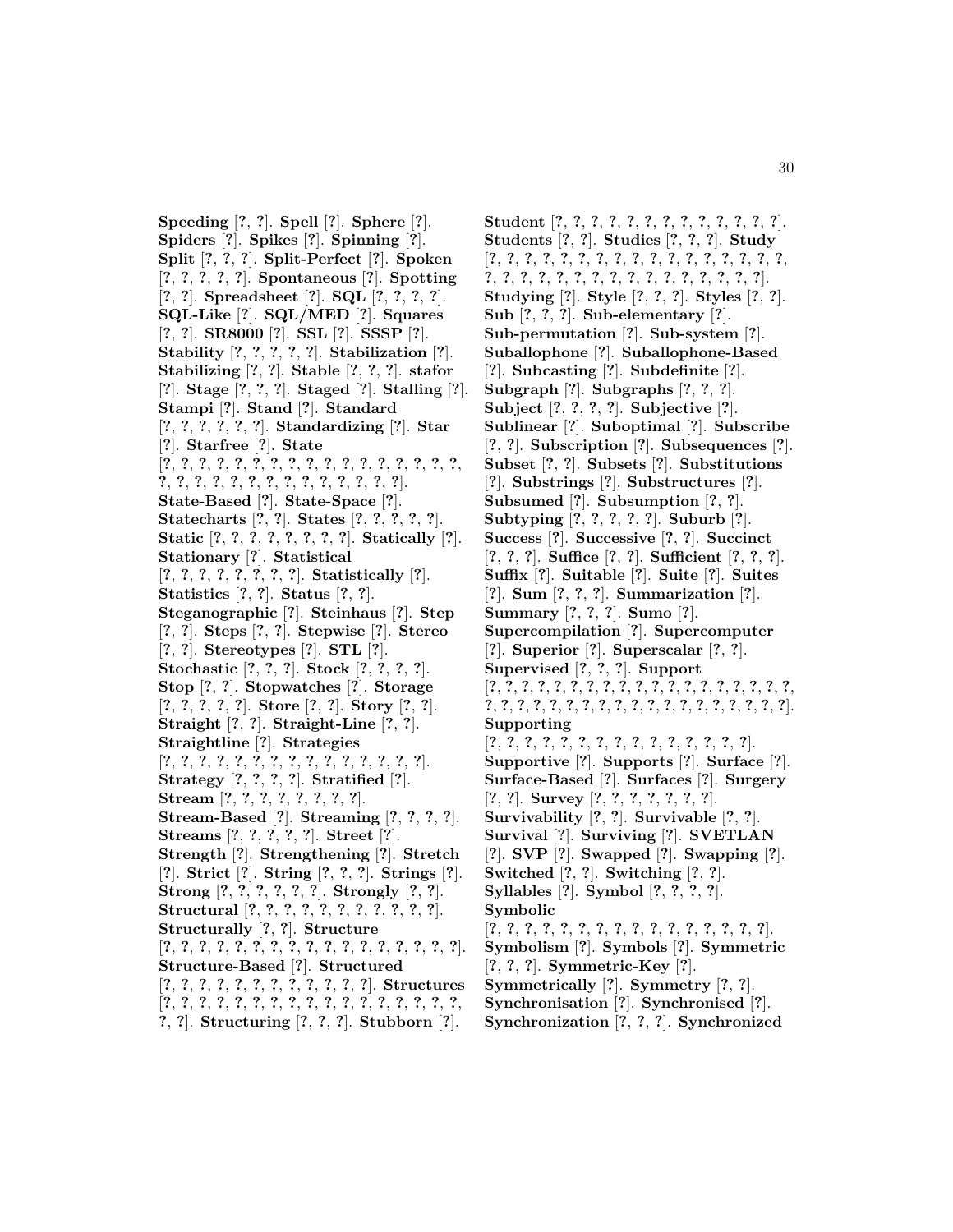[**?**]. **Synchronous** [**?**, **?**, **?**, **?**, **?**, **?**, **?**, **?**]. **Synergy** [**?**, **?**]. **Syntactic** [**?**, **?**]. **Syntactical** [**?**]. **Syntactically** [**?**, **?**]. **Syntax** [**?**, **?**]. **Synthesis** [**?**, **?**, **?**, **?**, **?**, **?**, **?**, **?**, **?**, **?**, **?**, **?**, **?**]. **Synthesizer** [**?**]. **Synthesizing** [**?**]. **Synthetic** [**?**]. **System** [**?**, **?**, **?**, **?**, **?**, **?**, **?**, **?**, **?**, **?**, **?**, **?**, **?**, **?**, **?**, **?**, **?**, **?**, **?**, **?**, **?**, **?**, **?**, **?**, **?**, **?**, **?**, **?**, **?**, **?**, **?**, **?**, **?**, **?**, **?**, **?**, **?**, **?**, **?**, **?**, **?**, **?**, **?**, **?**, **?**, **?**, **?**, **?**, **?**, **?**, **?**, **?**, **?**, **?**, **?**, **?**, **?**, **?**, **?**, **?**, **?**, **?**, **?**, **?**, **?**, **?**, **?**, **?**, **?**, **?**, **?**, **?**, **?**, **?**, **?**, **?**, **?**, **?**, **?**, **?**, **?**, **?**, **?**, **?**, **?**, **?**, **?**, **?**, **?**, **?**, **?**, **?**, **?**, **?**, **?**, **?**, **?**, **?**, **?**]. **System** [**?**, **?**, **?**, **?**, **?**, **?**, **?**, **?**, **?**, **?**, **?**, **?**, **?**, **?**, **?**, **?**, **?**, **?**, **?**, **?**, **?**, **?**, **?**, **?**, **?**, **?**, **?**, **?**, **?**, **?**, **?**, **?**, **?**, **?**, **?**, **?**, **?**, **?**, **?**, **?**, **?**, **?**, **?**, **?**, **?**, **?**]. **Systematic** [**?**]. **Systems** [**?**, **?**, **?**, **?**, **?**, **?**, **?**, **?**, **?**, **?**, **?**, **?**, **?**, **?**, **?**, **?**, **?**, **?**, **?**, **?**, **?**, **?**, **?**, **?**, **?**, **?**, **?**, **?**, **?**, **?**, **?**, **?**, **?**, **?**, **?**, **?**, **?**, **?**, **?**, **?**, **?**, **?**, **?**, **?**, **?**, **?**, **?**, **?**, **?**, **?**, **?**, **?**, **?**, **?**, **?**, **?**, **?**, **?**, **?**, **?**, **?**, **?**, **?**, **?**, **?**, **?**, **?**, **?**, **?**, **?**, **?**, **?**, **?**, **?**, **?**, **?**, **?**, **?**, **?**, **?**, **?**, **?**, **?**, **?**, **?**, **?**, **?**, **?**, **?**, **?**, **?**, **?**, **?**, **?**, **?**, **?**, **?**]. **Systems** [**?**, **?**, **?**, **?**, **?**, **?**, **?**, **?**, **?**, **?**, **?**, **?**, **?**, **?**, **?**, **?**, **?**, **?**, **?**, **?**, **?**, **?**, **?**, **?**, **?**, **?**, **?**, **?**, **?**, **?**, **?**, **?**, **?**, **?**, **?**, **?**, **?**, **?**, **?**, **?**, **?**, **?**, **?**, **?**, **?**, **?**, **?**, **?**, **?**, **?**].

**T-Nets** [**?**, **?**]. **T3E** [**?**]. **Table** [**?**, **?**, **?**]. **Tableau** [**?**, **?**, **?**, **?**]. **Tableau-Based** [**?**]. **Tableaux** [**?**, **?**, **?**]. **Tabled** [**?**, **?**]. **Tables** [**?**, **?**, **?**, **?**, **?**, **?**]. **Tabling** [**?**, **?**]. **Tabu** [**?**, **?**, **?**]. **Tabular** [**?**]. **Tabulation** [**?**]. **Tacit** [**?**]. **Tactic** [**?**]. **Tactics** [**?**]. **Tagged** [**?**]. **Tagger** [**?**]. **Tagging** [**?**, **?**, **?**]. **Tailored** [**?**]. **Tailoring** [**?**]. **Takagi** [**?**]. **Takagi-Cryptosystem** [**?**]. **Take** [**?**, **?**]. **Talk** [**?**, **?**, **?**, **?**, **?**, **?**, **?**, **?**, **?**, **?**, **?**, **?**, **?**, **?**, **?**, **?**, **?**, **?**, **?**, **?**, **?**, **?**, **?**, **?**, **?**, **?**, **?**]. **Talking** [**?**, **?**]. **TAMIC** [**?**]. **Taming** [**?**, **?**]. **Tamino** [**?**]. **Tamper** [**?**]. **Tamper-Resistant** [**?**]. **Tangent** [**?**]. **TANGOW** [**?**]. **Target** [**?**, **?**]. **Targeting** [**?**]. **TARJIM.COM** [**?**]. **TAS** [**?**]. **Task** [**?**, **?**, **?**, **?**, **?**, **?**, **?**]. **Task-Based** [**?**]. **Task-Structure** [**?**]. **tasking** [**?**]. **Tasks** [**?**, **?**, **?**, **?**]. **Tautologies** [**?**]. **TBR** [**?**]. **Tea**

[**?**, **?**]. **Teach** [**?**, **?**]. **Teaching** [**?**, **?**, **?**, **?**, **?**, **?**, **?**]. **Teams** [**?**]. **TEATRIX** [**?**]. **Technical** [**?**]. **Technique** [**?**, **?**, **?**, **?**, **?**, **?**]. **Techniques** [**?**, **?**, **?**, **?**, **?**, **?**, **?**, **?**, **?**, **?**, **?**, **?**, **?**, **?**, **?**, **?**, **?**, **?**, **?**, **?**, **?**, **?**, **?**]. **Technologies** [**?**]. **Technology** [**?**, **?**, **?**, **?**, **?**, **?**, **?**]. **Tectogrammatical** [**?**]. **TelCorreo** [**?**, **?**]. **Telecommunications** [**?**]. **Telegrams** [**?**]. **Telephone** [**?**]. **Telephony** [**?**, **?**]. **Tell** [**?**]. **Template** [**?**, **?**, **?**]. **Templates** [**?**]. **Temporal** [**?**, **?**, **?**, **?**, **?**, **?**, **?**, **?**, **?**, **?**, **?**, **?**, **?**, **?**, **?**, **?**, **?**, **?**, **?**, **?**, **?**, **?**, **?**, **?**, **?**, **?**, **?**]. **Terabit** [**?**]. **Terabit/s** [**?**]. **Teradata** [**?**]. **Term** [**?**, **?**]. **Term-Based** [**?**]. **Termination** [**?**, **?**, **?**, **?**, **?**, **?**, **?**, **?**, **?**]. **Terminological** [**?**, **?**]. **Terms** [**?**]. **Terrestrial** [**?**]. **Tessellation** [**?**]. **Test** [**?**, **?**, **?**, **?**, **?**]. **Testers** [**?**]. **Testing** [**?**, **?**, **?**, **?**, **?**, **?**, **?**, **?**, **?**]. **Testors** [**?**]. **Tests** [**?**, **?**, **?**, **?**, **?**, **?**]. **Tetrahedral** [**?**]. **Tetrahedralization** [**?**]. **Text** [**?**, **?**, **?**, **?**, **?**, **?**, **?**, **?**, **?**, **?**, **?**, **?**, **?**, **?**, **?**, **?**, **?**, **?**, **?**, **?**, **?**, **?**, **?**, **?**, **?**, **?**, **?**, **?**, **?**]. **Text-to-Audiovisual** [**?**]. **Text-to-Speech** [**?**, **?**, **?**]. **Textbook** [**?**, **?**]. **Textile** [**?**]. **Texts** [**?**, **?**, **?**, **?**]. **Textual** [**?**, **?**, **?**]. **Texture** [**?**, **?**]. **Texture-Based** [**?**]. **Theatre** [**?**]. **Their** [**?**, **?**, **?**, **?**, **?**, **?**, **?**, **?**, **?**, **?**]. **them** [**?**]. **Theorem** [**?**, **?**, **?**, **?**, **?**, **?**, **?**, **?**, **?**]. **Theorems** [**?**]. **Theoretic** [**?**, **?**, **?**, **?**]. **Theoretical** [**?**, **?**, **?**, **?**]. **Theoretically** [**?**]. **Theories** [**?**, **?**, **?**, **?**, **?**]. **Theory** [**?**, **?**, **?**, **?**, **?**, **?**, **?**, **?**, **?**, **?**, **?**, **?**, **?**, **?**, **?**, **?**, **?**, **?**, **?**, **?**, **?**, **?**, **?**, **?**, **?**, **?**, **?**, **?**, **?**]. **There** [**?**]. **Thesaurus** [**?**]. **Thesaurus-Based** [**?**]. **Thesis** [**?**]. **Third** [**?**]. **Third-Order** [**?**]. **Thread** [**?**, **?**, **?**]. **threaded** [**?**, **?**]. **Threads** [**?**]. **Three** [**?**, **?**, **?**, **?**, **?**, **?**, **?**]. **Three-Index** [**?**]. **Three-Key** [**?**]. **Threshold** [**?**, **?**, **?**, **?**, **?**, **?**]. **Threshold-Based** [**?**]. **Thresholds** [**?**]. **Thrifty** [**?**]. **Throughput** [**?**]. **tier** [**?**]. **Ties** [**?**]. **Tight** [**?**]. **Tighter**

[**?**]. **Tile** [**?**]. **Tilings** [**?**]. **Time**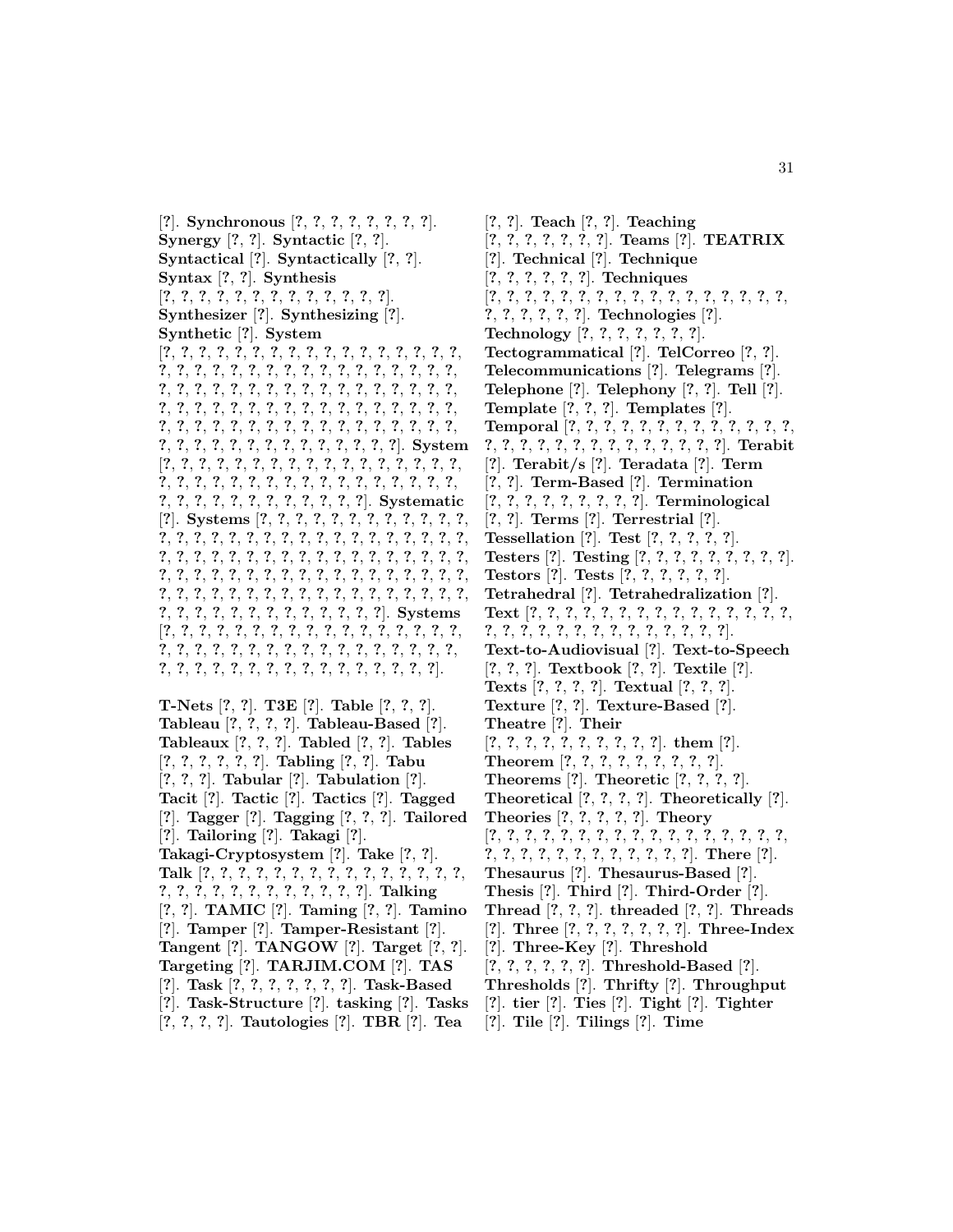[**?**, **?**, **?**, **?**, **?**, **?**, **?**, **?**, **?**, **?**, **?**, **?**, **?**, **?**, **?**, **?**, **?**, **?**, **?**, **?**, **?**, **?**, **?**, **?**, **?**, **?**, **?**, **?**, **?**, **?**, **?**, **?**, **?**, **?**, **?**, **?**, **?**, **?**, **?**, **?**, **?**, **?**, **?**, **?**, **?**, **?**, **?**, **?**, **?**, **?**, **?**, **?**, **?**, **?**, **?**, **?**, **?**, **?**, **?**, **?**, **?**, **?**, **?**, **?**, **?**, **?**, **?**, **?**, **?**, **?**, **?**, **?**, **?**, **?**, **?**, **?**, **?**, **?**, **?**, **?**, **?**, **?**, **?**, **?**, **?**, **?**, **?**, **?**, **?**, **?**, **?**, **?**, **?**, **?**]. **Time-Series** [**?**]. **Time-Sharing** [**?**]. **Time-Space** [**?**]. **Time/Memory/Data** [**?**]. **Timed** [**?**, **?**, **?**, **?**, **?**, **?**, **?**, **?**, **?**, **?**, **?**]. **Timed-Arc** [**?**]. **TimeNetManager** [**?**]. **Timetable** [**?**]. **Timetabling** [**?**]. **Timing** [**?**, **?**, **?**, **?**]. **TIPS** [**?**]. **TM** [**?**]. **Today** [**?**, **?**]. **Token** [**?**]. **Tolerance** [**?**, **?**, **?**, **?**]. **Tolerant** [**?**, **?**, **?**, **?**, **?**, **?**, **?**, **?**, **?**, **?**]. **Tolerating** [**?**, **?**]. **Tool** [**?**, **?**, **?**, **?**, **?**, **?**, **?**, **?**, **?**, **?**, **?**, **?**, **?**, **?**, **?**, **?**, **?**, **?**, **?**, **?**, **?**]. **Toolkit** [**?**, **?**, **?**, **?**, **?**, **?**]. **Tools** [**?**, **?**, **?**, **?**, **?**, **?**, **?**, **?**, **?**, **?**]. **Top** [**?**, **?**, **?**]. **Top-Down** [**?**]. **Top-Level** [**?**]. **Topic** [**?**, **?**, **?**, **?**]. **Topic-Sensitive** [**?**]. **Topics** [**?**, **?**, **?**]. **Topo** [**?**]. **Topo-distance** [**?**]. **Topographic** [**?**]. **Topological** [**?**, **?**, **?**, **?**, **?**]. **Topologies** [**?**]. **Topology** [**?**, **?**, **?**, **?**, **?**]. **Topology-Aware** [**?**]. **Torture** [**?**]. **Torus** [**?**]. **Total** [**?**]. **Tour** [**?**, **?**, **?**]. **Town** [**?**]. **Trace** [**?**, **?**, **?**, **?**, **?**]. **Traceability** [**?**, **?**, **?**]. **Traces** [**?**]. **Tracing** [**?**, **?**, **?**, **?**]. **Track** [**?**, **?**, **?**]. **Tracking** [**?**, **?**, **?**, **?**, **?**]. **Tractable** [**?**, **?**, **?**, **?**]. **Trade** [**?**, **?**, **?**, **?**]. **Trade-Off** [**?**]. **Trade-Offs** [**?**]. **Tradeoffs** [**?**, **?**]. **Trading** [**?**, **?**]. **Traffic** [**?**, **?**, **?**, **?**, **?**]. **Trail** [**?**]. **Train** [**?**]. **Training** [**?**, **?**, **?**, **?**, **?**, **?**, **?**, **?**, **?**, **?**]. **Traitor** [**?**, **?**]. **Transaction** [**?**, **?**, **?**, **?**, **?**, **?**, **?**]. **Transaction-Based** [**?**]. **Transactional** [**?**, **?**]. **Transactions** [**?**, **?**, **?**, **?**, **?**, **?**, **?**, **?**, **?**, **?**]. **Transcription** [**?**, **?**]. **Transdisciplinary** [**?**]. **Transducers** [**?**]. **Transductions** [**?**]. **Transfer** [**?**, **?**, **?**, **?**, **?**, **?**, **?**, **?**, **?**, **?**]. **Transferability** [**?**]. **Transferable** [**?**]. **Transform** [**?**, **?**, **?**, **?**]. **Transformation** [**?**, **?**, **?**, **?**, **?**, **?**, **?**, **?**, **?**]. **Transformation-by-Example** [**?**]. **Transformational** [**?**]. **Transformations** [**?**, **?**, **?**, **?**, **?**, **?**]. **Transforms** [**?**]. **Transient**

[**?**, **?**]. **Transit** [**?**]. **Transition** [**?**, **?**, **?**, **?**, **?**, **?**, **?**, **?**, **?**, **?**]. **Transitions** [**?**, **?**]. **Transitive** [**?**]. **Translating** [**?**]. **Translation** [**?**, **?**, **?**, **?**, **?**, **?**, **?**, **?**, **?**, **?**, **?**, **?**, **?**, **?**, **?**, **?**, **?**, **?**, **?**, **?**, **?**, **?**, **?**]. **Translations** [**?**, **?**]. **Translator** [**?**]. **Translators** [**?**]. **Transonic** [**?**]. **Transparency** [**?**]. **Transparent** [**?**, **?**]. **Transport** [**?**, **?**]. **Transversals** [**?**]. **Trapdoor** [**?**]. **Trapdooring** [**?**]. **Trapezoid** [**?**]. **Travel** [**?**, **?**]. **Travel-Planning** [**?**]. **Traveling** [**?**, **?**]. **Traversal** [**?**]. **Traversing** [**?**]. **Treated** [**?**]. **Tree** [**?**, **?**, **?**, **?**, **?**, **?**, **?**, **?**, **?**, **?**, **?**, **?**, **?**, **?**, **?**, **?**, **?**, **?**, **?**, **?**, **?**]. **Tree-Based** [**?**]. **Tree-Like** [**?**]. **Tree-Simplification** [**?**]. **Tree-Walking** [**?**]. **Tree-Width** [**?**, **?**]. **Treebank** [**?**]. **Trees** [**?**, **?**, **?**, **?**, **?**, **?**, **?**, **?**, **?**, **?**, **?**, **?**, **?**, **?**, **?**, **?**, **?**, **?**, **?**, **?**, **?**, **?**, **?**, **?**, **?**, **?**]. **Treewidth** [**?**]. **Trends** [**?**, **?**]. **Triangle** [**?**, **?**]. **Triangle-Free** [**?**]. **Triangular** [**?**, **?**, **?**]. **Triangulated** [**?**]. **Triangulations** [**?**]. **Tries** [**?**]. **Triggers** [**?**]. **Trigonometric** [**?**]. **Trinomial** [**?**]. **Triphone** [**?**]. **Triphone-Based** [**?**]. **Triple** [**?**]. **Triples** [**?**]. **Tripods** [**?**]. **trivial** [**?**, **?**]. **Trust** [**?**]. **trusted** [**?**, **?**]. **Truth** [**?**]. **TS** [**?**]. **TSNLP** [**?**]. **TSP** [**?**, **?**, **?**, **?**]. **TTM** [**?**]. **TTS** [**?**, **?**]. **Tuning** [**?**, **?**]. **Tunnel** [**?**]. **Turbulent** [**?**, **?**, **?**]. **Turin** [**?**]. **Turn** [**?**, **?**]. **Turn-Regularity** [**?**]. **Tutor** [**?**, **?**, **?**, **?**, **?**, **?**, **?**]. **Tutorial** [**?**, **?**, **?**]. **Tutoring** [**?**, **?**, **?**, **?**, **?**, **?**, **?**, **?**]. **Tutors** [**?**]. **TV** [**?**]. **TV-Anytime** [**?**]. **Twin** [**?**]. **TWINKLE** [**?**]. **Two** [**?**, **?**, **?**, **?**, **?**, **?**, **?**, **?**, **?**, **?**, **?**, **?**, **?**, **?**, **?**, **?**, **?**, **?**, **?**, **?**]. **Two-Center** [**?**]. **Two-Dimensional** [**?**]. **Two-Guard** [**?**]. **Two-Pass** [**?**]. **Two-Player** [**?**]. **Two-Stage** [**?**, **?**]. **Two-Variable** [**?**, **?**]. **Twofish** [**?**]. **Type** [**?**, **?**, **?**, **?**, **?**, **?**, **?**, **?**, **?**, **?**, **?**, **?**, **?**, **?**, **?**, **?**, **?**, **?**, **?**]. **Type-Based** [**?**]. **Type-Constrained** [**?**]. **Type-Safe** [**?**]. **Typechecking** [**?**]. **Typed** [**?**, **?**, **?**, **?**, **?**, **?**, **?**, **?**]. **Types** [**?**, **?**, **?**, **?**, **?**, **?**, **?**, **?**, **?**, **?**, **?**, **?**, **?**, **?**, **?**, **?**, **?**].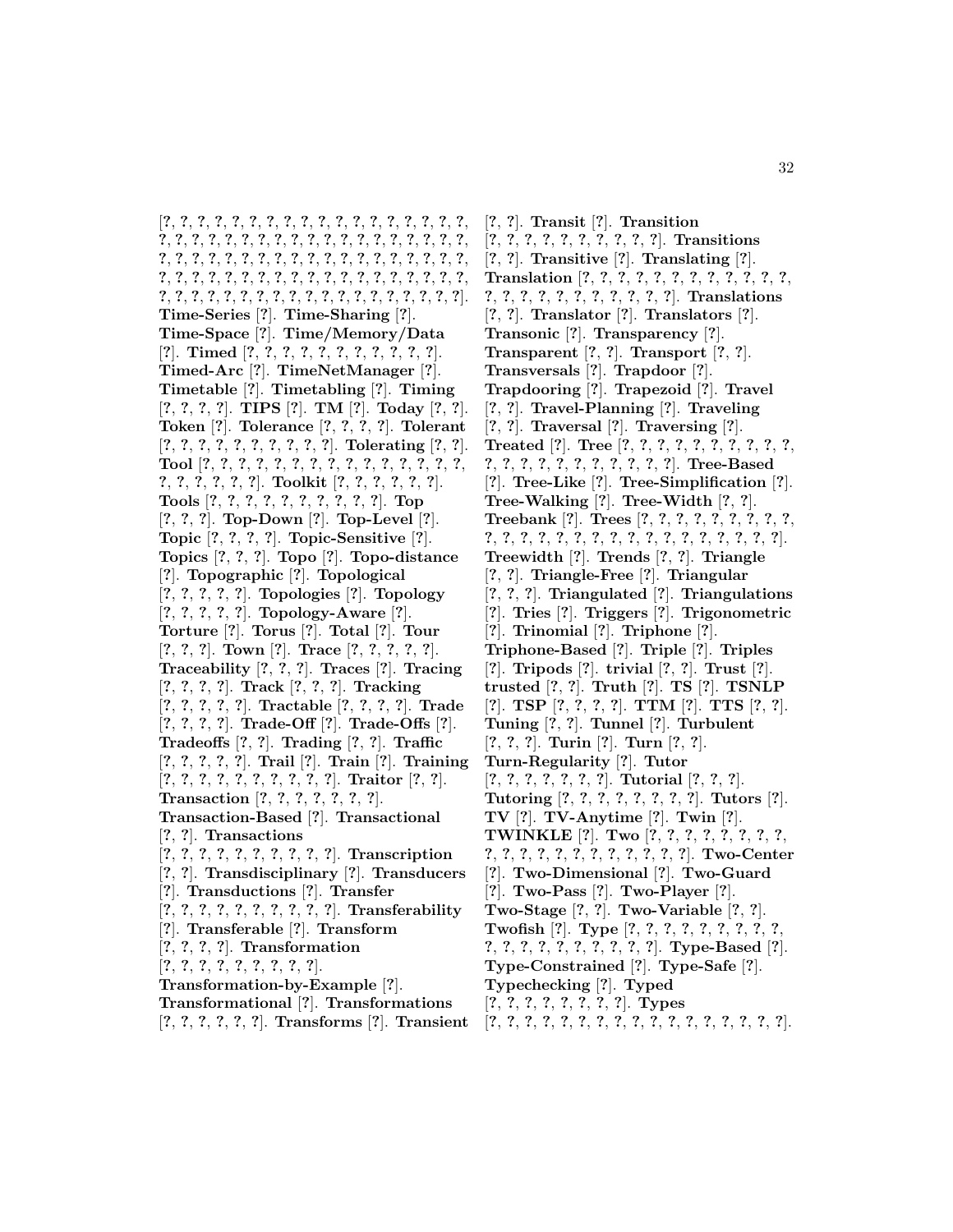**Typewriter** [**?**]. **Typical** [**?**, **?**]. **Typing** [**?**, **?**, **?**].

**UbiCampus** [**?**]. **Ubiquitous** [**?**]. **UDB** [**?**]. **Ultra** [**?**]. **Ultra-scale** [**?**]. **ULYSSES** [**?**]. **UML** [**?**, **?**, **?**, **?**, **?**, **?**, **?**, **?**, **?**, **?**, **?**]. **UML-F** [**?**]. **Unambiguous** [**?**]. **Unary** [**?**, **?**]. **Unbounded** [**?**]. **Uncalibrated** [**?**]. **Uncertain** [**?**, **?**]. **Uncertainty** [**?**, **?**, **?**]. **Unclassified** [**?**]. **Unconditional** [**?**]. **Unconditionally** [**?**]. **Unconventional** [**?**]. **Undecidability** [**?**]. **Undecidable** [**?**, **?**, **?**]. **Undergraduate** [**?**]. **Underspecification** [**?**]. **Understandable** [**?**, **?**]. **Understanding** [**?**, **?**, **?**, **?**, **?**, **?**]. **Undirected** [**?**, **?**, **?**]. **Unfold** [**?**]. **Unfold/Fold** [**?**]. **Unfolding** [**?**, **?**]. **Unification** [**?**, **?**, **?**]. **Unified** [**?**, **?**, **?**, **?**, **?**, **?**]. **Uniform** [**?**, **?**, **?**, **?**, **?**]. **Unifying** [**?**, **?**]. **Union** [**?**]. **Unit** [**?**]. **Units** [**?**, **?**]. **Universal** [**?**, **?**, **?**, **?**, **?**, **?**]. **University** [**?**, **?**, **?**, **?**, **?**]. **Unix** [**?**]. **Unknown** [**?**, **?**]. **Unlabeled** [**?**]. **Unlearning** [**?**]. **Unlinkable** [**?**]. **Unquantified** [**?**]. **Unreliable** [**?**]. **Unrestricted** [**?**, **?**, **?**]. **Unstructured** [**?**, **?**]. **Unsupervised** [**?**, **?**]. **Untrusted** [**?**]. **UPACS** [**?**]. **Update** [**?**, **?**, **?**, **?**, **?**, **?**, **?**, **?**]. **Updates** [**?**, **?**, **?**, **?**, **?**]. **Updating** [**?**]. **Upgrading** [**?**]. **UPM** [**?**]. **Upper** [**?**, **?**]. **Upward** [**?**, **?**, **?**]. **Urban** [**?**, **?**, **?**]. **Usage** [**?**, **?**, **?**, **?**]. **Use** [**?**, **?**, **?**, **?**, **?**, **?**, **?**, **?**, **?**, **?**, **?**, **?**, **?**, **?**, **?**, **?**, **?**, **?**]. **Used** [**?**]. **Useful** [**?**]. **User** [**?**, **?**, **?**, **?**, **?**, **?**, **?**, **?**, **?**, **?**, **?**, **?**, **?**, **?**, **?**, **?**, **?**, **?**, **?**, **?**, **?**, **?**, **?**, **?**, **?**, **?**, **?**]. **User-Centric** [**?**]. **User-Computer** [**?**]. **User-Defined** [**?**]. **User-Driven** [**?**, **?**]. **User-Friendly** [**?**]. **User-Level** [**?**]. **User-Model** [**?**]. **User-Oriented** [**?**, **?**]. **Users** [**?**, **?**, **?**, **?**, **?**]. **Uses** [**?**]. **Using** [**?**, **?**, **?**, **?**, **?**, **?**, **?**, **?**, **?**, **?**, **?**, **?**, **?**, **?**, **?**, **?**, **?**, **?**, **?**, **?**, **?**, **?**, **?**, **?**, **?**, **?**, **?**, **?**, **?**, **?**, **?**, **?**, **?**, **?**, **?**, **?**, **?**, **?**, **?**, **?**, **?**, **?**, **?**, **?**, **?**, **?**, **?**, **?**, **?**, **?**, **?**,

**?**, **?**, **?**, **?**, **?**, **?**, **?**, **?**, **?**, **?**, **?**, **?**, **?**, **?**, **?**, **?**, **?**, **?**, **?**, **?**, **?**, **?**, **?**, **?**, **?**, **?**, **?**, **?**, **?**, **?**, **?**, **?**, **?**, **?**, **?**, **?**, **?**, **?**, **?**, **?**, **?**, **?**, **?**, **?**, **?**, **?**, **?**, **?**]. **Using** [**?**, **?**, **?**, **?**, **?**, **?**, **?**, **?**, **?**, **?**, **?**, **?**, **?**, **?**, **?**, **?**, **?**, **?**, **?**, **?**, **?**, **?**, **?**, **?**, **?**, **?**, **?**, **?**, **?**, **?**, **?**, **?**, **?**, **?**, **?**, **?**, **?**, **?**, **?**, **?**, **?**, **?**, **?**, **?**, **?**, **?**, **?**, **?**, **?**, **?**, **?**, **?**, **?**, **?**, **?**, **?**, **?**, **?**, **?**, **?**, **?**, **?**, **?**, **?**, **?**, **?**, **?**, **?**, **?**, **?**]. **Utilities** [**?**]. **Utility** [**?**, **?**, **?**]. **Utilization** [**?**, **?**]. **Utterances** [**?**]. **Uveitis** [**?**].

**v1.5** [**?**]. **VA** [**?**]. **VA-Files** [**?**]. **Valid** [**?**]. **Validated** [**?**]. **Validating** [**?**]. **Validation** [**?**, **?**, **?**, **?**, **?**, **?**]. **Valuation** [**?**, **?**]. **Value** [**?**]. **Valued** [**?**, **?**, **?**, **?**, **?**]. **Values** [**?**]. **Vanilla** [**?**]. **Variability** [**?**, **?**]. **Variable** [**?**, **?**, **?**, **?**, **?**, **?**, **?**, **?**]. **Variable-Length** [**?**, **?**]. **Variable-Sized** [**?**]. **Variables** [**?**, **?**, **?**, **?**]. **Variance** [**?**]. **Variance-Penalized** [**?**]. **Variants** [**?**, **?**, **?**]. **Variations** [**?**]. **Varieties** [**?**]. **Various** [**?**]. **VCOM** [**?**]. **VCSEL** [**?**]. **Vector** [**?**, **?**, **?**, **?**, **?**, **?**, **?**, **?**, **?**, **?**]. **Vector-Data** [**?**]. **Vectorization** [**?**, **?**, **?**, **?**]. **Vectors** [**?**, **?**]. **Vehicles** [**?**]. **Vendors** [**?**]. **Verb** [**?**, **?**, **?**, **?**]. **Verbs** [**?**]. **Verifiable** [**?**]. **Verification** [**?**, **?**, **?**, **?**, **?**, **?**, **?**, **?**, **?**, **?**, **?**, **?**, **?**, **?**, **?**, **?**, **?**, **?**, **?**, **?**, **?**, **?**, **?**, **?**, **?**, **?**, **?**, **?**, **?**, **?**, **?**, **?**, **?**, **?**]. **Verified** [**?**]. **Verify** [**?**]. **Verifying** [**?**, **?**, **?**, **?**, **?**, **?**, **?**]. **Verilog** [**?**]. **Versatile** [**?**]. **Versatile-Interconnected** [**?**]. **Verse** [**?**]. **Versioning** [**?**]. **Versus** [**?**, **?**, **?**, **?**, **?**, **?**, **?**, **?**, **?**]. **Vertex** [**?**, **?**, **?**]. **Vertex-Exchange** [**?**]. **Vertical** [**?**]. **Vertices** [**?**, **?**]. **Very** [**?**, **?**, **?**]. **VESPA** [**?**]. **via** [**?**, **?**, **?**, **?**, **?**, **?**, **?**, **?**, **?**, **?**, **?**, **?**, **?**, **?**, **?**, **?**]. **VIA/SCI** [**?**]. **Video** [**?**, **?**, **?**, **?**, **?**, **?**, **?**, **?**, **?**, **?**, **?**, **?**, **?**, **?**, **?**, **?**]. **Video-on-Demand** [**?**]. **Videoconferencing** [**?**, **?**]. **View** [**?**, **?**, **?**, **?**, **?**, **?**]. **Viewing** [**?**]. **Viewpoint** [**?**, **?**]. **Views** [**?**, **?**, **?**, **?**, **?**, **?**]. **Vigen`ere** [**?**]. **Village** [**?**]. **Virtual** [**?**, **?**, **?**, **?**, **?**, **?**, **?**, **?**, **?**, **?**, **?**, **?**, **?**, **?**, **?**, **?**, **?**,

**?**, **?**, **?**, **?**, **?**, **?**, **?**, **?**, **?**, **?**, **?**, **?**, **?**]. **Visibility**